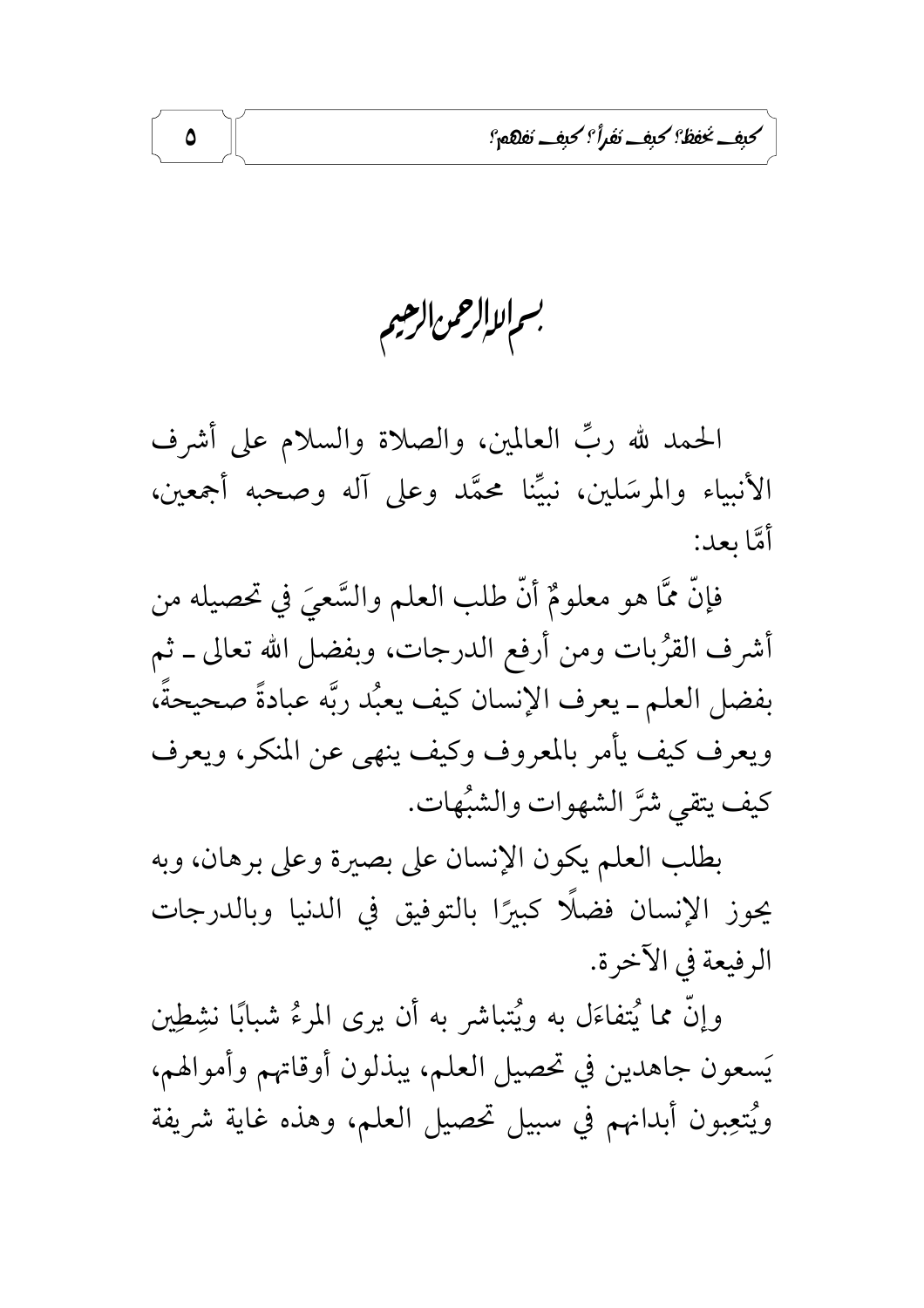ومنزلة حميدة ومنقبة جليلة، بل إنَّ ذلك يذكِّرُنا بالرَّعيل الأول من سلفنا الصالح الذين قطعوا أقطارها شرقًا وغربًا شمالًا وجنوبًا في تحصيل العلم، حتى بلغت همتهم أن يرحلوا شهرًا من أجل حديثٍ واحدٍ، ناهيك عن الرِّحْلات المتقطعة دون ذلك، وهذا الأمر ــ أعنى السعى والرِّحلة في طلب العلم ــ قَربة عظيمة، وقد ألَّف أهل العلم في ذلك مؤلفات، من أشهرها «الرحلة في طلب الحديث» للخطيب البغدادي رحمه الله تعالى، وأمَّا ما هو مبثوث في كتب التراجم وكتب أدب طلب العلم فهذا شيءٌ كثير لا يُستقصَى فضلًا عن أن يُحصَر .

ولَّما كان طلبُ العلم يحتاج إلى جهد وترتيب وضوابط.. كان طلبة العلم حريصين على أن يَسمعوا وأن يعلموا تلك الضوابط والروافد، علَّها تكون ـ بعد عون الله تعالى ـ عونًا لهم على تحصيل العلم.

وسأذكر في مقدمة كلامى أمورًا مشتركة لطالب العلم، سواء في حفظه، أم في فهمه، أم في قراءته، ثم أنتقل إلى التفصيل الميسَّر عن طريقة الحفظ والفهم والقراءة بحسب بضاعتي المزجاة، فأنا حقيقٌ بأن أسمع من غيري لا أن يَسمع غیری منّی.

 $\overline{\mathbf{u}}$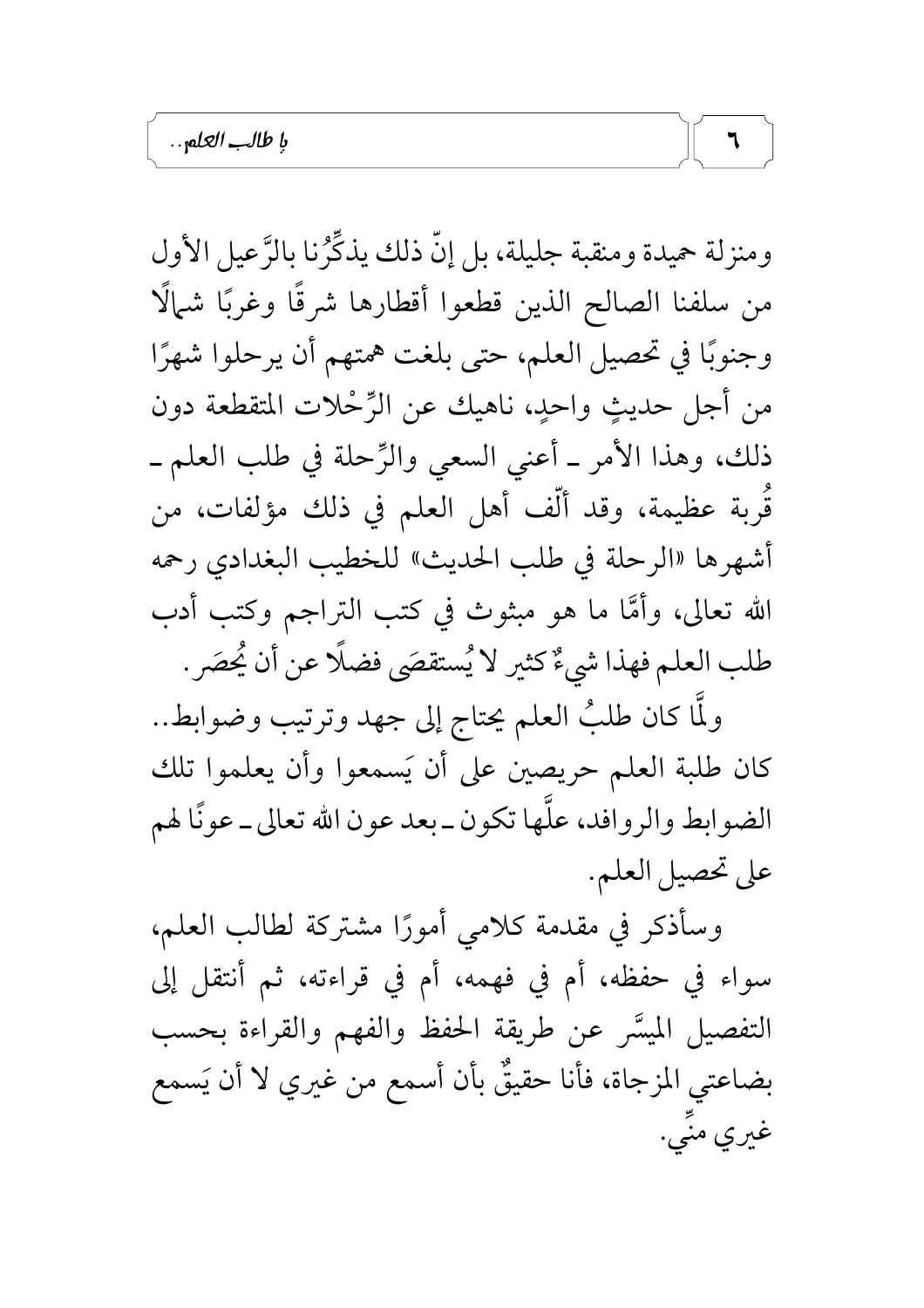كبف نخفظ؟ كبف نفرأ؟ كبف نفاهم؟

# أمور مشتركة لا بد لطالب العلم منهاية جميع طرق تحصيله للعلم

## الأمر الأول: الدعاء

أن يدعو الله دائمًا، فالدعاء ـ بفضل الله تعالى ـ يفتح ما كان مستغلقًا، ويقرِّب ما كان بعيدًا، ويجمع ما كان مفرَّقًا، ويسهَّل ما كان عسيرًا...

والكلام عن الدعاء وشأنه أمرٌ عُنيَ به أهل العلم، أفردوا فيه مصنفات مستقلة، والشاهد من المقال أنَّ طالب العلم من أحوج الناس إلى الدعاء، وكلما كان العبد أكثرَ ضر اعة وابتهالًا مع فعل الأسباب فسيرى من ثمرة دعائه وتوفيق الله له ما لا يخطر على باله.

## الأمر الثَّاني : الإخلاص في المقصد

لا تنتظر مدح المادحين، ولا ثناء المثنين، ولا إعجاب المعجَبين .. فهذه من أوَّل المهالك والمعاصي في طريق كل عبادة،

۷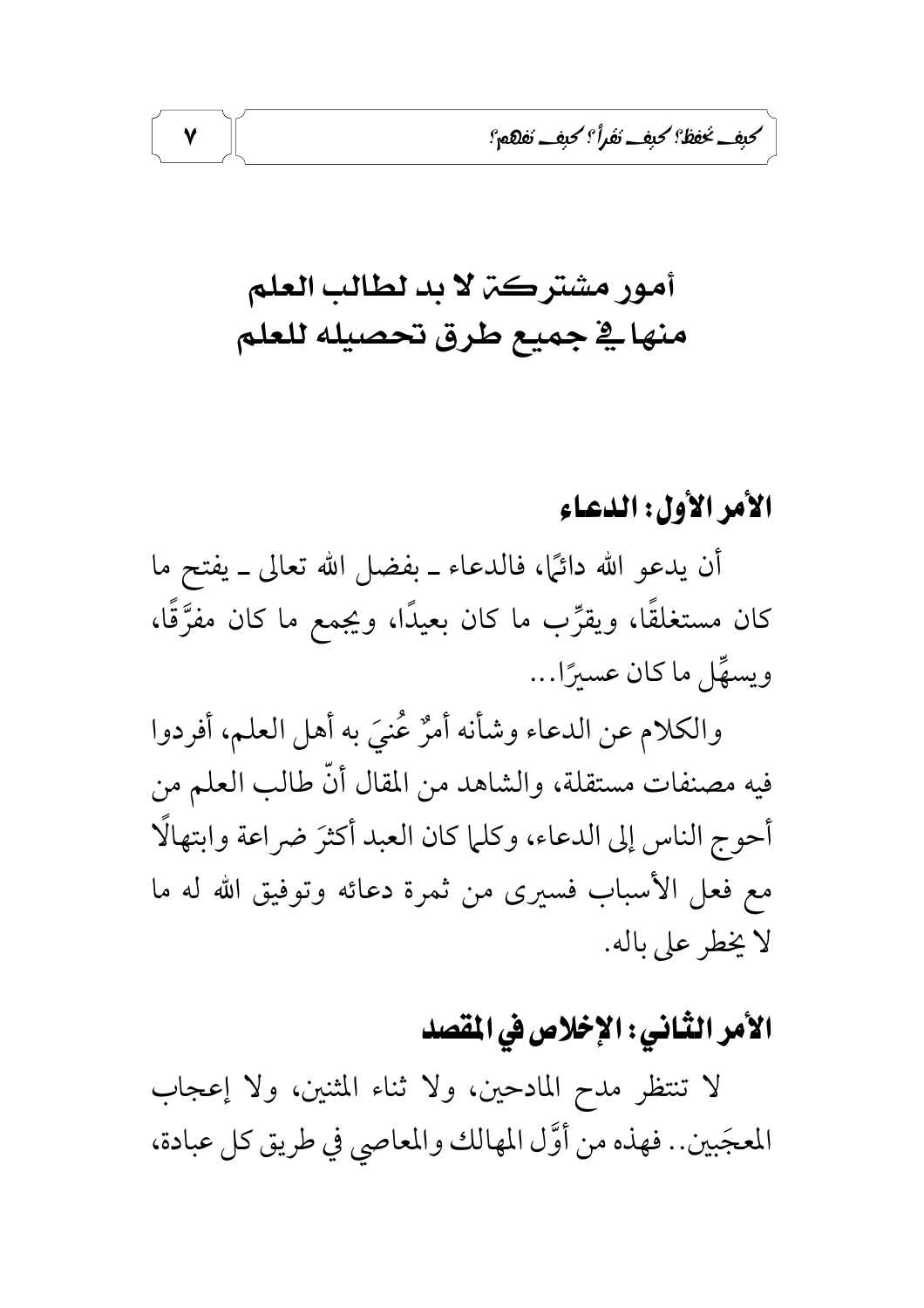وبالأخص طلب العلم؛ لأنها عبادة متعدِّية إلى من يسمعها ويقرؤها ومن تبلغه، وليكن هدفك وقصدك مرضاة الله تعالى.

وهنا أمرٌ للشيطان فيه نصيب، وهو أنَّ بعض طلبة العلم إذا عالج نيَّته مرارًا قد يغلبه الشيطان فيصده عن طلب العلم والسعي في تحصيله، وقد بيَّن أهل العلم أنَّ هذا من أعظم تلبيس الشيطان على طالب العلم، فعليه أن يُخلص النية لله ويجتهد في ذلك، ومهما لبّس عليه الشيطان لا بد أن يستمر في جهاده، فذلك نوع من التعبد والمجاهدة في سبيل الله.

## الأمر الثّالث: اجتناب المعاصي

 $\pmb{\lambda}$ 

المعصية مَعْطِب، وهي عائقٌ يقف سدًّا في تحصيل كلِّ خير، وطالب العلم ينبغي أن يكون أحرص الناس على ترك المعاصي وعدم قربها.

قال ابن مسعود صحيَّفُغه : «إني لأحسب الرجل ينسى العلم بالخطيئة يعملها»<sup>(١)</sup>.

وقال علي بن خشرم رحمه الله تعالى: «رأيت وكيع بن الجراح ولم يكن بيده كتاب، وكان يحفظ ما لا نحفظ، فعجبت

(١) «الجامع لأخلاق الراوي وآداب السامع» (٢/ ٣١٤) طبعة مكتبة الفلاح.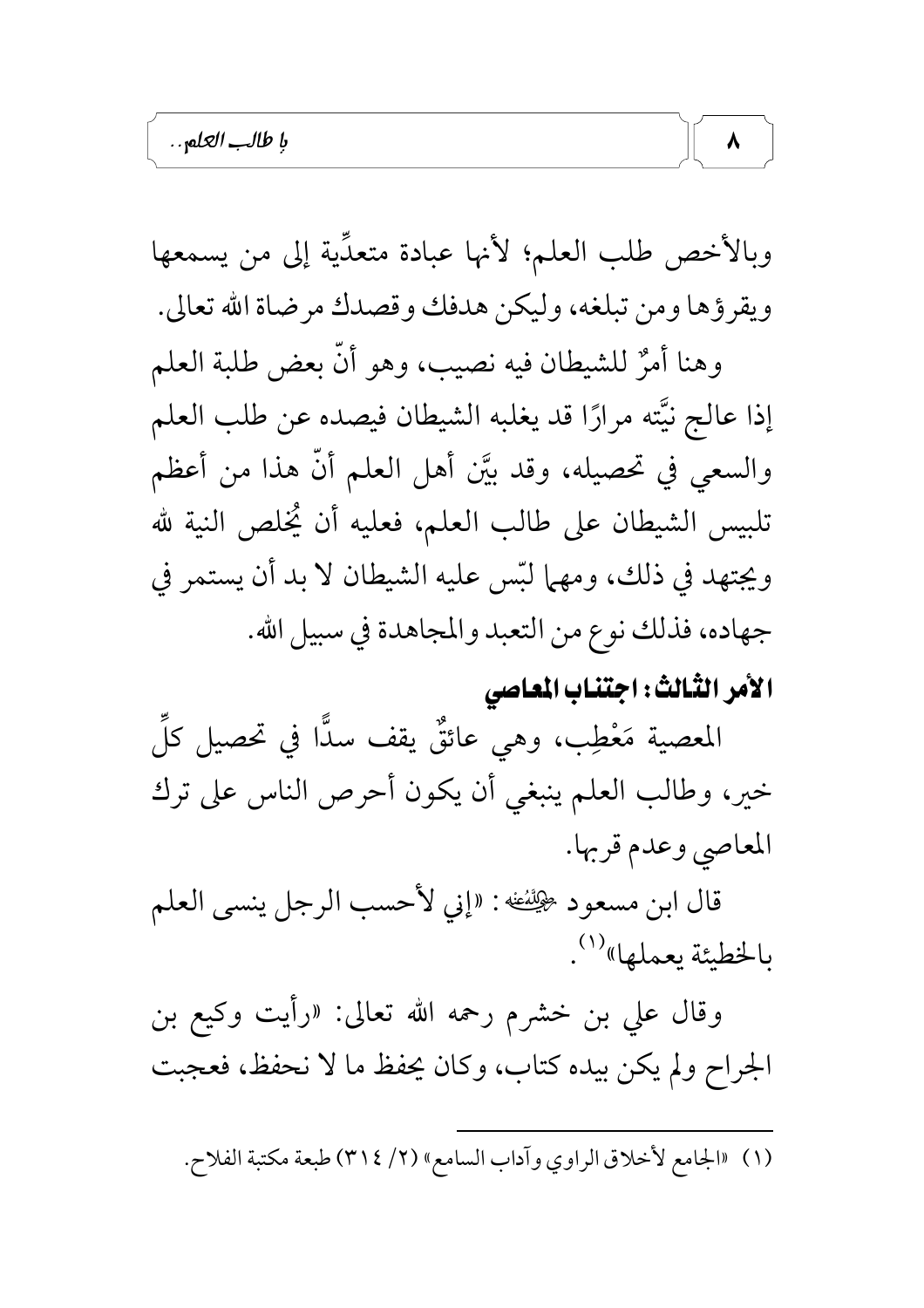كبف نخفظ؟ كبف نفرأ؟ كبف نفاكه؟

من ذلك فسألته وقلت: يا وكيع، لا تحمل كتابًا ولا تكتب سوادًا في بياض وتحفظ أكثر مما نحفظ؟! فقال وكيع\_وقد أسرَّ في أذن على ــ: يا على، إن دللتك على دواء النسيان أتعمل به؟ قلت: أي والله، قال: ترك المعاصي، فوالله ما رأيت أنفع للحفظ من ترك المعاصي»<sup>(۱)</sup>. لذا جاء فيها ذُكِر عن الشافعي أنه قال في شعر له'``. شكوتُ إلى وكيع سُوءَ حفـظي فـأرشدني إلـي ترك المعاصي ونورٌ الله لا يُؤتَى لعاصـي وقـال اعـلم بـأنّ العلم نـورٌ

#### الأمر الرابع: فَرَاءة سير العلماء

وهذا الأمر من أنفع الأمور؛ فاقرأ كتُب التراجم لحفَّاظ العلم وعلياء الحديث وغيرهم ترى فيها عجبًا، ولولا الأسانيد وتواتر الأخبار لكُذِّبت بعض الوقائع؛ لأنَّ الإنسان يقف مبهورًا متعجبًا من قوة عزيمتهم وعظيم فهمهم وتآليفهم.

- (١) «سير أعلام النبلاء» (٦/ ٣٨٤) طبعة دار الصفا.
- (٢) فائدة: شكَّك بعضهم في نسبة هذه الأبيات للشافعي، وعلل ذلك بأنَّ الشافعي لم يكن من تلاميذ وكيع. ويردّ ذلك: بأنّ الشافعي حدّث عن وكيع كما في كتاب الصدقات من كتاب «الأم»، وأمَّا الأبيات فهي مشهورة للشافعي.

 $\mathbf{\mathsf{a}}$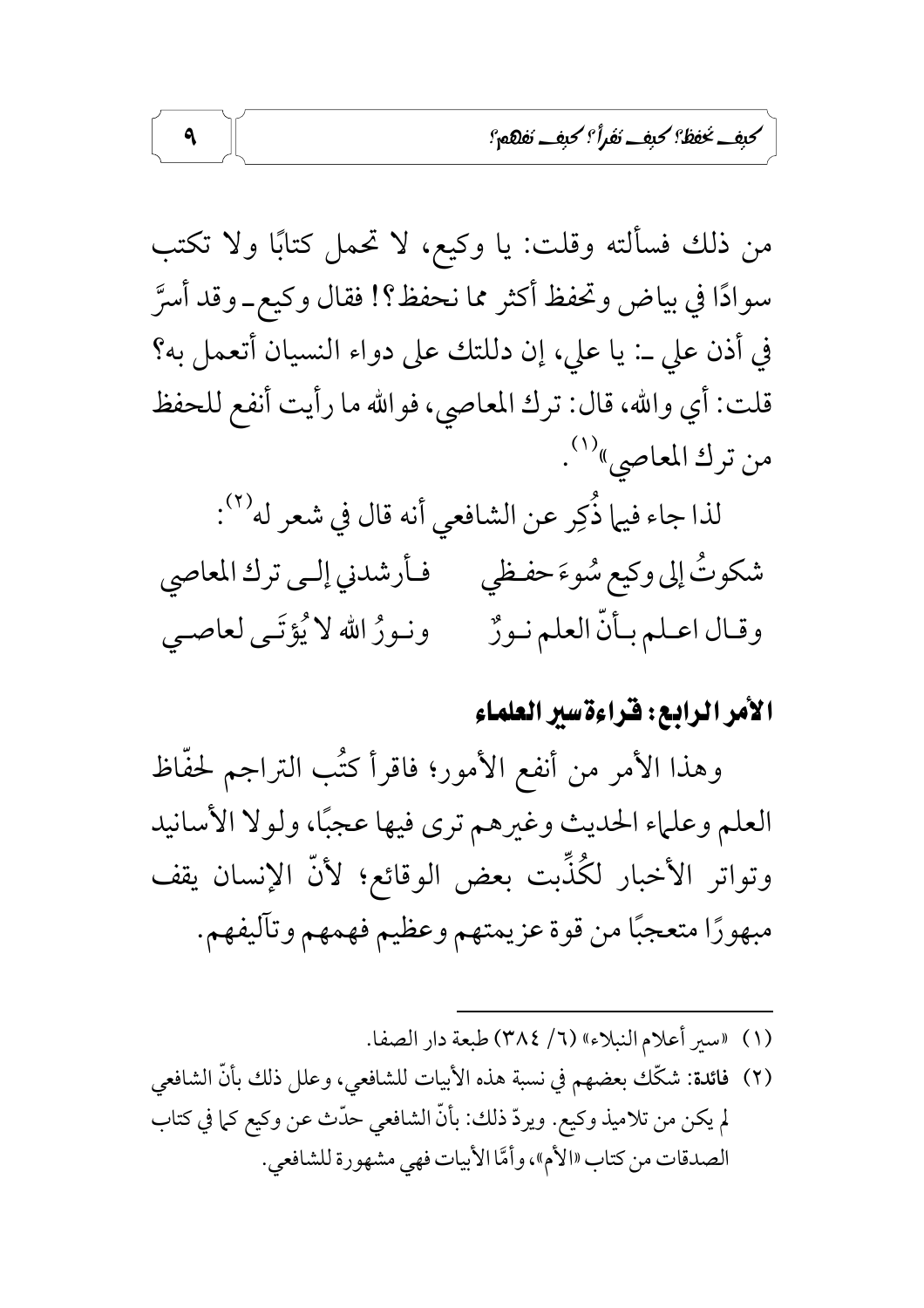وكتب التراجم كثيرة، ومن أنفعها: «تذكرة الحفاظ» و«سِيَر أعلام النُّبَلاء» كلاهما للإمام الذهبي، ناهيك عن كتب طبقات تراجم المذاهب.

وبكل حال؛ ينبغي أن يجعل طالبُ العلم لنفسه نصيبًا من قراءة بعض كتب التراجم، حتى تقوى همَّتُه وتشتدُّ عزيمته.

## الأمر الخامس: قراءة بعض كتب أدب الطلب

 $\sqrt{ }$ 

تلك الكتب التي صُنَّفت لطلبة العلم، حتى يعرف طالب العلم والمبتدئ في الطلب كيف يتأدَّب بآداب طلب العلم في حضوره لمجلس العلم؟ وفي حضوره عند مشايخ العلم؟ ومع أقرانه؟ وكيف يُعلِّم من يجهل؟ وكيف يتعامل مع أهل بيته؟ وهكذا. . فكُتب الطلب تفتح للإنسان أبوابًا كثيرة من الخير . ومنها على سبيل المثال: «الجامع لأخلاق الرَّاوي وآداب السامع» للخطيب البغدادي، وكذا «تذكرة السَّامع والمتكلَّم» لابن جَمَاعة الكِنَاني، وكُتب أخرى كثيرة في هذا المبحث.

الأمر السادس: مجالسة المتميِّز في حفظه وفي فهمه وفي فراءته ويجمع هذا: مجالسة من ترى حرصه على طلب العلم؛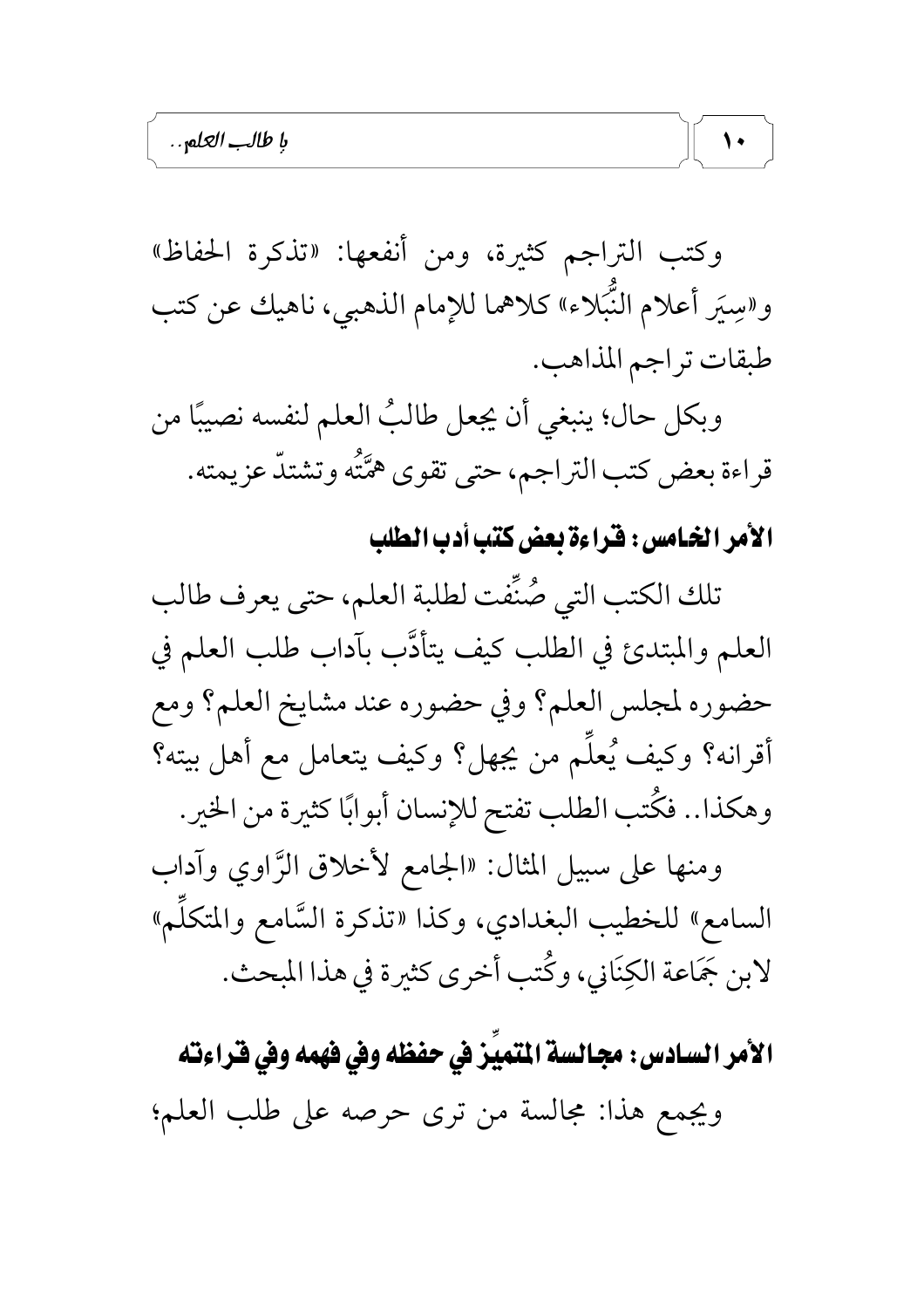كبف نخفظ؟ كبف نفرأ؟ كبف نفاته؟

ذلك لأنَّ أصحابك ليسوا سواءً، فهم يختلفون في عنايتهم بِالْعَلَّمِ حَفَظًا وفَهِمًا وقراءةً ومحافظةً على أوقاتهم، وتميُّزًا في تعبُّدهم، وتميزًا في سلوكهم.. فاحرص على أن تُلازم من تَشعُر أنك تستفيد منه علمًا وخُلقًا وزيادةً في همَّتك.

## الأمر السابع: مجاهدة النفس وعدم اليأس

يستسلم بعض المبتدئين في الطلب في أوَّل مراحله! يعجز عن حفظ متن فيستسلم وييأس، أو يعجز عن إكمال قراءة كتاب فيضعُف، أو يعجز عن فهم درس كان يحضُره فيَعزُّب عنه ويغفل عنه!

ولا شكَّ أنَّ هذا ممَّا لا ينبغي أن يكون في طالب علم؛ فعليك أن تجاهد نفسك.. ﴿ وَٱلَّذِينَكَهُدُواْ فِينَا لَنَهُدِيَنَّهُمُ سُبُلَنَاً ﴾ [العنكبوت: ٦٩].

وإذا عَلِم الله ﷺ أنك تجاهد نفسك للصبر والمصابرة فأبشر من الله بيا يَسْرُّ كِ...

قال ﷺ: «أفضل الجهاد أن يجاهد الرَّجل نفسه وهواه» ( ' ).

(١) صحيح. «صحيح الجامع الصغير» (١٠٩٩).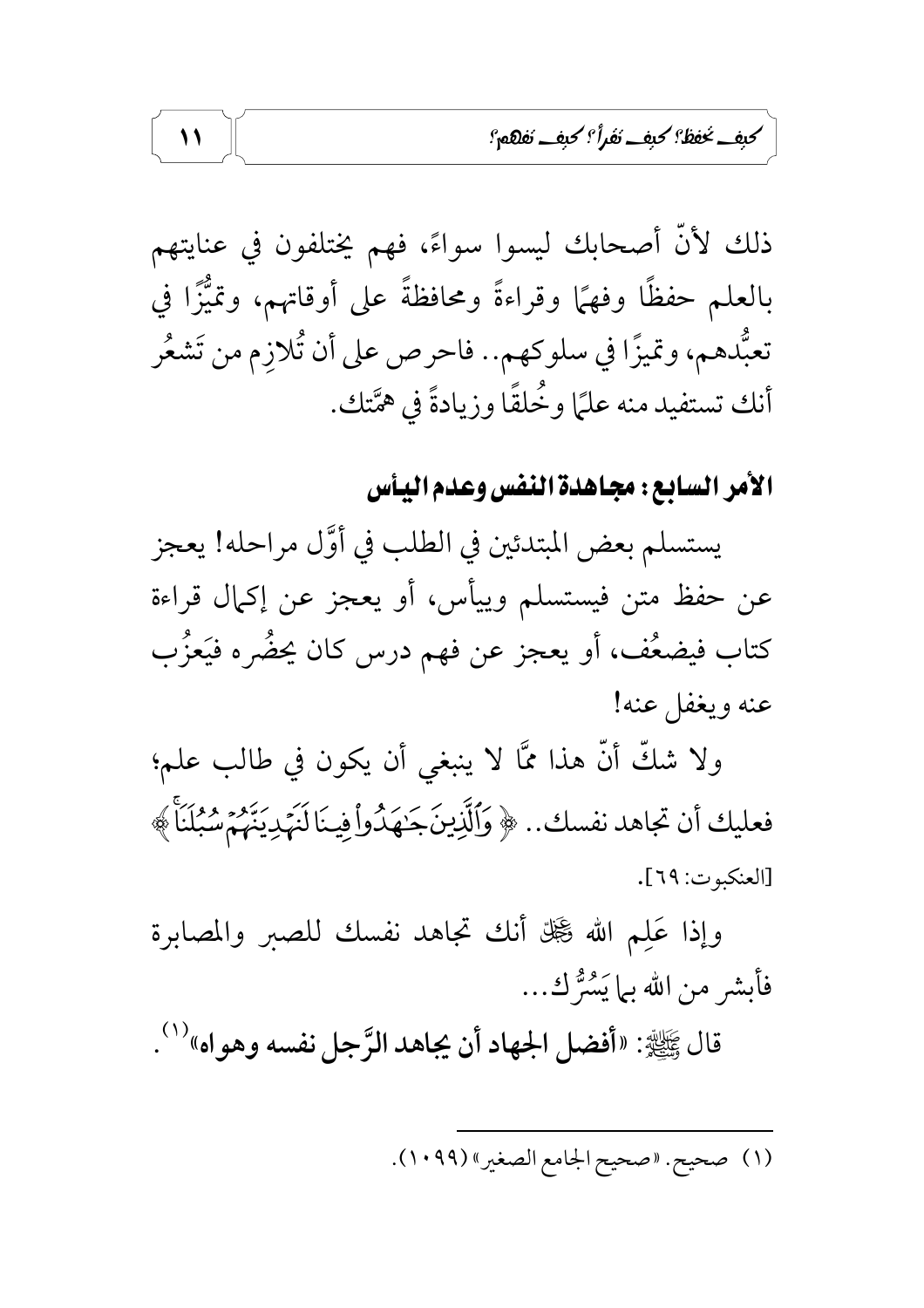وقال ﷺ: «إنـما العلـم بالتعلّـم، وإنـما الحلـم بالتحلّـم، ومن يتحرَّ الخير يُعْطَه، ومن يتوقَّ الشرَّ يُوقَه»<sup>(١)</sup>.

يقول أبو هلال العسكري رحمه الله تعالى:

 $\mathcal{N}$ 

«وكان الحفظ يتعذر عليَّ حين ابتدأتُ أَرومُه، ثمَّ عَوَّدته نفسي إلى أن حفظت قصيدة رُؤبة: «وقاتم الأعماق خاوي المخترق» في ليلة، وهي قريب من مائتي بيت»<sup>(٢)</sup>.

وقد أخبرني بعضٌ كبار السن أنه كان هناك رجلٌ في الحرم المكي قدم مُهاجِرًا وكان لسانه أعجميًّا، يقول: فكان إذا قرأ القرآن رفع صوته ليعالِج حركةَ لسانه في نُطق الأحرف العربية.. يقول: فكنَّا نتأذَّى من نبرات صوته المتداخلة، وبعد مدّة من الزمن أصبحنا نتشوَّق لسماع قراءته إذا قرأ.

الشاهد: أنَّ الإنسان إذا جاهد نفسه ولم يستسلم سيرى من الله فتحًا وتيسيرًا.

> (١) حسَّنه الألباني رَخِمْلَتْهُ. «صحيح الجامع الصغير» (٢٣٢٨). (٢) «الحث على طلب العلم والاجتهاد في جمعه» للعسكري (ص ٧١). ورُؤبة: هو ابن العجَّاج، من الشعراء الفصحاء المشهورين.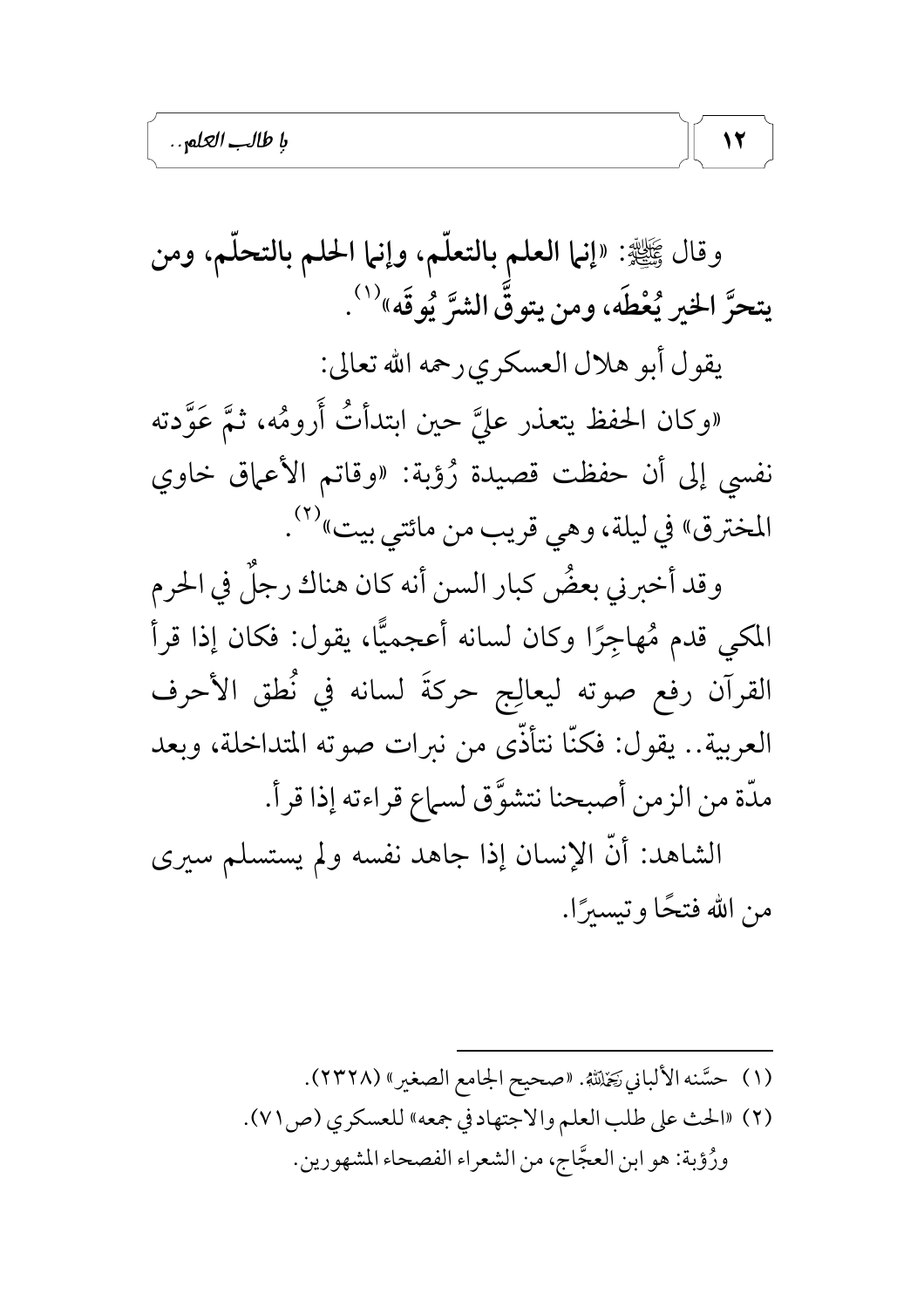كبف نخفظ؟ كبف نفرأ؟ كبف نفاتكم؟

الأمر الثّامن : تناكر وانظر في معارفك وفي أقرانك

ستري أنَّ هناك من يَصغرك سنًّا قد حصَّل أكثر منك عليًا، وسترى أنَّ هناك من يفتقد ضروريات ــ وهي عندك كماليات ــ قد حصّل أكثر منك علمًا.. هذه المقارنة والمفارقة تزيدك إلى أن تكون مثله أو أحسن منه، والمهمّ أنك إذا نظرت في أصحابك ستري تمايزًا، وانظر إلى من يقلُّ عنك مالًا وتيسيرًا في سعة الرِّزق وفي سهولة الأسباب.. فإذا رأيت من أولئك من قد فاقك علمًا فلزامًا أن تشحذ همَّتك وأن تغبطهم ولا تحسدهم.

#### الأمر التاسع: ترتيب الأوقات

ترتيب الأوقات والسَّعى في المحافظة على لحظات وقتك من أعظم الأسباب في تحصيل العلم؛ فطالب العلم ينبغي أن يكون من أبخل الناس بالوقت أن يَضيع سُدي، وأن يكون من أكرم الناس في بذل العلم ونفع الناس، فانظر في أوقاتك وكم يضيع من الأوقات بلا تحصيل! وبخاصة من ذلك الشاب الحريص على التحصيل.

يقول بعض السلف: «إذا مرَّ عليّ يومٌ لم أزدد فيه عليًا فلا بورك لي في ذلك اليوم».

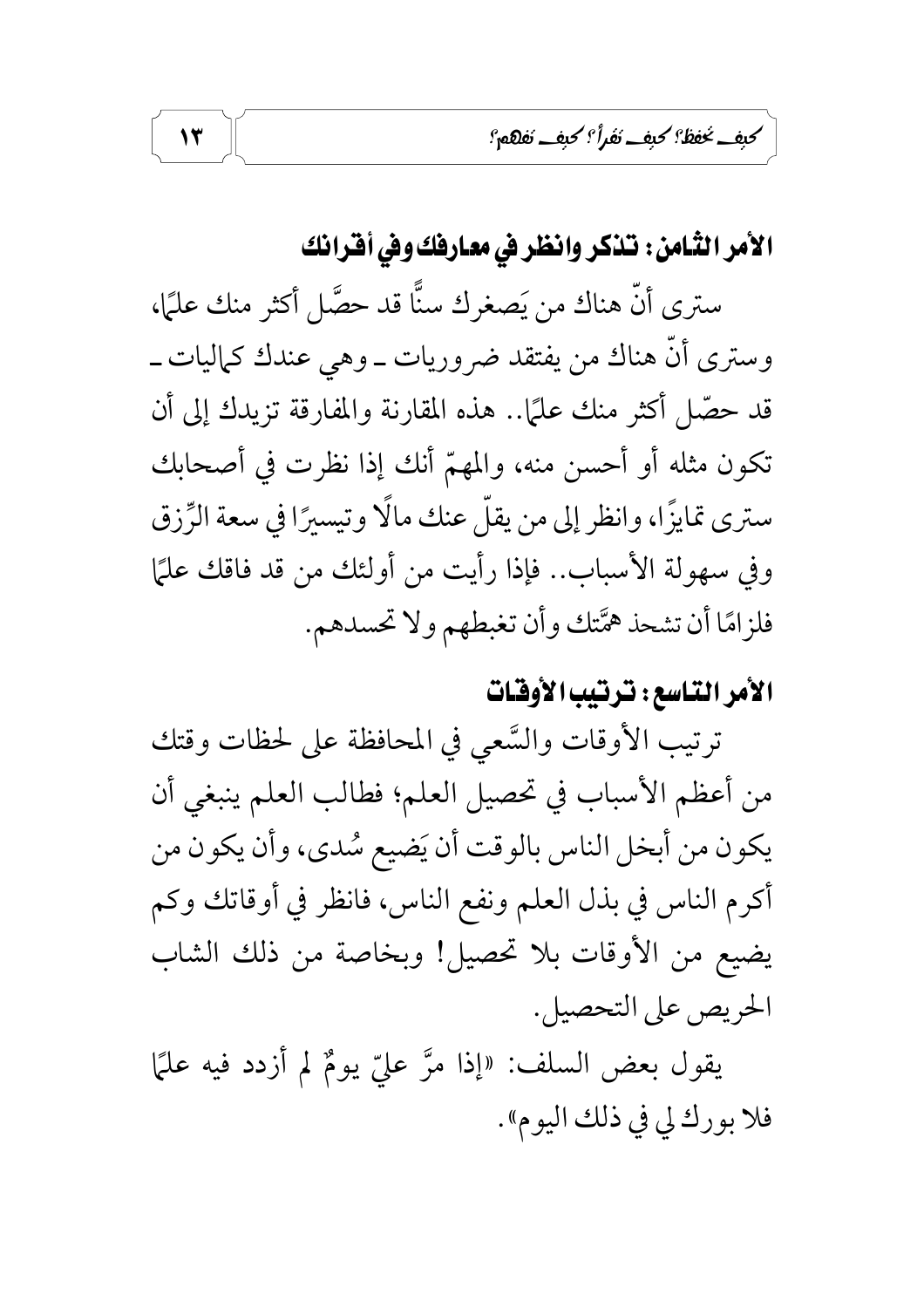ونُقل عن عامر بن قيس أنَّ رجلًا قال له: كلِّمنى. فقال له: أمسك الشمس !(``.

ويقول الحافظ ابن الجوزي رَخَلَتْهُ واصفًا حاله إذا ابتُلى بزيارة من يشغل وقته بلا نفع: «.. فأعددت أعمالًا تمنع من المحادثة لأوقات لِقَائهم؛ لئلًا يمضي الزمان فارغًا، فجعلتُ من المستعد للقائهم قطع الكاغَد وبري الأقلام، وحَزْم الدفاتر.. فإنَّ هذه الأشياء لا بُدَّ منها ولا تحتاج إلى فكر وحضور قلب، فأرصدتها لأوقات زيارتهم؛ لئلّا يضيع شيءٌ من وقتي»<sup>(٢)</sup>.

فأوقاتنا كثيرة ولله الحمد، ولكن نحتاج إلى ترتيبها، وبعض الناس يتعذر بعدم البركة في الوقت، ويقال لهذا وأمثاله: البركة موجودة، لكن المعاصي والفوضوية تحجبها، ولو نظرنا في حال بعض مشايخنا رأينا ــ مع كثرة مشاغلهم ــ حسن الترتيب في أوقاتهم ذلك؛ لأنهم أعطوا كلَّ ذي حق حقه ومستحقه بتوفيق الله جل وعلا أولًا، ثمَّ بعنايتهم بأوقاتهم ثانيًا.

- (١) «صيد الخاطر» لابن الجوزي (ص٢٠) طبعة دار الكتب العلمية.
	- (٢) «صيد الخاطر» (ص٢٢٨).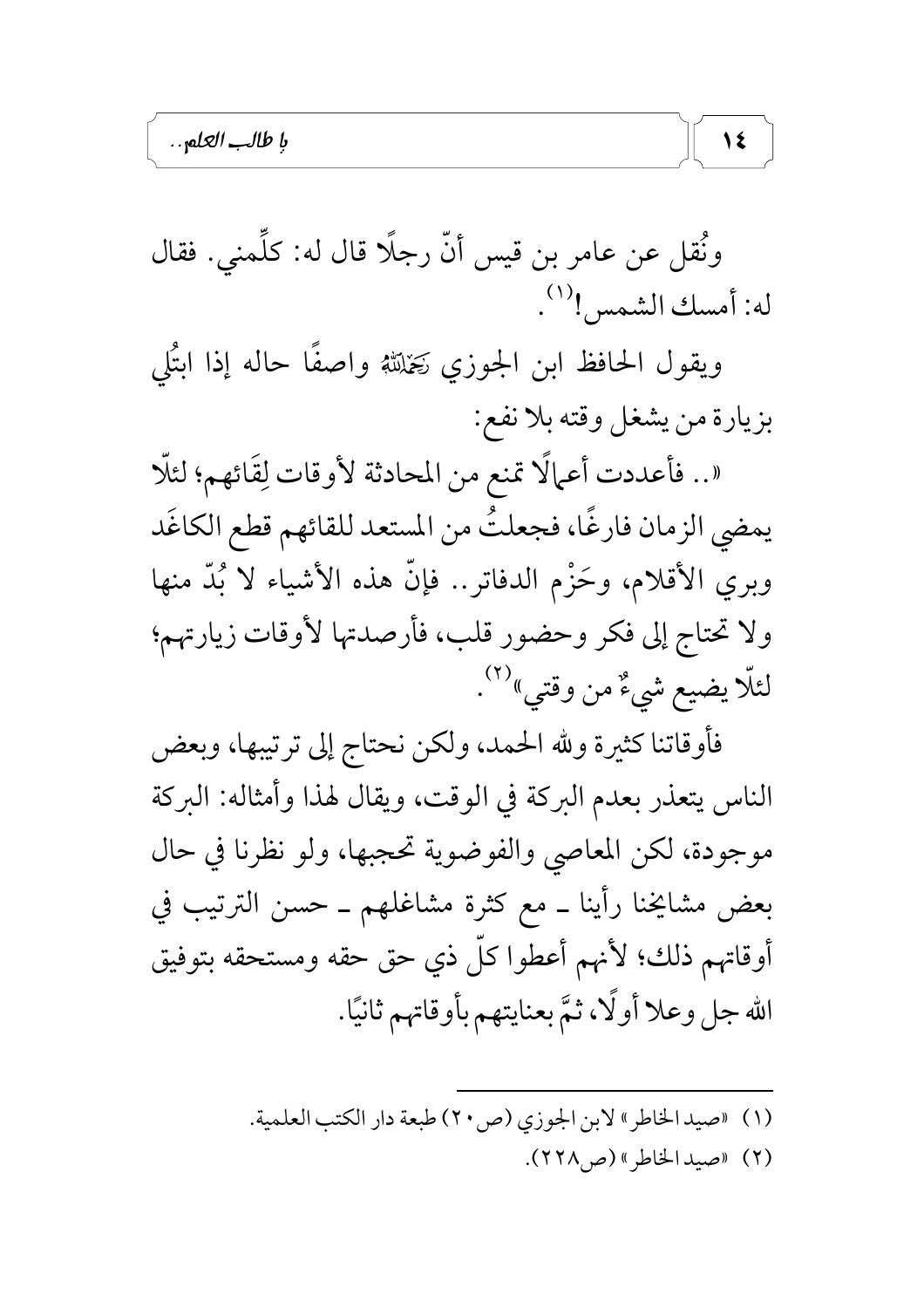## الأمر العاشر: تكرار ما حصَّلت من العلم سواء كان محفوظًا أو مفهومًا أو مقروءًا

وذلك لأنَّ تكرار الشيء يزيده رسوخًا في الذهن. يقول بعض علماء علوم القرآن الكريم: «من حفظ بسرعة

نسي بسرعة، ومن ختم في خمس لم ينس».

يعني من كرَّر حفظه للقرآن الكريم في كلِّ خمسة أيام مرَّةً فالغالب أنَّ حفظه يكون راسخًا مستقرًّا في ذهنه، فإذا استفدت معلومة فإنّ تكرارها وتردادها والإخبار بها من أسباب رسو خها وبقائها.

وممَّا يَحسُن ذِكره في هذا المقام ما جاء عن النبيِّ ﷺ أنه قال: «إذا قام صاحبُ القرآن فقرأه بالليل والنهار ذَكَره، وإن لم يَقَم به نسيه»(۱).

وورد أنَّ ابن عمر ﷺ مكث بضع سنين في حفظ سورة البقرة<sup>(٢)</sup>.

- (١) «صحيح مسلم بشرح النووي» (٧٦/٢)، «السلسة الصحيحة» (٥٩٧ه).
- (٢) ذكره شيخ الإسلام ابن تيمية يَحْلِلله في «مقدمة في أصول التفسير» عن الإمام مالك رَحَمْلِتَهُ.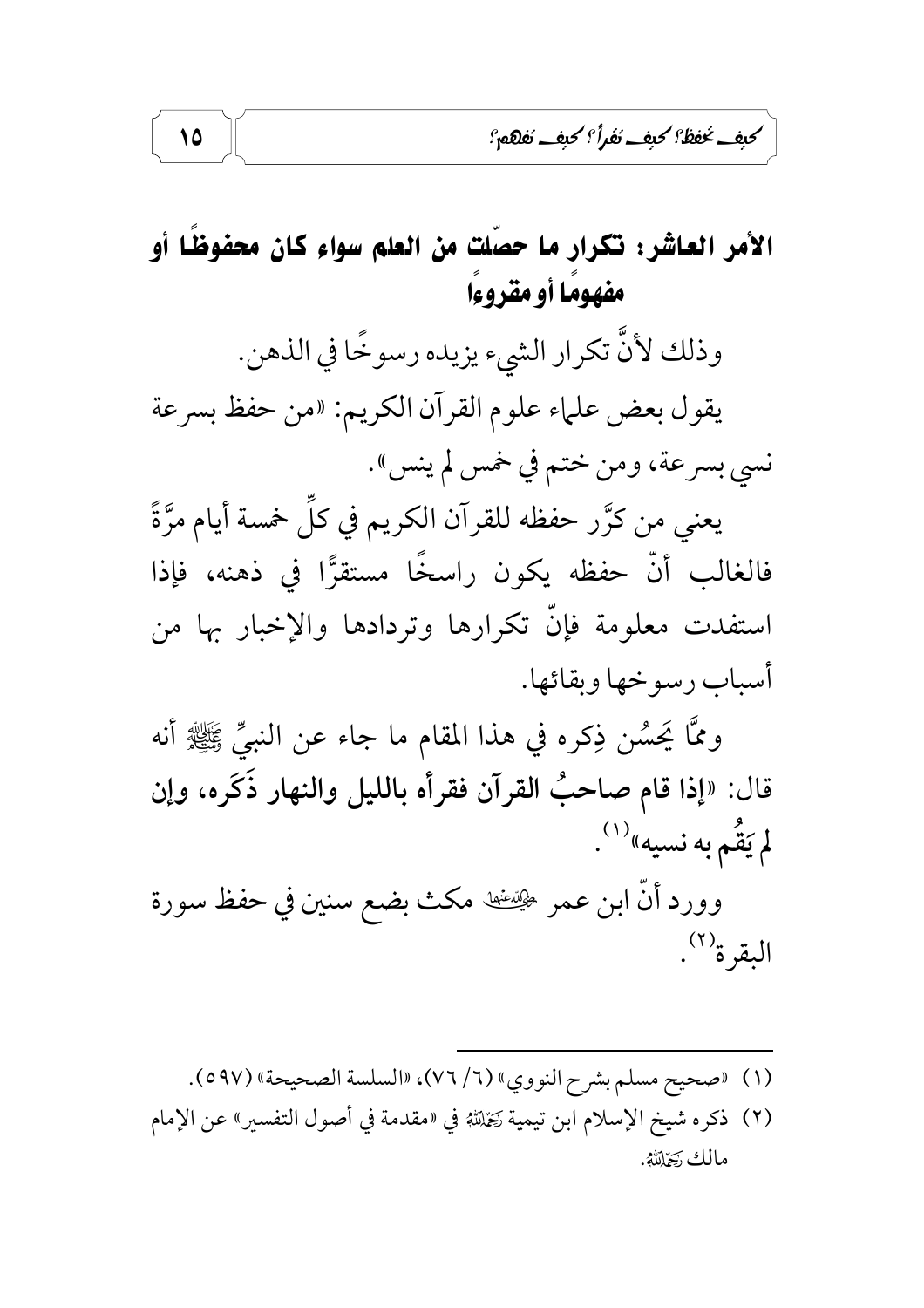#### الأمر الحادي عشر : نشر العلم

نشر ما سمعتَ وما قرأتَ وما فهمت بقصد التقرُّبِ إلى الله تعالى، ثمَّ بقصد تثبيت العلم ونفع الناس، ولذا تلاحظ أنك إذا سمعت الفائدة ثمَّ أخبرتَ بها زيدًا أو عَمرًا أو أهل بيتك ومن تحبّ.. فإنَّ في ذلك منافع كثيرة، منها: -نشر العلم.

ـ اتَّساع دائرة النفع. ـ جريان الأجر عليك، بل وعلى كلَّ من استفاد أو بلُّغته تلك الفائدة في حياتك وبعد مماتك، فإنه ينالك مثل أجرهم لا ينقص من أجورهم شيئًا.

الأمر الثَّاني عشر : كَثَرة شَكر الله نعالى وكثَّرة حمده كلَّما ازددت علمًا قال أبو قِلابة: «إذا أحدثَ اللهُ لك عِليًا فأحدِثْ له عبادةً، ولا يكن همُّك أن ثُحدِّث به الناس" (').

وفي ذلك اعترافٌ بفضل الله عليك، والافتقار إليه، والحذر من العُجْب، وكلَّما زادك الله ﷺ عليًا وفضلًا فأكثِر من

(١) «اقتضاء العلم العمل» للخطيب البغدادي (ص ٣٤-٣٥).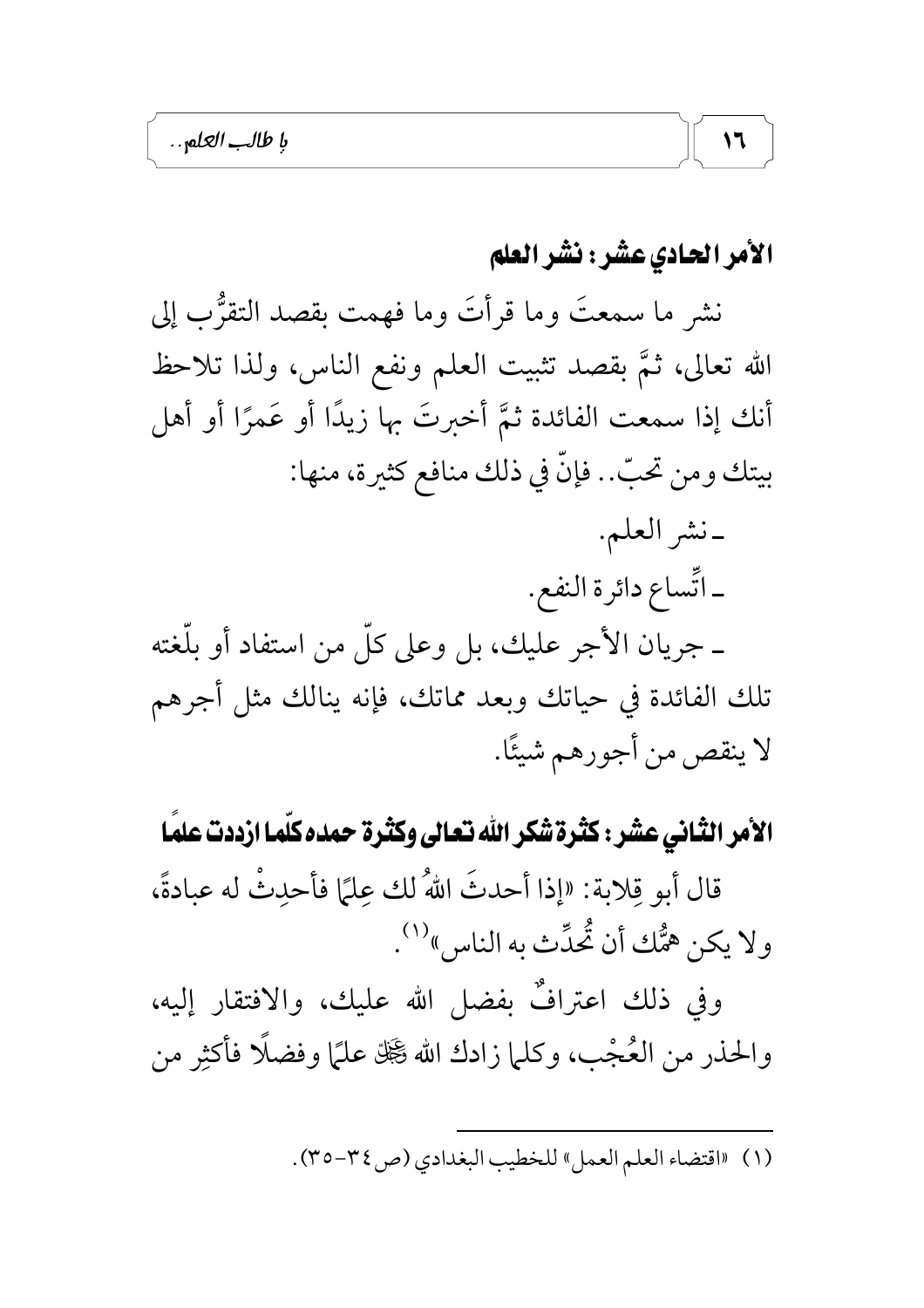كبف يُخفظ؟ كبف نفراً؟ كبف نفاتكم؟

شكر الله تعالى وحمده، فإن ذلك من أسباب الزيادة.. ﴿لَيْنِ شَكَرَتْمُرْ لَأَزِيدَنَّكُمُّ ﴾ [إبراهيم: ٧].

الأمر الثّالثُ عشْر : الحذر من التّطلّع إلى التّصدّر والتّروُّس

فذلك من أعظم الموبقات والمعوِّقات لطالب العلم؛ فلا تنظر متى تجلس على كرسيّ الصدارة، بل اطلَب العلم وطلبٌ العلم ــ بعد فضل الله تعالى ــ يَقودُك إلى خير كثير، ويدرأُ عنك شرَّا كثيرًا.

أمَّا إذا كان قصد من يطلب العلم أن ينظر متى يترأَّس؟ ومتى يتصدَّر؟ ومتى «يتشيَّخ»؟ فلا شكَّ أنَّ النية هنا مدخولة.. فالحذر كل الحذر!

# الأمر الرابع عشر : ردُّ الفضل إلى أهله

الفضل كله لله ﷺ..﴿ إِنَّ ٱلۡفَضَّـلَ بِيَدِ ٱللَّهِ يُؤۡتِيهِ مَن يَشَآءُ ۗ ﴾ [آل عمران: ٧٣]، هذا لا إشكال فيه؛ لكن من علَّمك علمًا وأفادك فائدةً ودلَّك على أمر جهلته فرُدَّ له فضله.

يقول أهل العلم: من أسباب بركة العلم أن تَزْدُّ الفضل إلى أهله.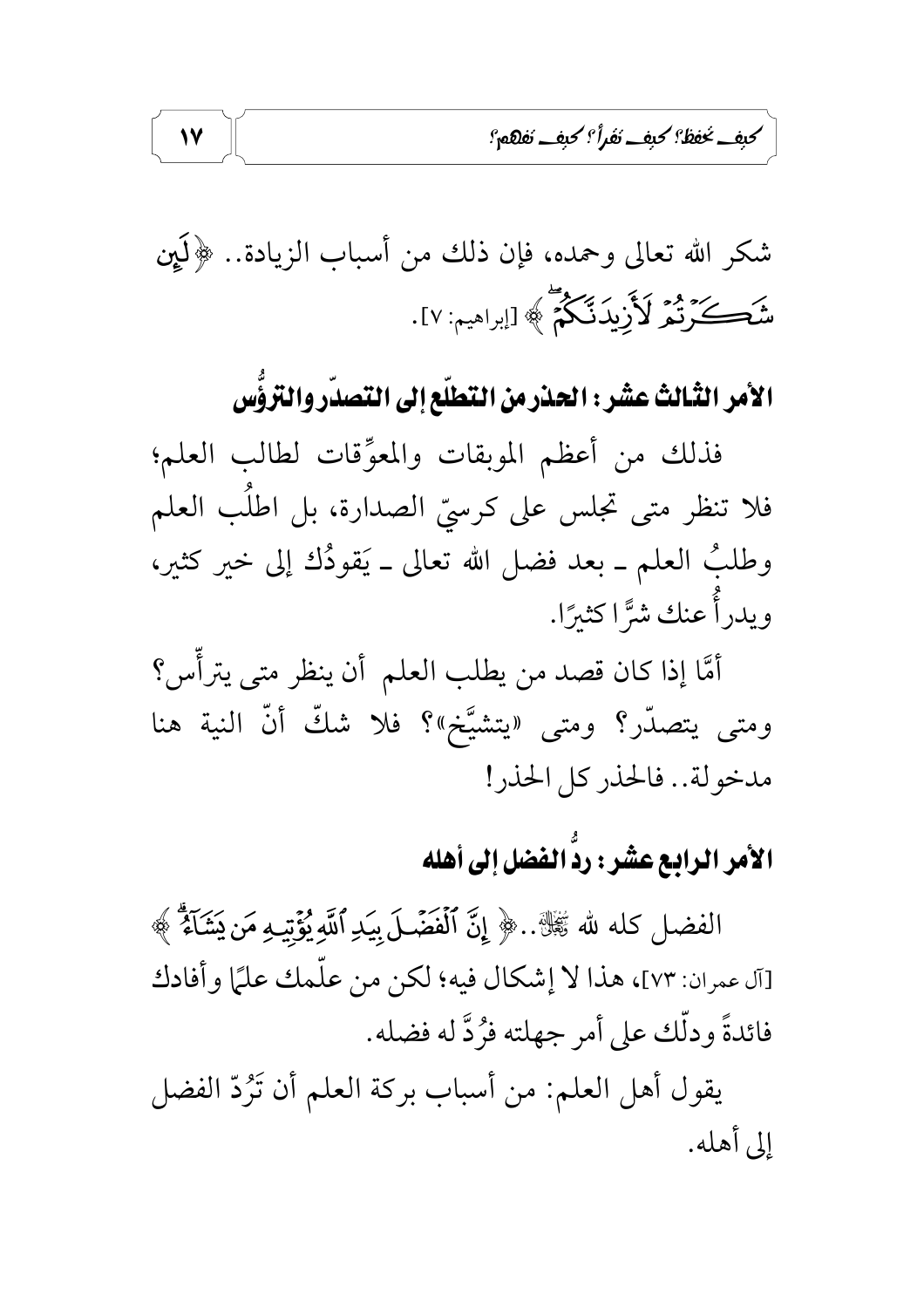إذا أفــادك إنســانٌ بفـــائدة من العلوم فأدمن شكرَه أبدا وقل فلانٌ جــزاه الله صالحةً مستأفادنيها وألـق الكبر والحسدا وكثيرًا ما يضعف بعضُ الناس عن ردِّ الفضل إلى أهله، وبخاصة إذا كان المفيد من أقرانه، ولا شكَّ أنَّ هذا من تلبيس إبليس، فرُدَّ الفضل إلى أهله وأبشِر من الله تعالى بما يَسرُّك.

الأمر الخـامس عشر : الاستفـادة من مشـايـخ العلم وعـدم التفريط في دروسهم

وهذا من أعظم الأمور، بل هو من أُصولِ التحصيلِ العلمي، والاستفادة من مشايخ العلم ليست مقصورةً على علمهم فحسب، بل يتعدَّى ذلك إلى النظر في شريف أخلاقهم وجميل آدابهم مع الأخرين.

## الأمر الأخير: كثرة تلاوة القرآن الكريم

 $\lambda$ 

وهذا الأمر يُهمِله كثيرٌ من طلبة العلم، وحقيقة أنَّ كثرة التلاوة ــ فضلًا عن كونها عبادةً وتزيد الإنسان محبة لله تعالى وخشية منه \_ فإنها ممَّا يزيد في طلب العلم. وأذكر لكم وصيةً بنصِّها أوصى بها الإمام إبراهيم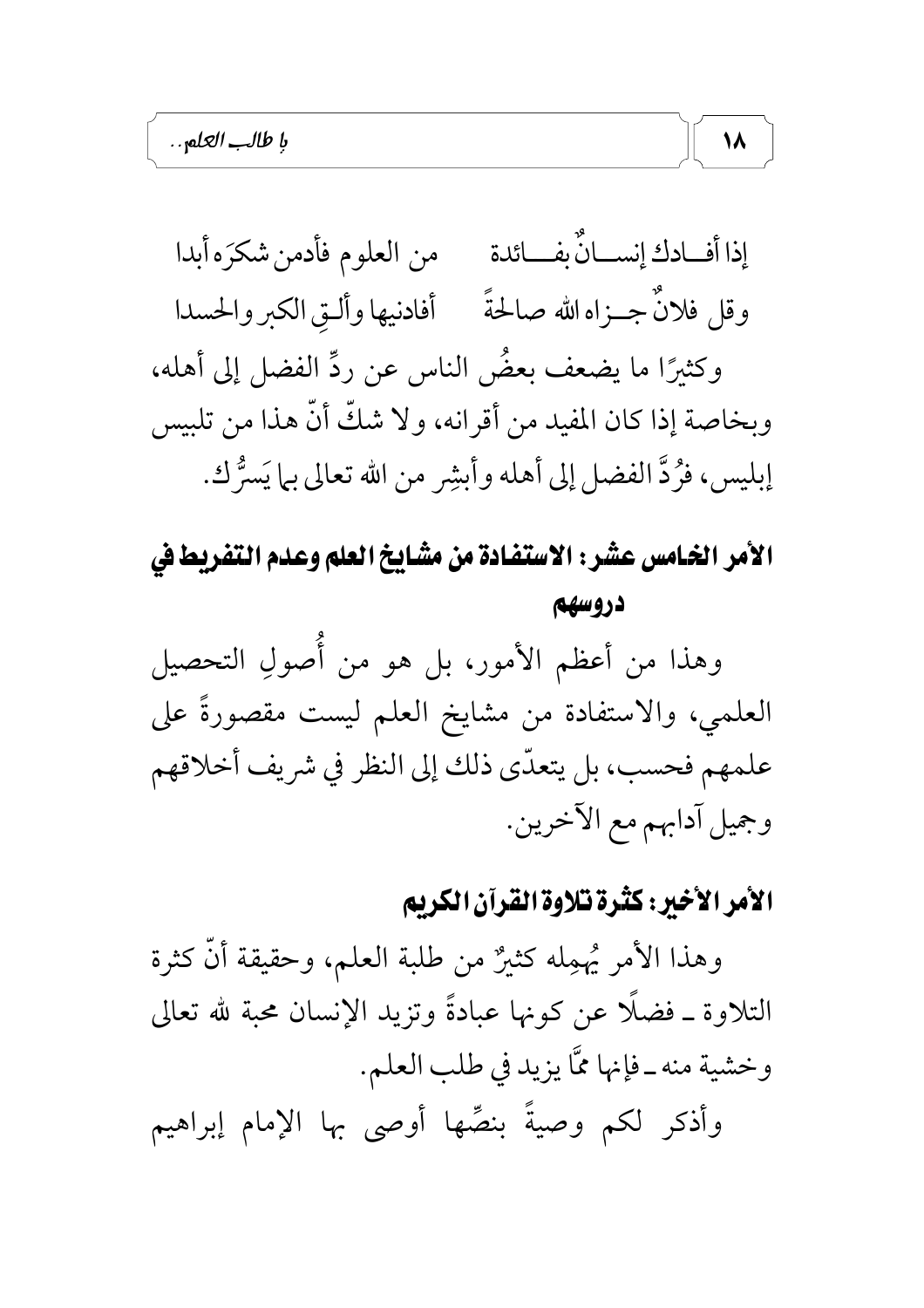كبف نحفظ؟ كبف نفرأ؟ كبف نفاها؟

المقدسي تلميذه عباس بن عبد الدايم ـ عليهما رحمة الله تعالى\_ فقال إبراهيم لعباس:

19

«أكثِر من قراءة القرآن ولا تتركه، فإنه يتيسَّر لك الذي تطلبه على قدر ما تقرأ».

قال عباس: «فرأيتُ ذلك وجرَّبته كثيرًا، فكنتُ إذا قرأتُ كثيرًا تيسَّر لي من سماع الحديث وكتابته الكثير، وإذا لم أقرأ لم يتيسَّر » (۱).

فحريٌّ بك يا طالبَ العلم أن تُعنَى بهذا الأمرِ، وأن تجتهد ما استطعت في قراءة القران الكريم، ففي ذلك زيادة رغبة وقوَّة عزيمة في التحصيل والطلب، وستزداد حبًّا للتلاوة وتحصيلًا للأجر، ومع كثرة التلاوة ستلاحظ أنه يمرُّ بك آياتٌ تحتاج إلى فهم معانيها، وتمرُّ عليك كلماتٌ قد تكون غامضة عليك تحتاج إلى فكَّ إشكالها، وتمرَّ بك مسائل عقدية وفقهية وأصولية ولغوية وسلوكية وتربوية، فيكون القرآن قد فتح لك أبواب الخير كلَّها، والاستكثار من ذلك والاستغلال عائلٌ إلى عزيمة طالب العلم.

(١) «ذيل طبقات الحنابلة» (٢/ ٨٧).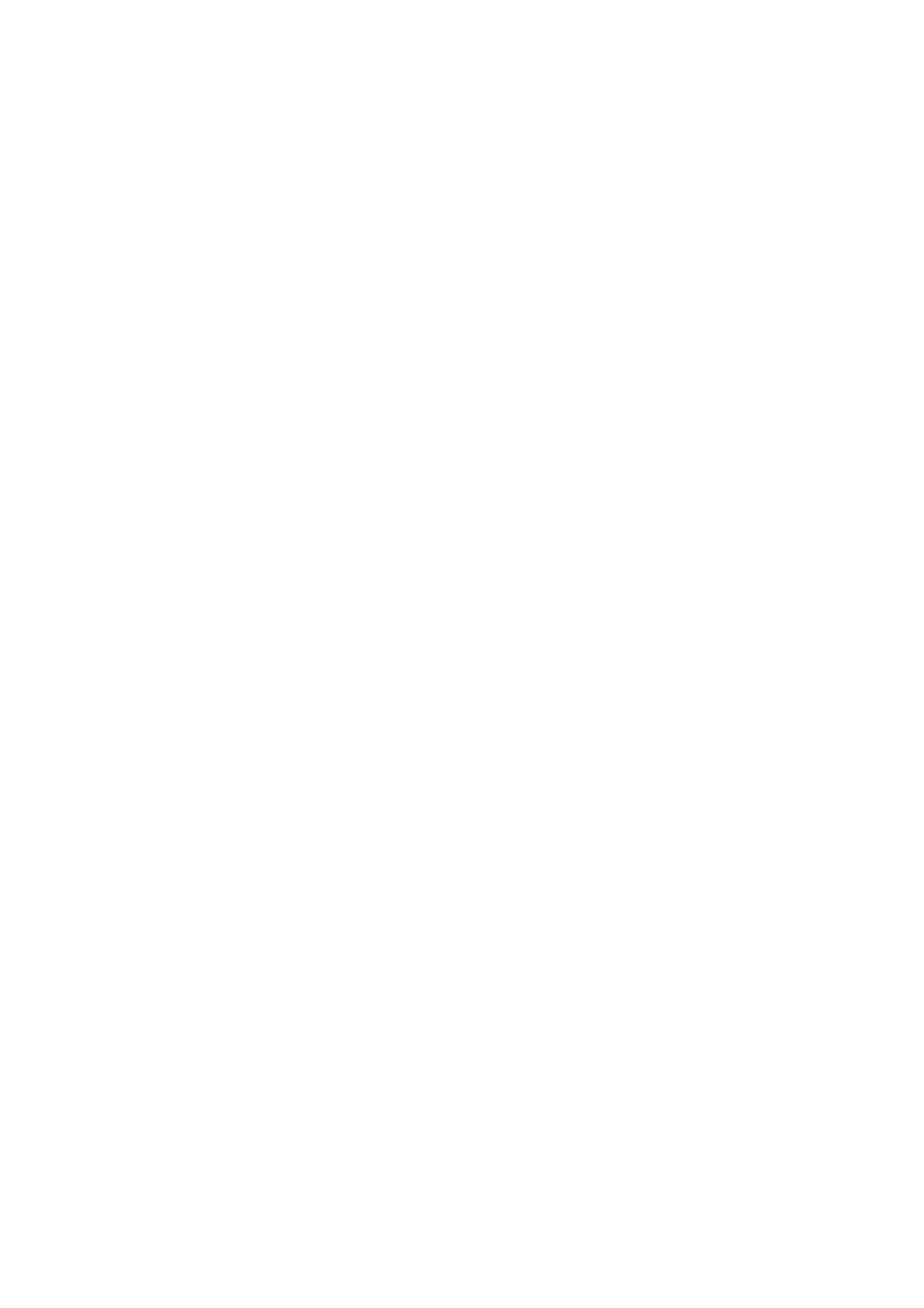كبف يُخفظ؟ كبف نَفرأً؟ كبف نَفاهم؟

كف تحفظ؟

هناك أسباب كثيرة تقدّم لك في الأسباب السابقة أنها مشتركة في كلِّ أمر: في الحفظ، والفهم، والقراءة، والتبليغ، وغبرها..

وأذكر هنا بعض الأسباب المساعدة والمساندة، وهي خلاصة عن قراءة و تجربة، وإلَّا فقد يكون المتكلَّم أحوجَ لذلك من السَّامعين، من ذلك:

١- اختيارالوقت المناسب

أحيانًا يكون الذهن مشغولًا بمشاغل حسِّية ومعنوية ويريد الإنسان أن يحفظ ولا يستطيع، فيصاب بنوع من الإحباط، والسبب في ذلك عدم اختيار الوقت المناسب، ولهذا فمن أسباب تيسير الحفظ ـ بعد توفيق الله تعالى دائمًا ـ أن تختار وقتًا مناسبًا وأنت خليٌّ من الصوارف الحسِّية والمعنوية، ولهذا لاحظ كيف أنَّ الخشوع في الصلاة يتنافى مع أن يصلي المرء وهو جائع أو عطشان أو يريد النوم.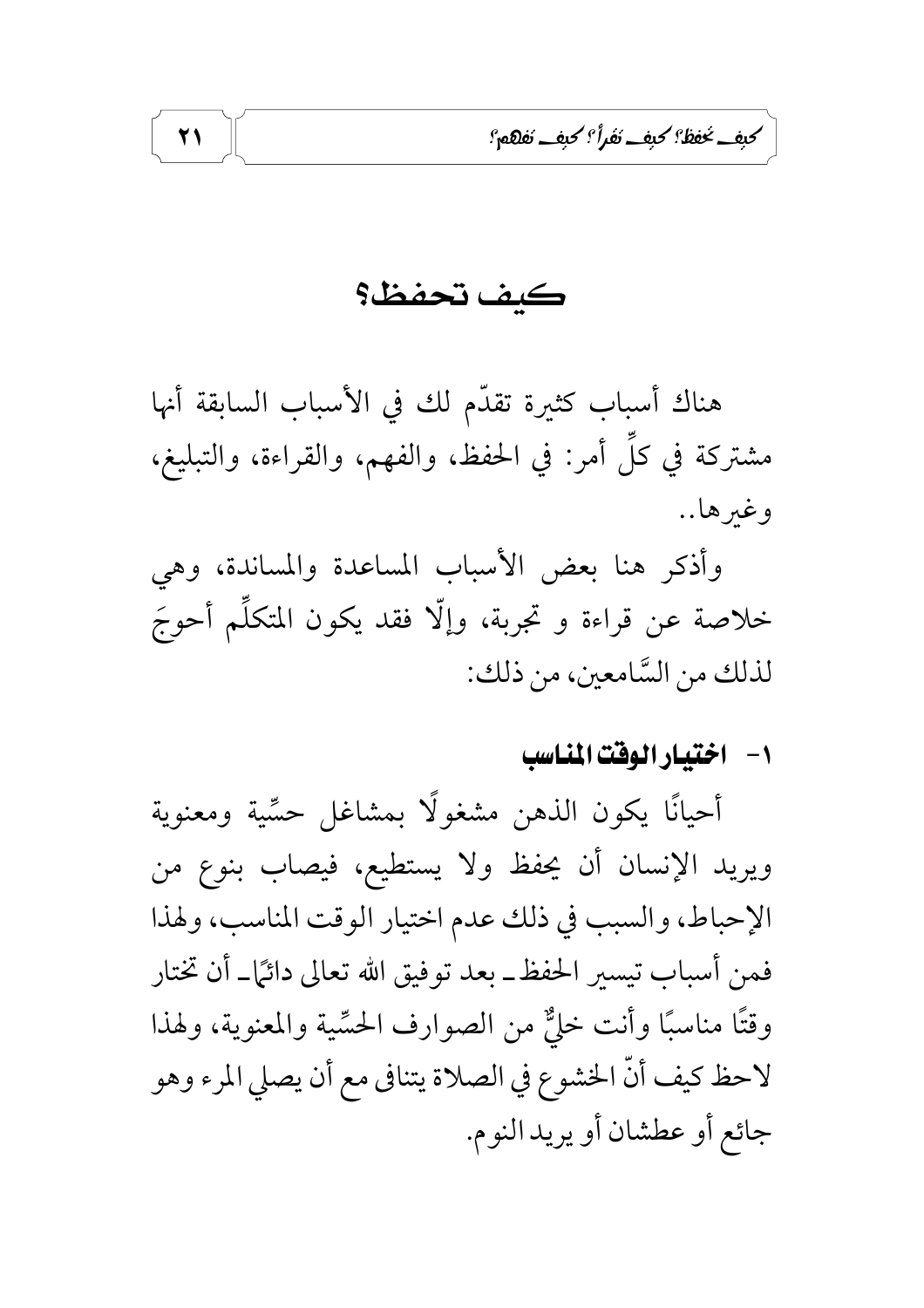ولهذا يقول ابن القيم يَخْلِلله ـ عندما تكلَّم عن قول النبي عَنَيْةِ: «لا يقضي القاضي حين يقضي وهو غضبان» قال:

«أما الإغلاق فقد نصَّ عليه صاحب الشرع، والواجب حمل كلامه فيه على عمومه اللفظي والمعنوي، فكلَّ من أَغلق عليه بابٌ قصده وعلمه ـ كالمجنون والسَّكران والمكره والغضبان ـ فقد تكلم في الإغلاق، ومن فسَّره بالجنون أو بالسُّكر أو بالغضب أو بالإكراه فإنها قصد التمثيل لا التخصيص، ولو قُدّر أنّ اللفظ يختصُّ بنوع من هذه الأنواع لوجب تعميم الحكم بعموم العلة، فإنَّ الحكم إذا ثبت لعلة تعدَّى بتعدِّيها وانتفى بانتفائها»<sup>(١)</sup>.

ولهذا من أراد أن يحفظ فعليه أن يختار الوقت المناسب فيكون مهيَّأ نفسيًّا وذهنيًّا وليس بمشغول ولا غضبان ولا مهموم...

وهذا الشيء مجرَّب؛ ولذا تجد أنَّ بعض الناس يحفظ كثيرًا مع قلة أوقاته، وبعض الناس لا يحفظ إلَّا القليل مع كثرة أوقاته، فإذا قارنت وفارقت وجدتَ أنَّ السَّببِ ـ بعد توفيق الله ـ هو اختيار الوقت المناسب، وأنَّ ذلك من أنفع الأسباب لتيسىر أمر الحفظ.

(١) «إعلام الموقعين» (١٠٧/ ١٠٧).

22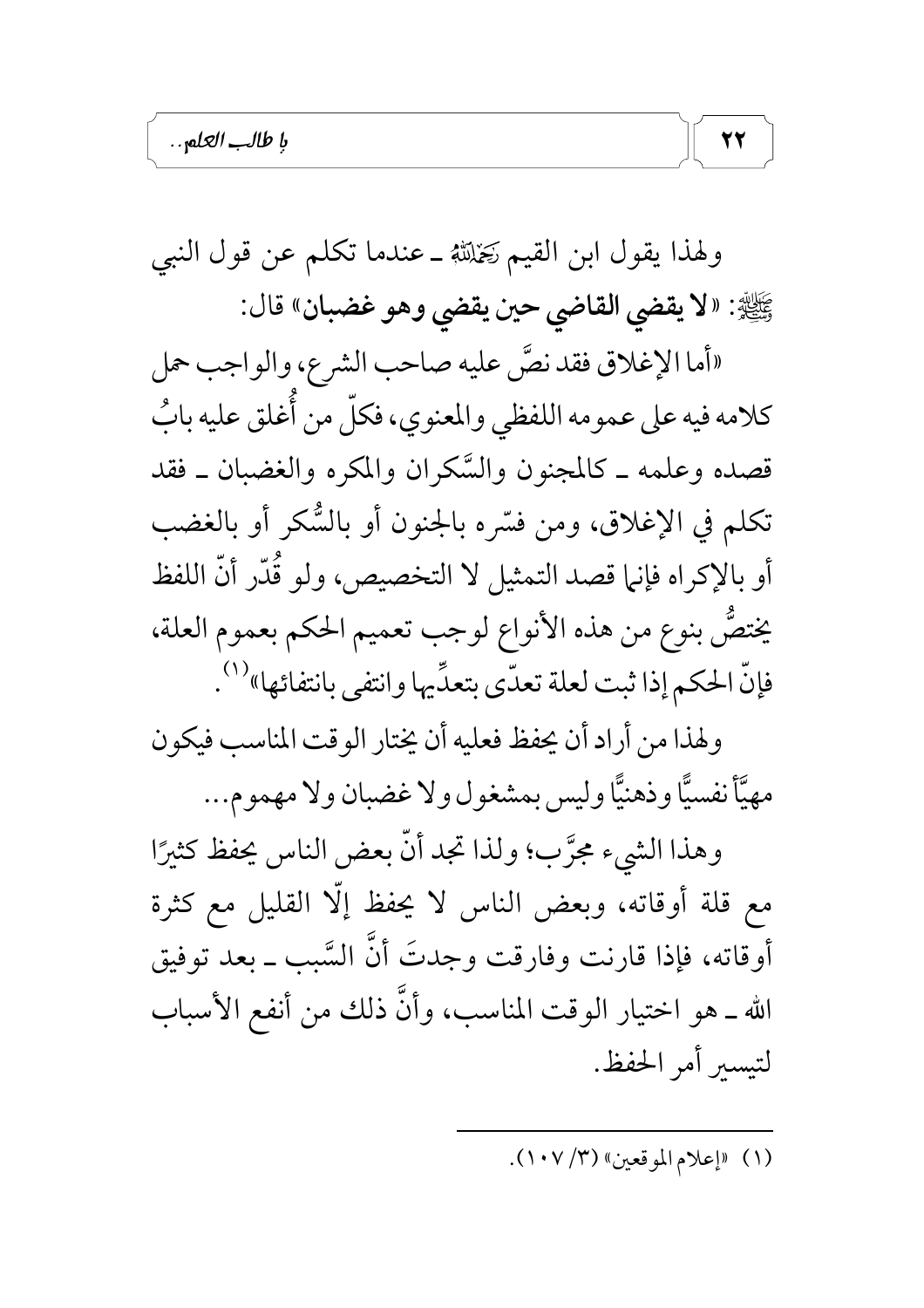كبف نخفظ؟ كبف نفرأ؟ كبف نفاتكم؟

٢- اختيارالمكان المناسب

يختلف طلَّاب العلم في ذلك فبعضهم يقول: أنا أتهيَّأ في المسجد للحفظ أكثر من البيت، وبعضهم يقول: أُتهيَّأ في بيتي للحفظ أكثر من المسجد، والضابط في ذلك: أن تختار وقتًا ومكانًا يلائيان، سواء كان في مسجدك أو بيتك أو في مكتبة عامة أو في مزرعة... الشاهد: أنَّ هذا الأمر يعود إلى كلِّ طالب علم بحسب ما يجد الأنفع في نفسه.

# ٣- اختيار القُدْر المُناسب من المتن المراد حفظه أو الشرح المراد فراءته

بعض طلَّاب العلم يبتدئ في حفظ متن مطوَّل فيضعف عنه، فيصاب بنوع من الفتور والخمول، وقد يصل به ذلك إلى اليأس وترك العلم، ولا شكَّ أنَّ هذا من المغالطة، فالعلم كما قال سلفنا: «لا يؤتيك بعضه حتى تؤتيه كُلُّك»، والعلم كما قال الزهري: «أودية، فمن تخبط فيها هلك، ولكن إذا أخذها شُعَبًا شعبًا علم وعمل وتعلم".

فالشاهد: اختر قَدْرًا مناسبًا ولو كان يسيرًا، ولهذا بعض طلَّاب العلم يأتي وله همّة عالية فيبدأ في متن طويل أو شرح

 $\tau\tau$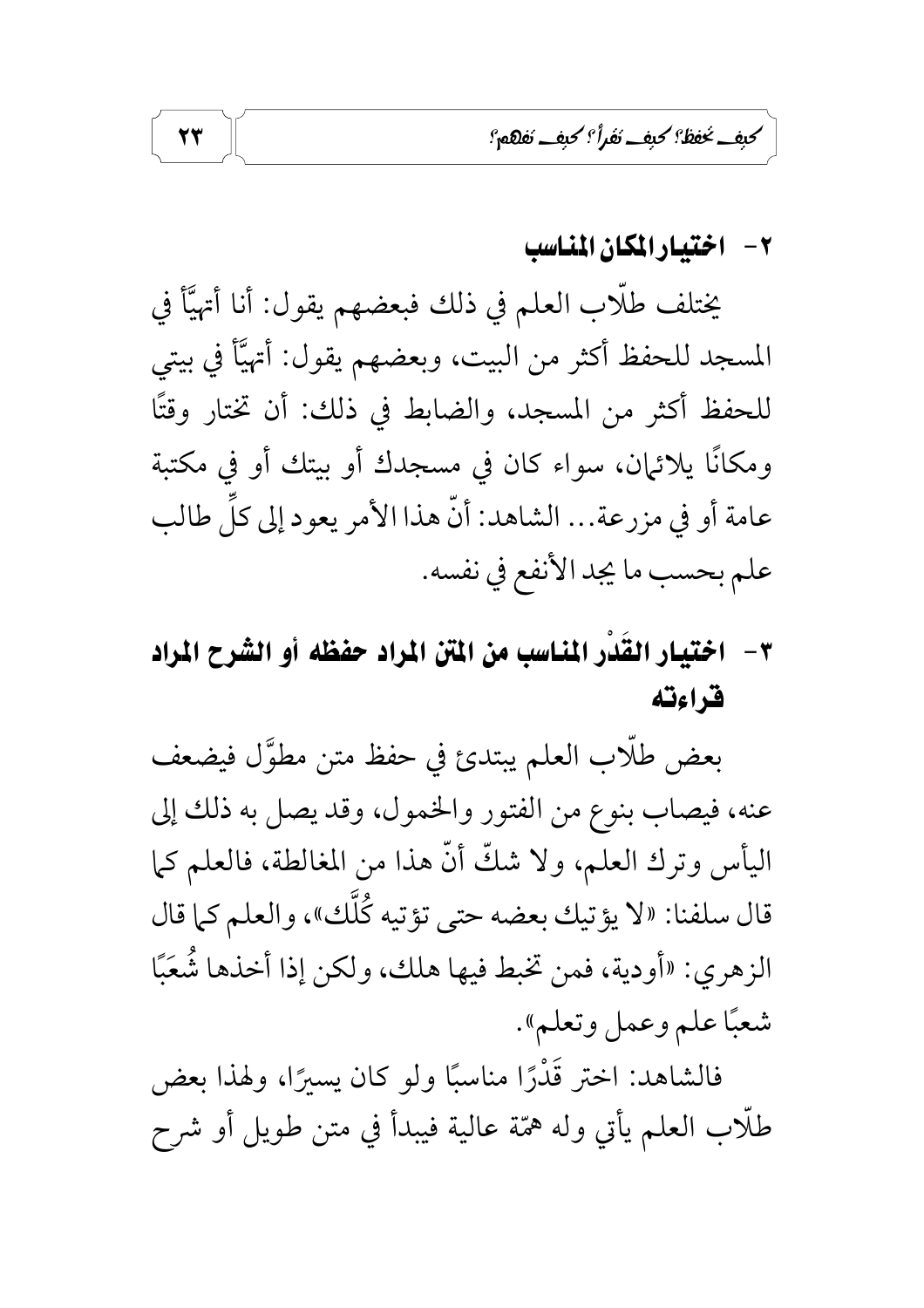طويل، فإذا حفظ كثرت أغلاطه سواء في إسقاط جملة أو تبديل جملة، أو في خطأ لغوي أو نَحْوي، وكذا لو قرأ ذلك الشرح المطوَّل فلم يفهم كثيرًا ممَّا قرأ قد يصاب بنوع من الإحباط، لکن لو أخذ متنًا قصيرًا أو شرحًا قصيرًا وجزَّأه ـ کما سيأتي بيانه ـ لوجد أنَّ ذلك التحصيل اليسير يدفعه إلى الاستمرارية حتى يكون الحفظ والفهم أمرًا مألوفًا.

#### ٤- اختيارالهيئة المناسبة

بعض الناس الآن قد يكون يمشي في السيَّارة مثلًا ثمَّ يريد أن يحفظ، قد يحفظ نوعًا ما.. لكن لو تأخَّر حفظه فقد يصاب بنوع من الضعف، لكن الذي ينبغي هو أن يختار وقتًا مناسبًا ومكانًا مناسبًا وقدرًا مناسبًا وهيئةً مناسبة.

يقول بعضهم: الحفظ في حال المشي والتردُّد أفضل من المجالسة، وأعرف طلَّاب علم يقولون: لا يمكن أن نحفظ إلَّا أن نمشى ذهابًا إيابًا.

وبعضهم يقول: لو أمشى يرتجّ عليَّ الحفظ.

وبعض الناس يقول: لا أستطيع أن أضبط حفظ القرآن إِلَّا وأنا أقوم في وسط الليل وأبدأ في الحفظ، أمَّا في النهار فلا يتيسَّر لي.

 $\mathbf{Y}$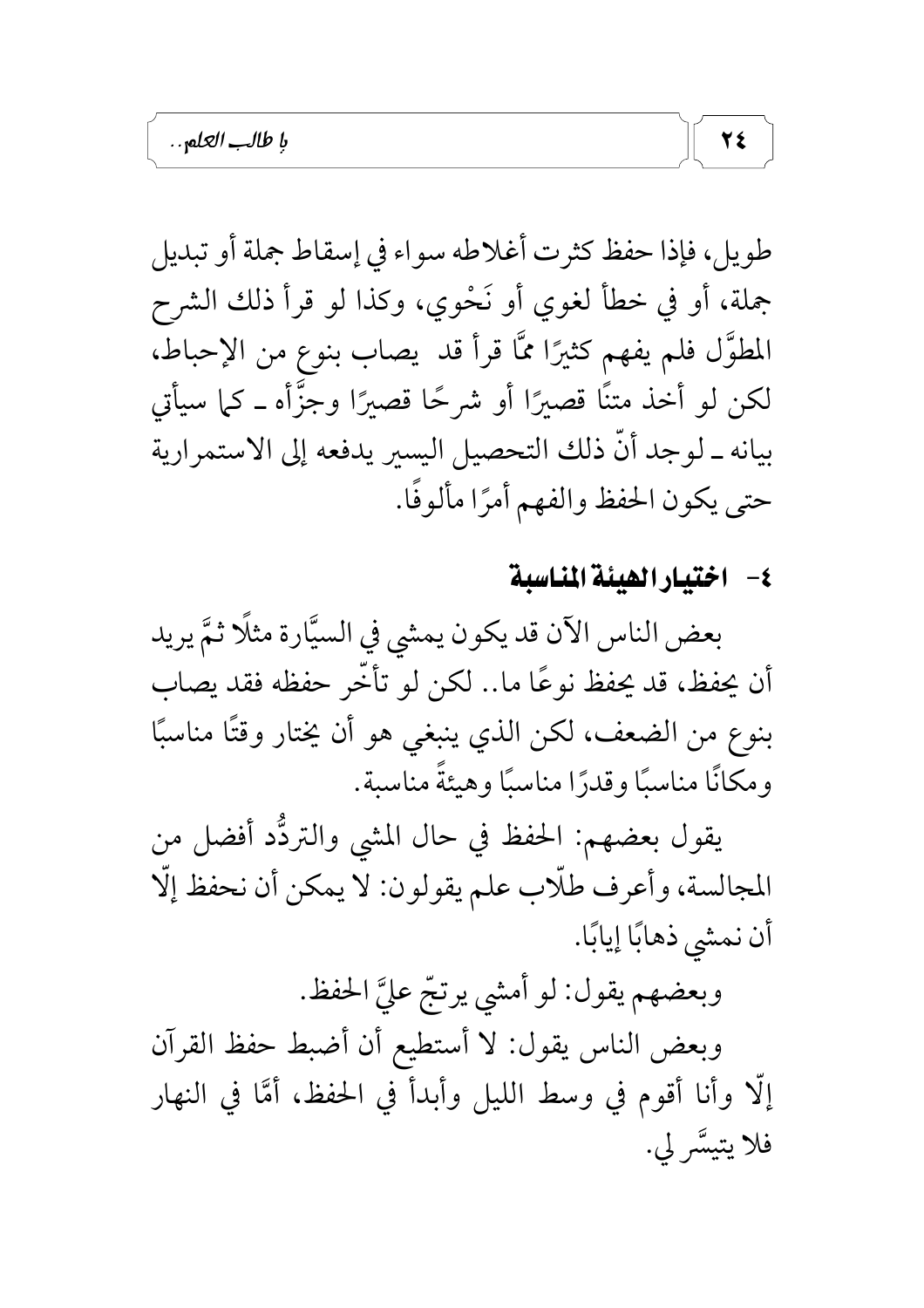كبف نخفظ؟ كبف نفرأ؟ كبف نفاهم؟

فأنت يا طالب العلم لا تقلُّد زيدًا ولا عَمرًا، فقد يكون زيدٌ يناسبه الحفظ وهو جالس، أو وهو يمشي، وقد تحاول أن تحاكيه لكن لا يتيسَّر لك هذا.

وبكلِّ حال؛ فانظر إلى ما ينفعك، والضابط في ذلك: أنت.

\* فيكَ الخِصامُ وأنت الخصمُ والحكمُ \* فإذا عرفت من نفسك أنّ ذلك أنفع لنفسك فافعله. يقول بعض أئمَّة الشافعية: «القراءة العالية للحفظ، والقراءة الخفية للفهم».

وهذا مجرَّب؛ فإنَّ الإنسان إذا أراد أن يحفظ ثمَّ قرأ بصوت عال وردَّد قد يكون أنفع له، لكن إن كنت ترى من نفسك أنَّ هذا لا ينفعك أو يؤخُّر حفظك فاسلُك ما تراه أنسبَ لك، كما سبق تقرير ذلك.

#### ٥– تجزئة المفوظ

وهذا يعود لما سبق الكلام عنه، جَزِّئ المتن إذا كان طويلًا، بل حتى لو كان المتن قصيرًا جَزَّئه حتى يكون الحفظ أثبت وأرسخ، فمثلًا إذا أردت أن تحفظ متنًا في الفقه ثمَّ رأيت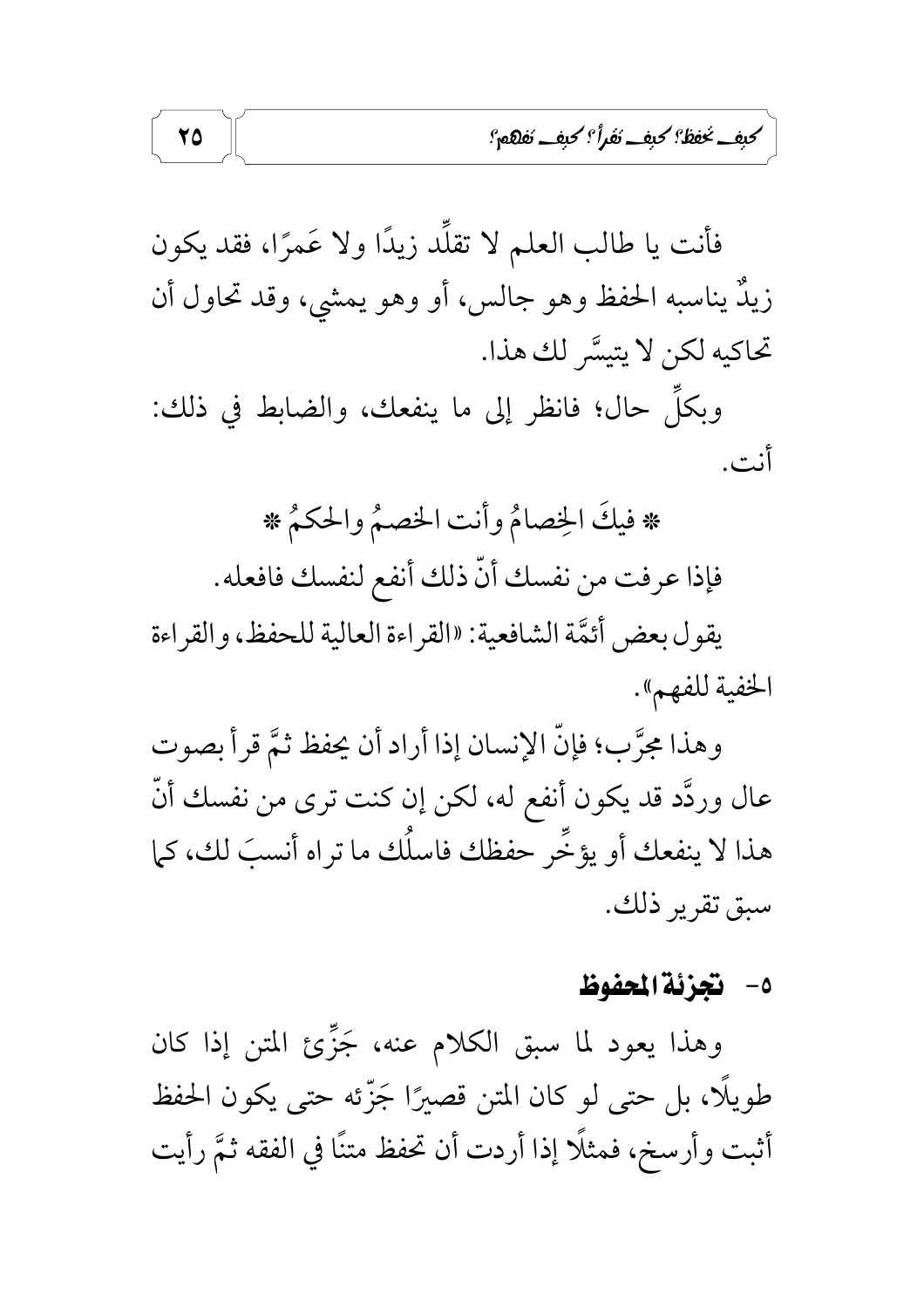أنَّ المؤلف قد جعل للطهارة أربعة أسطر، وجعل للصلاة عشرة أسطر، فابدأ بتجزئة هذا المحفوظ فأربعة أسطَر في الطهارة قد تسهُل عليك، لكن المؤلف قد جعل للصلاة عشرة أسطر وحفظها كاملة قد يشقّ عليك، إذن فعليك أن تجزّئها، ولا تقل: سأحفظ فصلًا كاملًا! فقد يكون هذا الفصل الطويل لا يتيسَّر لك حفظه كما تيسَّر الذي قبله، المهمّ أنك كلَّما جزَّأت الحفظ كان ذلك أرسخ، ولا تقل: سأتأخَّر في الحفظ، فالتأخر مع رسوخ الحفظ أفضل من التعجُّل مع عدم رسوخ الحفظ، ومن ثَمَّ تفلَّت الحفظ.

# ٦- وحَد النسخة التي نحفظ منها

 $\mathbf{Y}$ 

لأَنَّ الرَّسمِ ينطبق في الذهنِ؛ فرسمِ الأحرف، وبدء الصفحة، ونهاية الصفحة.. مع تكرُّر القراءة في النسخة نتيجة رسوخ ذلك في ذهنك حتى تصير كأنك تنظر فيها عند قراءتك لها، لكن إذا اختلفت النَّسَخ وبخاصة إذا اختلف ترتيب الأسطر والكلمات فإنَّ هذا قد يؤخِّر حفظك، وهذا الأمر مجرَّبٍ في المصاحف، فمثلًا: المصاحف الموجَّهة ـ التي تنتهي فيها كلِّ صفحة بآية ـ إذا حفظ الإنسان عليها يختلف ذلك فيها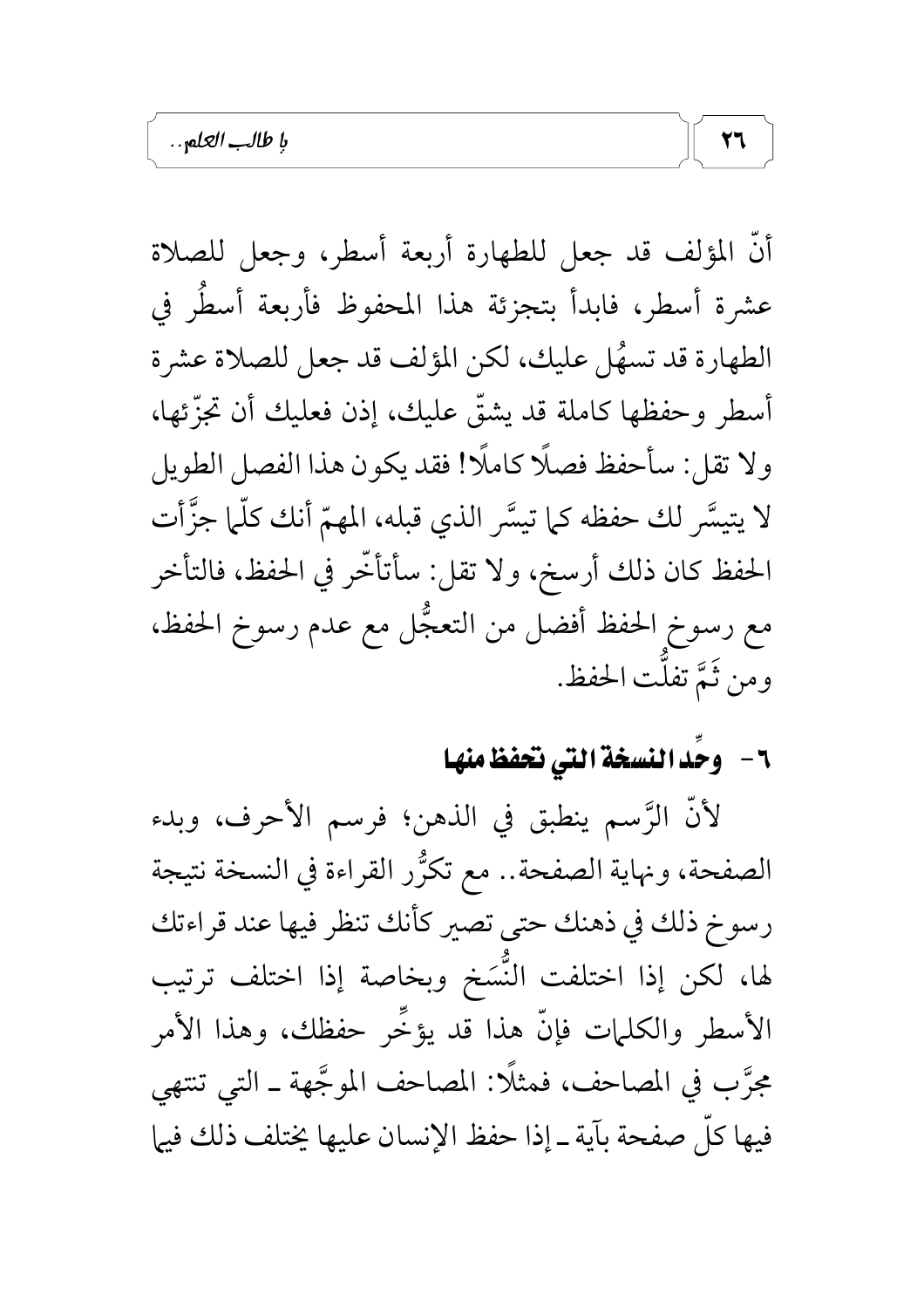كبف يَحفظ؟ كبف نَقْرأً؟ كبف نَفاها؟

لو أدخل مصحفًا آخر ـ في أثناء حفظه ـ غير موجَّه، وهذا مجرَّبٍ، فكلَّما كانت النسخة واحدةً كلَّما كان الحفظ أرسخ وأثبت.

٧ – شَكِّل المْتَن الذي نحفظه تشكيلاً لغويَّا

يقول الحافظ ابن الصلاح رحمه الله تعالى:

لإعجام المكتوب يمنع من استعجامه، وشكله يمنع من إشكاله»<sup>(۱)</sup>.

يعني: قبل أن تحفظ حاول أن تقرأ المتن مشكولًا، فإذا كان المتن مشكولًا فبها ونعمت، لكن إذا كان المتنُ غيرَ مشكول فاحرص أن تقرأه على شخص متمكِّن في اللغة حتى يضبط لك حفظك بسلامة لفظ.

ومن المعلوم أنَّ من عوّد نفسه حفظ المتون مشكولةً وقرأها مشكولةً فإنَّ الملَكة عنده ترسخ والسليقة تستقيم، بخلاف ما لو حفظ متنًا مُهمَلًا قد يرفع المنصوب وينصِب المرفوع.. وهكذا سيبقى كثير اللحن في قراءته.

(١) «مقدمة ابن الصلاح في علوم الحديث» (ص٨٩)، منشورات دار الحكمة.

 $\mathbf{Y}\mathbf{V}$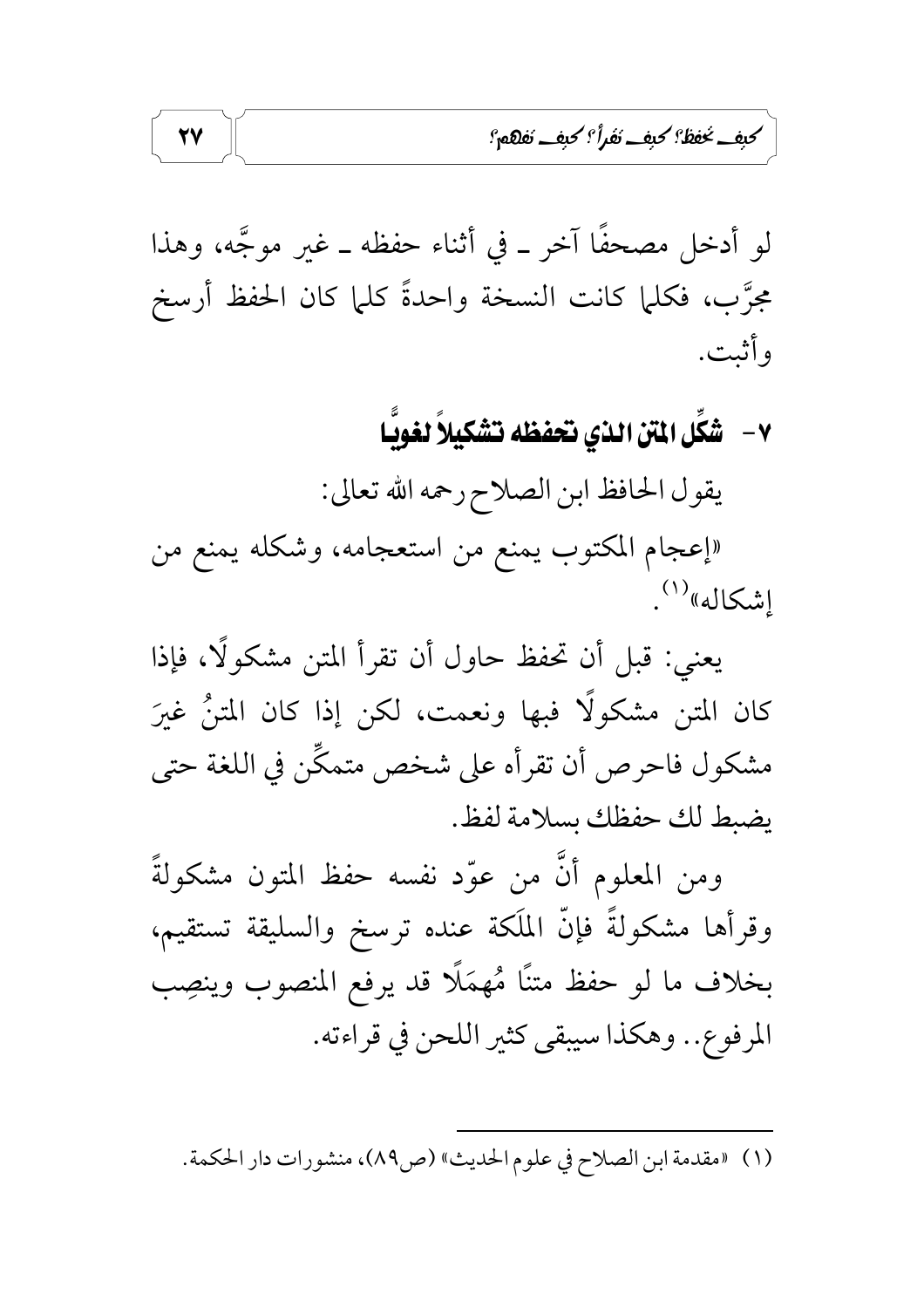وإذا كان ذلك كذلك؛ فاحرص يا طالب العلم على شكل المتن، وكذلك في التلاوة إذا أراد الإنسان أن يحفظ سورة ولم يسمعها من مُقرئ أو يقرأها على مقرئ يجيد القراءة، فقد يحفظ غلطًا، لكن إذا حفظها مضبوطة الشكل فلا شكَّ أنَّ هذا يُعين على استقامة سليقة لسانه وعلى ملكة اللغة كذلك.

# ٨- ضع ضابطًا أو مصطلحًا حرفيًّا 11 قد يُشكل أو يصعُبِ حفظه

قد يكون في المتن كلَّماتٌ أو جملٌ تخطئٍ كثيرًا في ترتيبها حين الحفظ، أو يصعُبِ عليك ضبطها في أوَّل حفظك، وتجد من نفسك غلطًا مستمرًّا عند قراءتها، وهذا أمرٌ معروف، ولعلاج ذلك اجعل في ذهنك ضابطًا خاصًّا.

وأذكر لك مثالًا الكلَّ يحفظه: لو قلت لأحد إخوانك اذكر الحروف الأبجدية التي نتكلم بها، فإذا لم يكن في ذهنه ترتيبٌ في جمل معيَّنة ــ سواء شعرية أو نثرية ــ في الغالب فقد يكرِّر حرفًا أو ينقص حرفًا، لكن إن كان يحفظ قولهم: «أبجد هوز... الخي انضبط الحفظ.

ومثال آخر: لو سُئل سائل: كم حروف الإدغام بغُنَّة؟ فلو ذكرت الحروف دون ضابط جامع فقد تزيد أو تنقص أو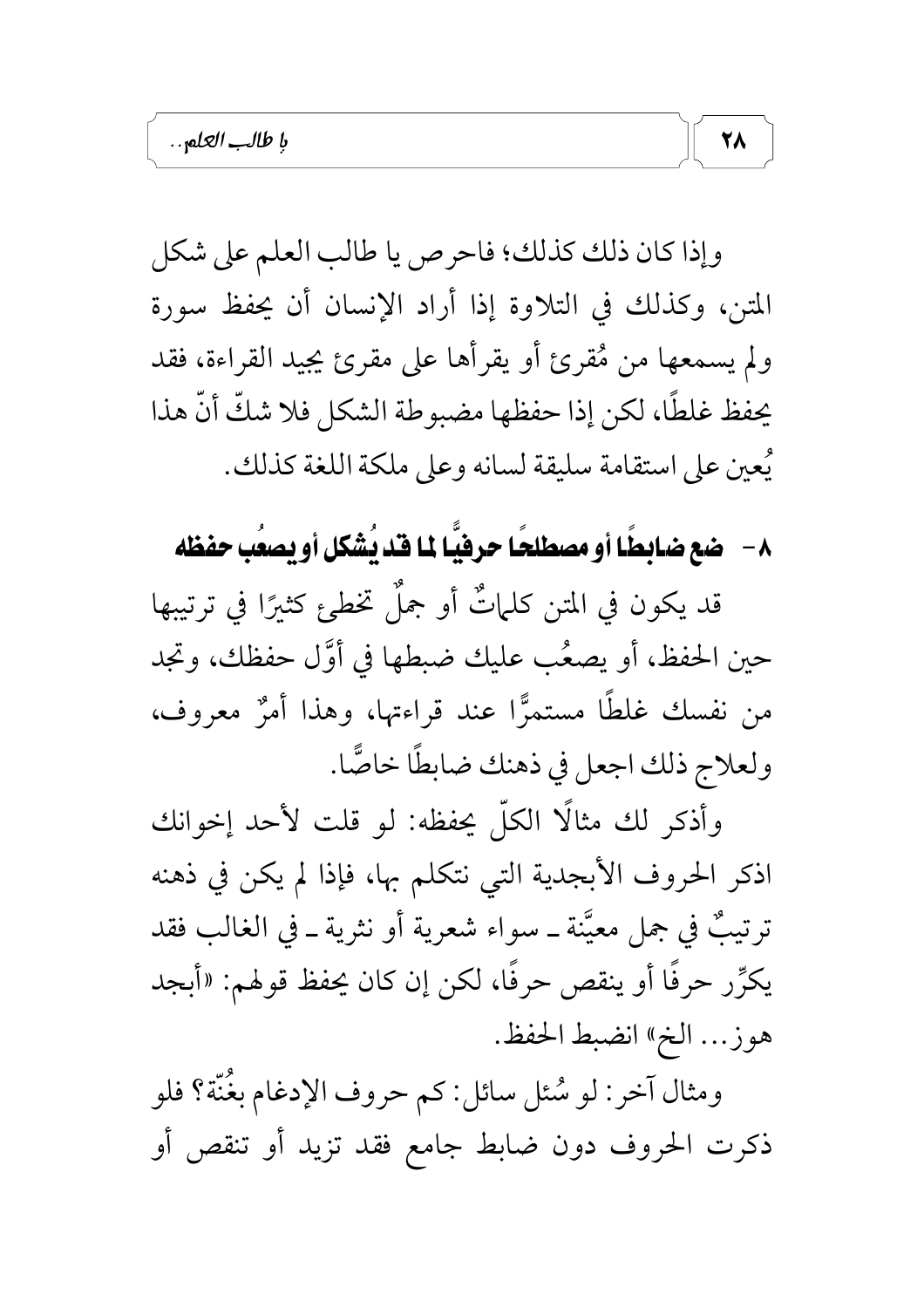كبف نخفظ؟ كبف نفرأ؟ كبف نفاته؟

تكرِّر، لكن لو قلت: هي أربعة حروف مجموعة في كلمة «پرملون» لانتهى الأمر .

ومثال آخَر: في مسائل العرصات يوم القيامة، هناك حوض، وهناك صراط، وهناك ميزان، فكان ترتيب تلك الأمور حسب الورود عليها يُشكل عَليَّ أحيانًا، فتبيَّن لي بعد البحث والسؤال أنَّ الراجح في الترتيب أنَّ الحوض أول، ثمَّ الميزان، ثمَّ الصراط، لكن يبقى الإشكال أنَّى إذا أردت ذِكر القول الصحيح بعد حين من الدهر يلتبس عليَّ الأمر، ص: للصراط، ولم أنسها بعدها بفضل الله تعالى.

وأنا أجزم أنكم ستموتون ولن تنسوا هذه الفائدة؛ لأنها قد رسخت في أذهانكم بعد عُمر طويل على خير إن شاء الله.

#### ٩- لتعويد النفس على الحفظ وعدم الانقطاع عنه

فالنفس كلّا عودتها على أمر اعتادت عليه. يقول الشاعر: والنفس كالطفل إن مُهمِلهُ شبَّ على حُبِّ الرَّضـاعِ وإن تَفْطِـمْهُ ينفطِـم وخيرٌ من قول الشاعر قول النبي ﷺ: «**إنما العلم** 

29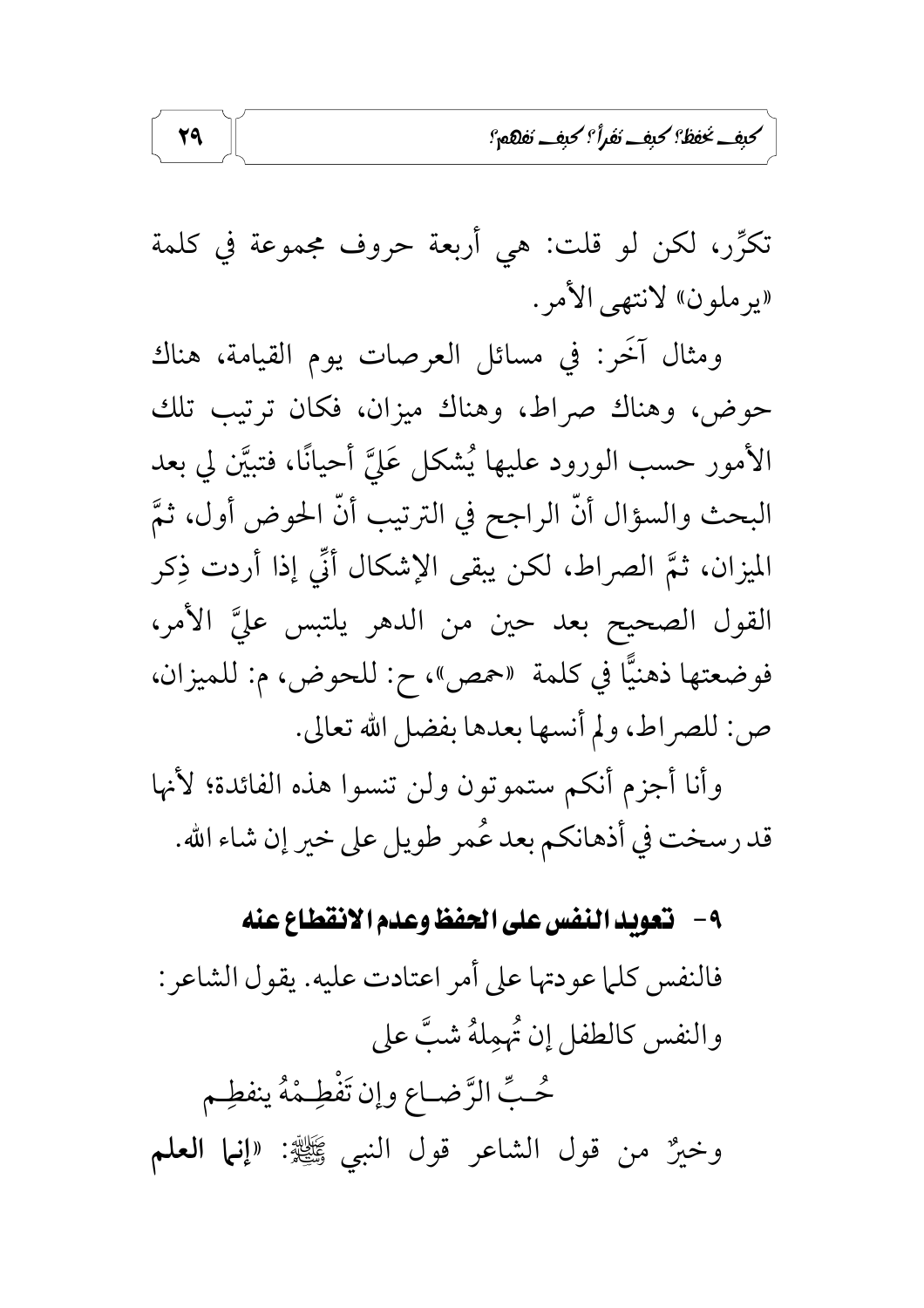بالتعلم..» وقد تقدم الحديث، فكلما عودت نفسك على أمر فإنها تألفه وتعتاده.

 $\mathbf{r}$ 

كان بعض العلماء يقول: «كنت أحفظ باليوم ولو سطرًا واحدًا حتى لا أنقطع عن الحفظ».

وذلك لأنَّ النفس فيها طاقات إذا أهملتها أصبحت بئرًا معطّلة.

يقول الخليل بن أحمد الفَرَاهِيدي: «لكلِّ امرئ قريحة من الشُّعرِ ، إن استعملها فارت وإن تركها غارت».

وكذلك الحفظ والفهم والقراءة؛ كلما عوَّدت النفس عليها اعتادت ذلك الأمر وسهًا عليها.

١٠- تعاهد الحفظ وتكراره مع نفسك أو مع غيرك

أحيانًا إذا حفظ الإنسان شيئًا من العلم قد لا يستطيع أن يثبته بنفسه، لكن إذا استعان ــ بعد الله ــ بأخ له كان ذلك أنفع له، وقد كان ابن عباس ﷺ يخرج مع مجاهد ويقول: «يا مجاهد، اقرأ عليَّ وأقرأ عليك». وذلك من باب ترسيخ الحفظ في ذهنهما.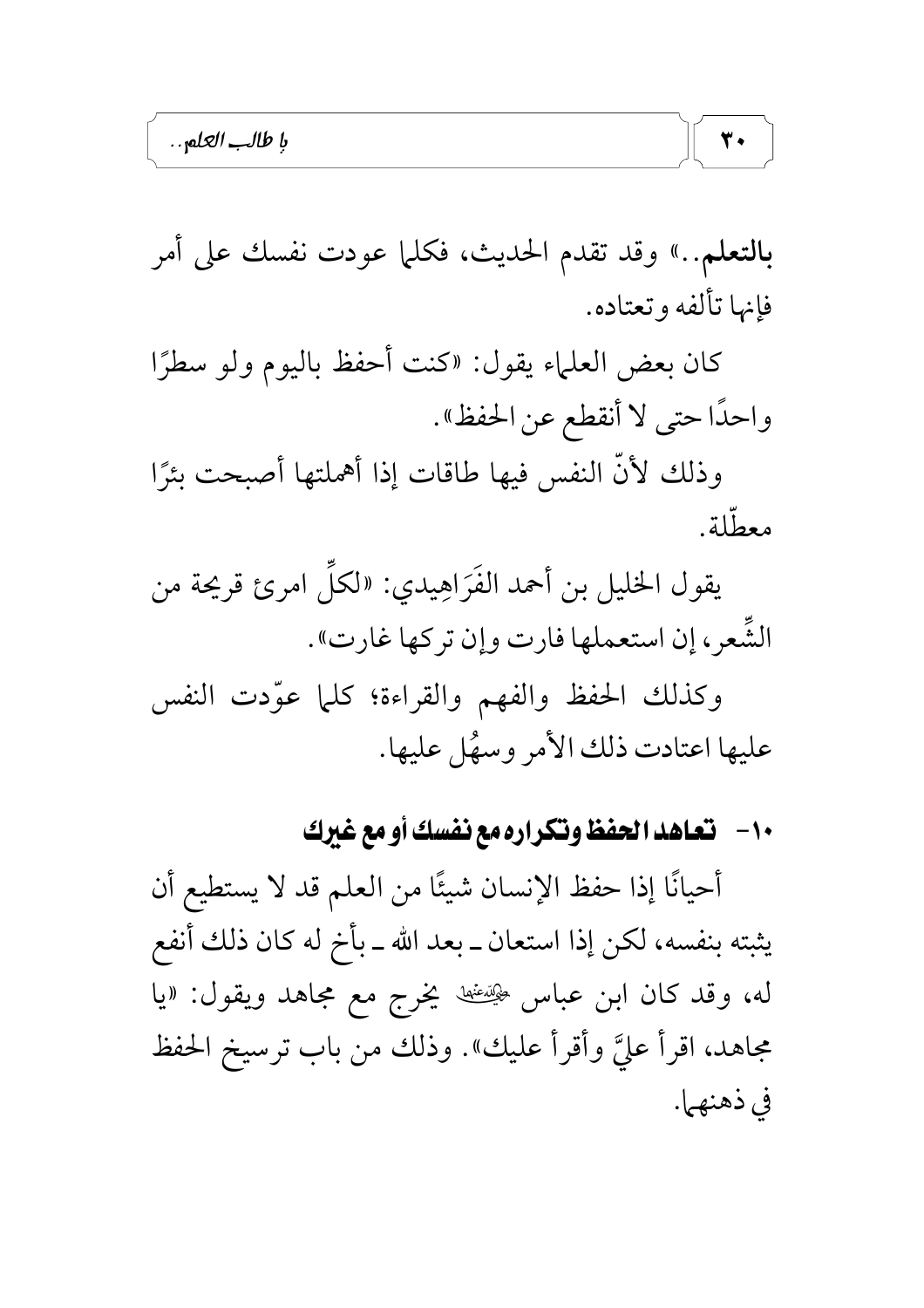كبف نخفظ؟ كبف نفرأ؟ كبف نفاهم؟

فإذا علمت من إخوانك من يُعينك على الحفظ وتتفق وتنسجم معه في صفات مشتركة، فاستعن به بعد الله گَلِّلْ.. اقرأ عليه ويقرأ عليك، تكرِّر عليه ويكرِّر عليك، وسترى من نتيجة ذلك ما يَسَّرُّك.

أعرف بعض طلبة العلم ـ وهذا مجرَّب ـ يقول: إذا أردتُ حفظ شيء قمتٌ بتسجيله بصوتي على شريط ثمَّ أُعيد سماعه عشرات المَّرات، فيزداد رسوخًا في ذهني حتى لا أكاد أنساه مع تقادم الأيام. وبكلِّ حالٌّ؛ الضابط كما قلت: أي طريقة تجد في نفسك

أريحية وقبولًا لها فالزمها ولا تتعدَّها إلَّا إلى أحسن منها.

11– العمل بالمحفوظ

قال أبو عبدالرحمن السُّلَمي: «حدثنا الذين كانوا يُقرئوننا القرآن ــ كعثمان بن عفان وعبدالله بن مسعود وغيرهما ــ أنهم كانوا إذا تعلموا من النبي ﷺ عشرَ آيات لم يتجاوزوها حتى يتعلموا ما فيها من العلم والعمل. قالوا: فتعلمنا القرآن والعلم والعمل جميعًا»'``.

(١) «مقدمة التفسير» لشيخ الإسلام ابن تيمية (ص٣٦)، و«تفسير ابن كثير» (١/ ٢).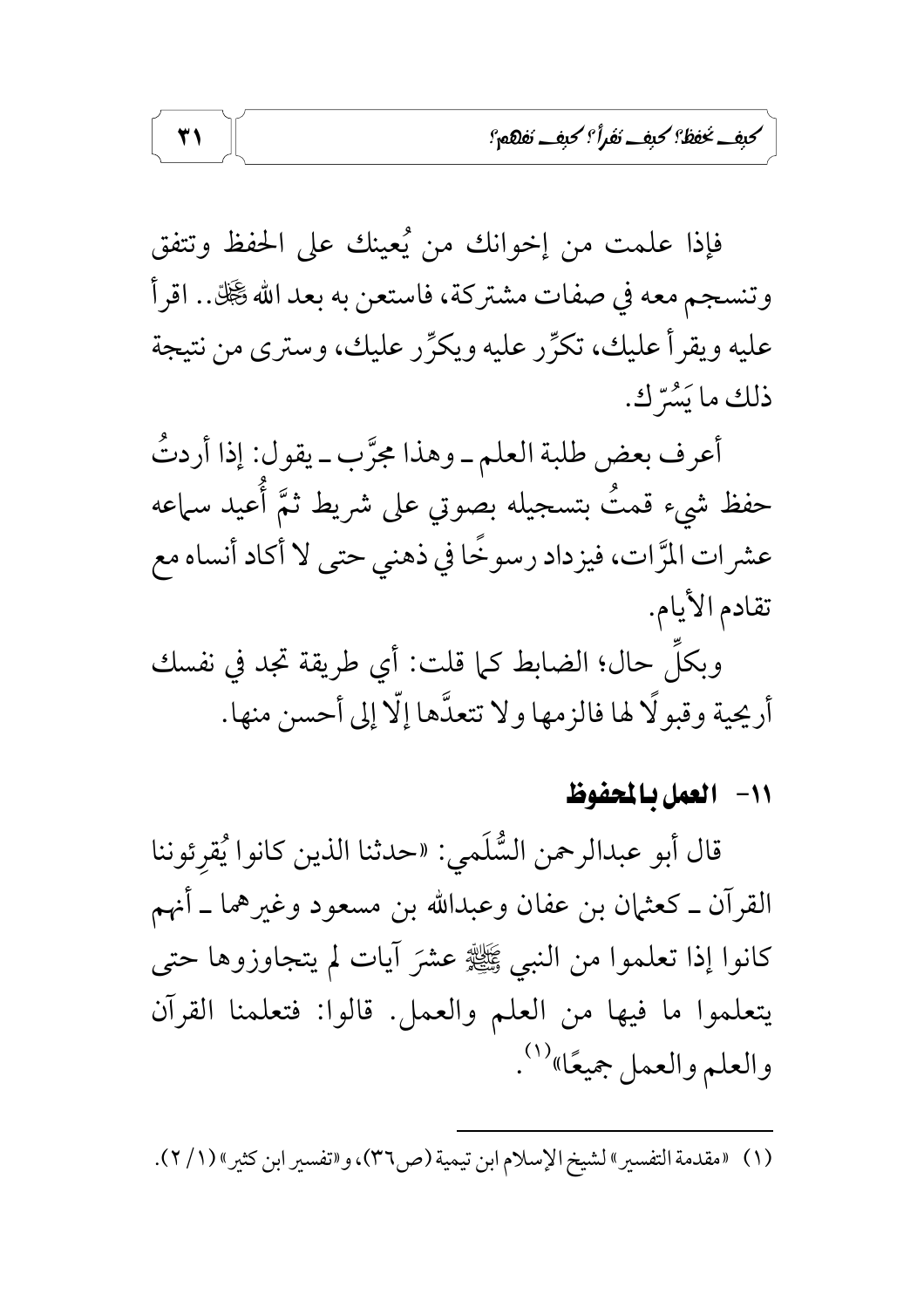ألا ترون أنَّ بعضنا يحفظ دعاء دخول الخلاء والخروج منه، ودعاء دخول المسجد والخروج منه، لكن لو سألته عن دعاء لبس الثوب أو دعاء دخول المنزل ودعاء الخروج من المنزل فإنه في الغالب لا يحفظها، وإن حفظها حفظها متداخلة يُسقِط بعض الجمل ويكرِّر بعضها، والسبب هو: عدم العمل بها، لكنَّ هذا لو عوَّد نفسه العمل بها لزادت رسوخًا في ذهنه.

وأوصى نفسى وإيّاك بقراءة كتاب الخطيب البغدادي «اقتضاء العلم العمل»، فقد جمع فيه آثارًا ذهبيَّة وبيّن حرص السلف ـ عليهم رحمة الله ـ على تزكية علمهم بعملهم.

١٢ - ذكر بعض أهل العلم بعض المآكل والمشارب المعينة على الحفظ ( ا

فقال بعضهم: إِنَّ هذا مجرَّبٍ، وعلى كلِّ حالٍ كلَّما تحرَّى الإنسان السُّنَّة في أكله ــ فجعل ثُلثًا لطعامه وثلثًا لشرابه وثلثًا لنَفَسه'' ـ ولزم من المآكل ما يراه أنفع لعقله وبدنه.. كان في

- (١) كما كان الشافعي رَخِمْلَتْهُ يأخذ اللَّبان للحفظ. «السير» (١٠/ ١٥). ومن المطعومات التي تساعد على الحفظ وتنشط الذاكرة: العسل، وشرب ماء زمزم، والحبة السوداء، والتمر .
- (٢) كما ثبت ذلك في حديث أخرجه الترمذي في «سننه» كتاب الزهد، باب: ما جاء في كراهية كثرة الأكل (٢٣٨٠).

 $\mathbf{r}$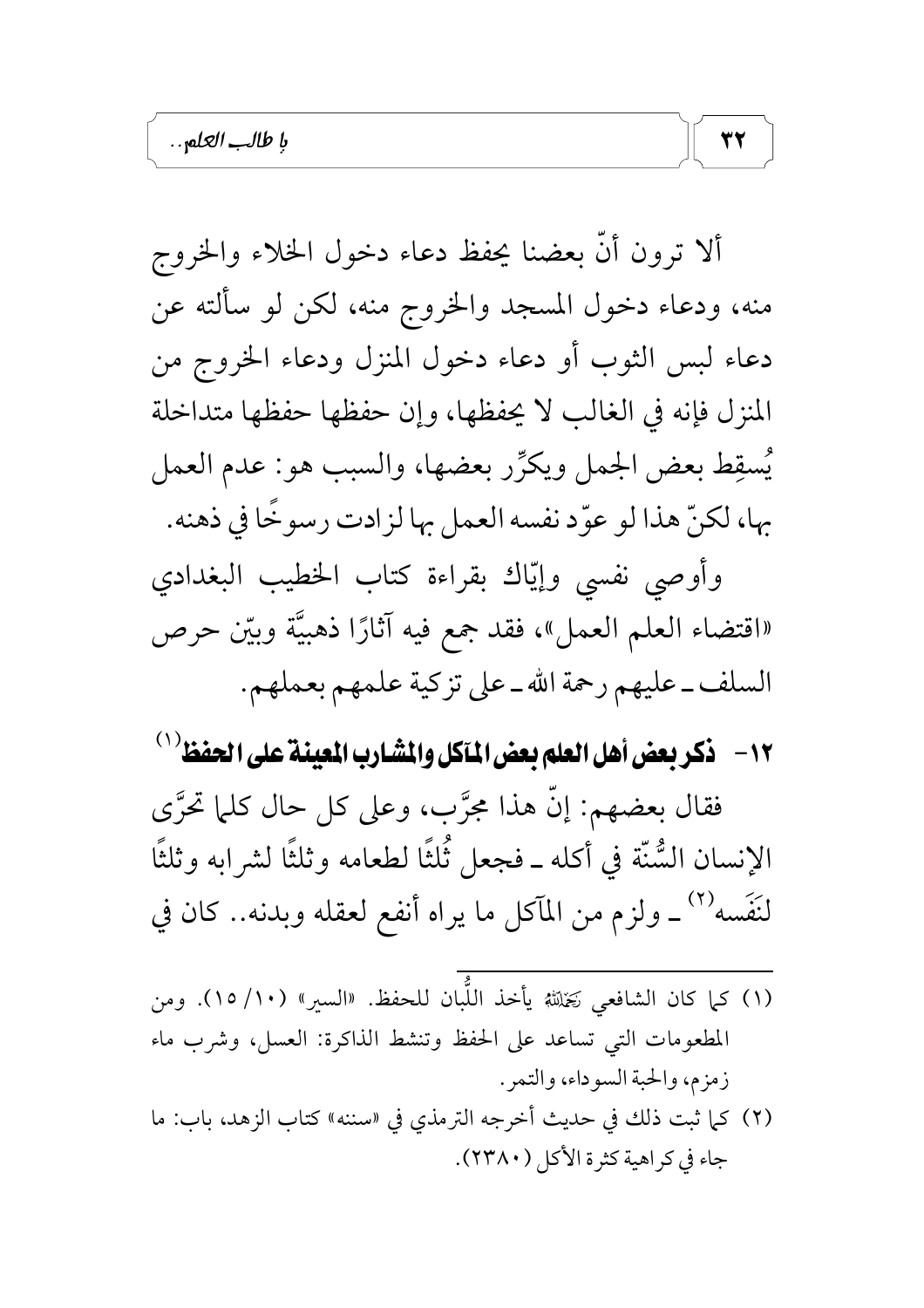كبف نخفظ؟ كبف نفرأ؟ كبف نفاهم؟

ذلك جمعًا بين أمور: منها التعبُّد والتقرُّب لله تعالى بهذا الأمر، والاستنان بِسُنَّة النبي ﷺ، وكان ذلك أنفع لعقله وبدنه؛ لأنَّ الشرع لا يأتي إلا بكل خير للعقل والبدن.

## ١٣ - ما يتعلق بقراءة نماذج من سير الحفَّاظ

كُتب التراجم مطوَّلة، لكن هناك كتبٌ معاصرة جمع فيها مؤلفوها نباذج من قوة الحفظ عند بعض أهل العلم، أو عند بعض الحفاظ، وحقيقة إنَّ الإنسان إذا قرأها يقف متعجَّبًا من تلك الحافظة الراسخة العظيمة الواسعة، ثمَّ إذا تأمَّل قال: إنهم فعلوا أسبابًا بعد توفيق الله تعالى، ولو أنَّ الإنسان دعا ربَّه وفعل الأسباب فربها يؤتيه الله كما آتاهم، وما ذلك على الله بعزيز .

وهناك كتيِّب وقع في يدي أخيرًا للشيخ عبدالقيوم السحيباني ــ من طلَّاب العلم ــ جمع فيه نـماذج لطيفة تؤثر في قارئها عن قوة الحفظ، وعن العَجَب في سرعة الحفظ، فلو أنه قَرئ وقرأه الجميع لاستفادوا وأفادوا، وهمم أهل العلم عظيمة، وعزائمهم عجيبة.

ومن باب الترويح أذكر لكم لطيفة عن قوة الهمة في ضبط الحفظ وعن عظيم العزيمة:

37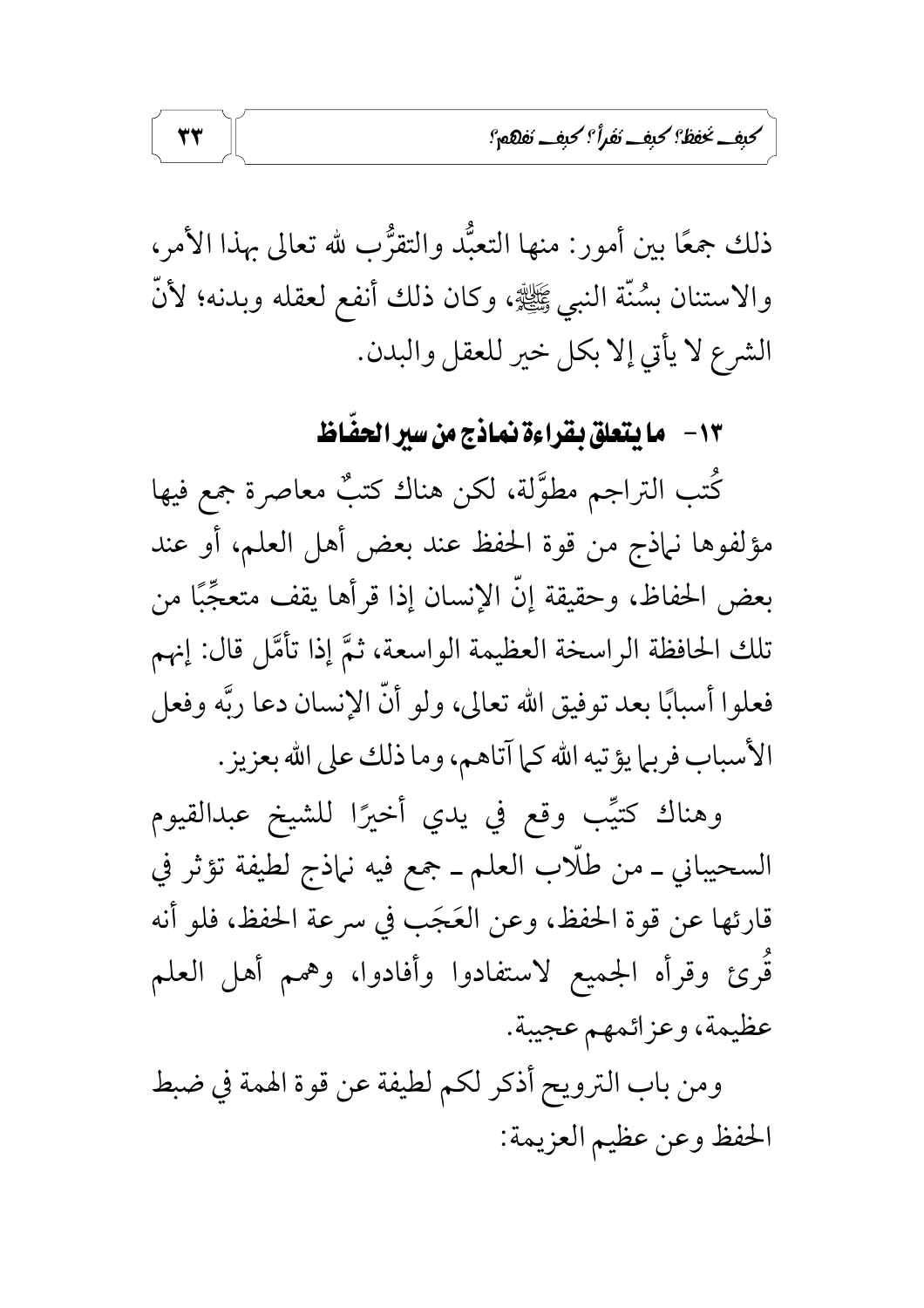قال عُبيد بن عبد الواحد بن شريك: «حضر تُ مجلسًا كثُر ازدحام الناس فيه، فأحسست في قفاي بحكة وحركة، فلمَّا أردتُ الانصراف إذا برجل يُجلسني، فقلت: ما لك؟ فقال: اجلس، فإني قد كتبتُ المجلسَ في قفاك فانتظرني حتى أُقابل به»<sup>(١)</sup>. يقول ابن أبي عاصم: «لَمَّا كان من أمر العلويِّ بالبصرة ما كان.. ذهبَتْ كتبي فلم يبق منها شيء، فأعدت عن ظهر قلب خمسين ألف حديث، كنت أَمْرُّ إلى دكَّان البقَّال، فكنتُ أكتب بضوء سراجه، ثمَّ تفكرت أنَّي لم أستأذن صاحب السِّراج، فذهبت إلى البحر فغسلته، ثم أعدته ثانيًا»<sup>(٢)</sup>. فهذه الحافظة القوية لم تأتِ عن فراغ، لكن بالعزيمة

وعظيم الهمَّة بعد فضل الله تعالى.

- (١) «أدب الإملاء والاستملاء» للسمعاني (ص٤٨٤).
	- (٢) «سير أعلام النبلاء» (٨/ ٥٧٧).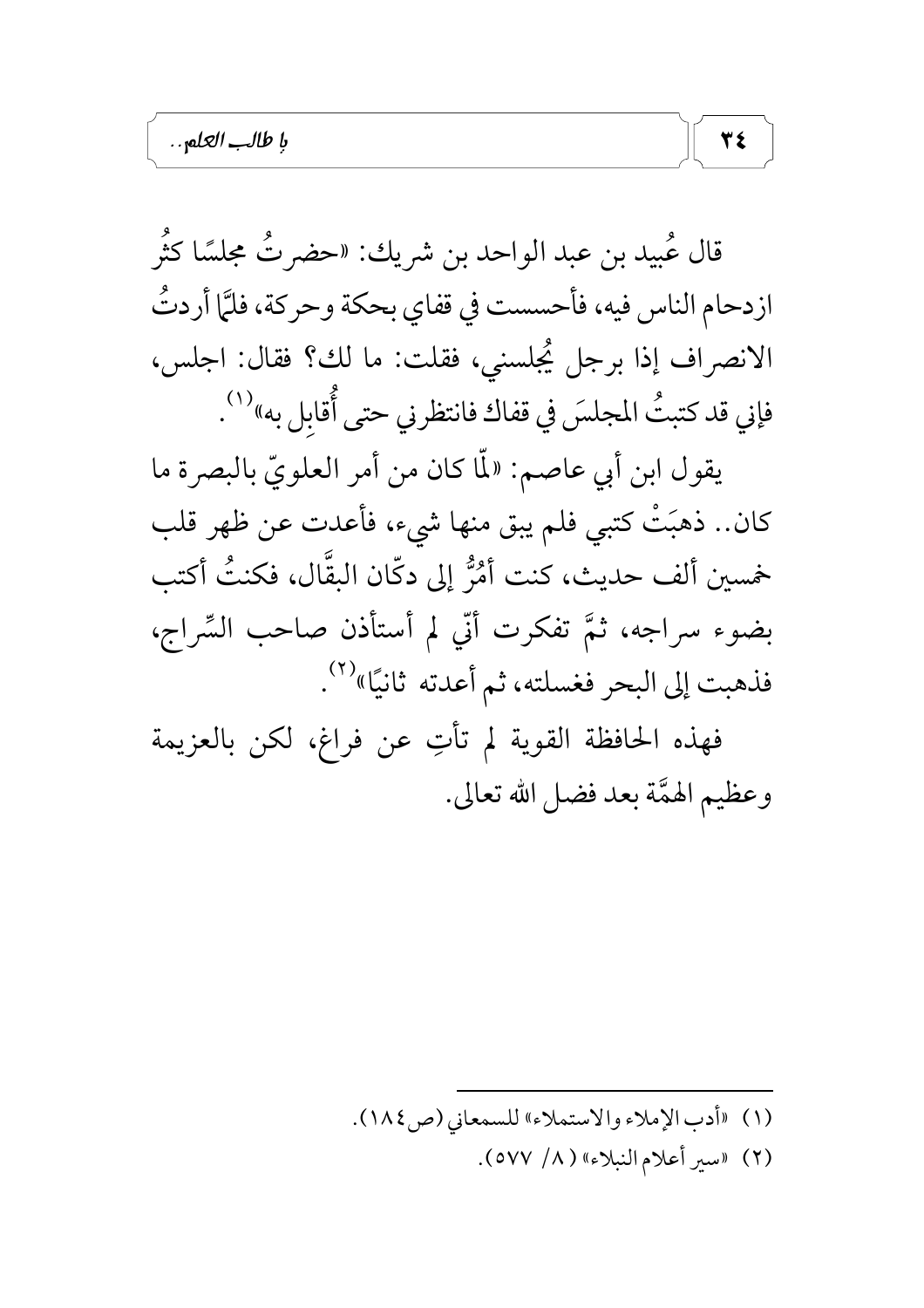كبف نخفظ؟ كبف نفرأ؟ كبف نفاهه؟

كيف تقر أ؟

القراءة نعمة.. وحبُّها نعمة.. لكنها قد تكون نقمة عند بعض الناس، فبعض الناس يقرأ عشرات الكتب بل مئات، لكنه لا يفرِّق بين الغث والسَّمين، وبعض الناس يقرأ الغث دون السمين.

والقراءة أنواع: قراءة دراسية، وقراءة ترويحية، وقراءة استطلاعية.

والنوع الأول هو المقصود، وذلك بأن يقرأ الإنسان بتمعّن وتأمّل وتفهّم، أمَّا القراءة الترويحية فهي من باب الاستمتاع، كما قال سلفنا: ينبغي لطالب العلم أن يكون عنده نوعٌ من الترويح، فيقرأ في بعض كتب الأدب والشُّعر من باب الترويح، والقراءة الاستطلاعية هي القراءة بسرعة لتعرف ما في الكتاب ومضمونه ومؤلفه بصفة إجمالية. والأُمور المتقدِّم ذكرها ــ والتي ينبغي مُراعاتُها في الحفظ ــ هي نفسها في القراءة، وأعيد بعضها من باب العناية بها: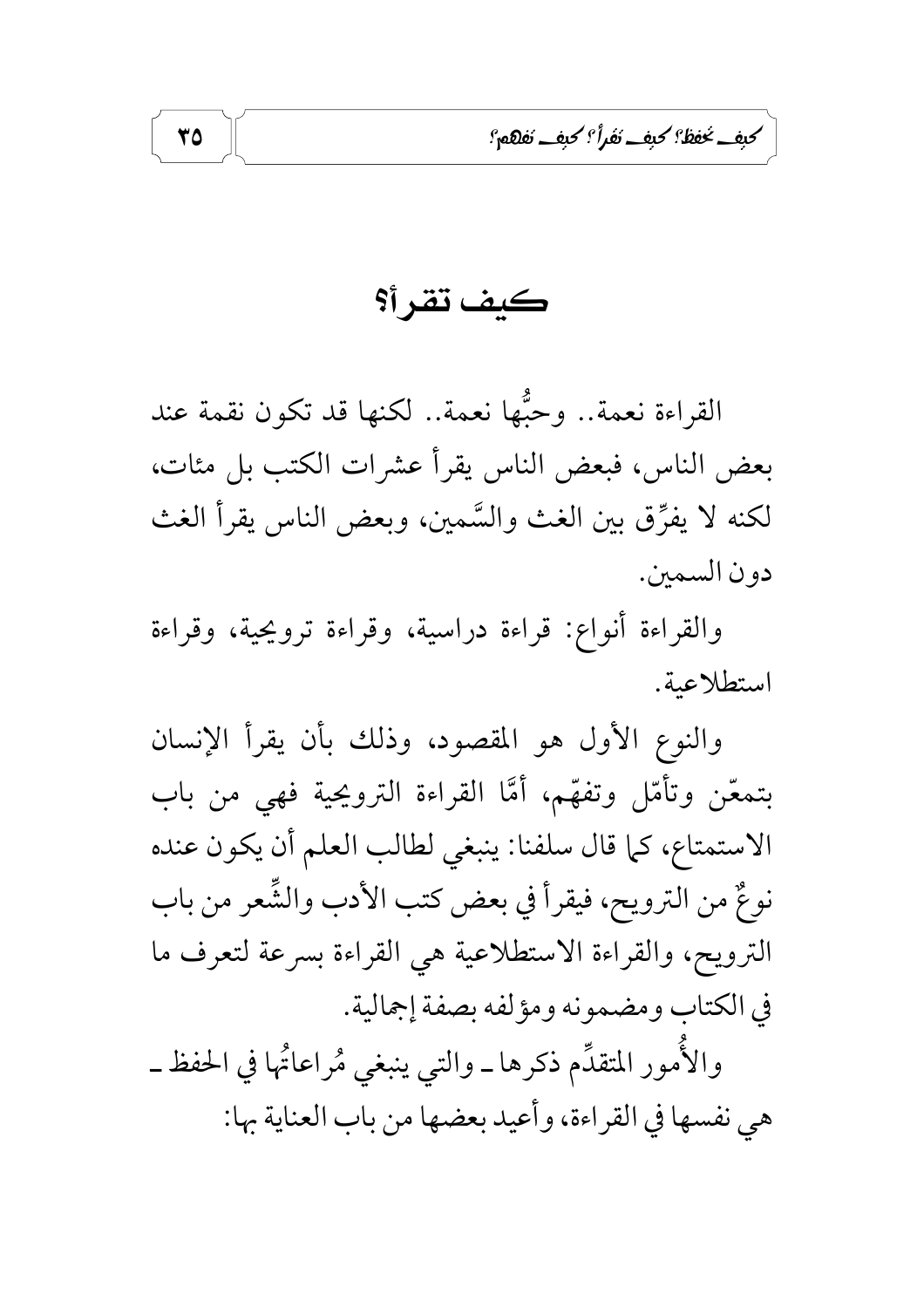١- اختيارالوقت:

 $\mathbf{r}$ 

فكما خصَّصت وقتًا للحفظ فاحرص على أن يكون للقراءة وقت محدَّد، ولا تزاحمه بشيء آخر، ومن تعذَّر بالأشغال فإنَّ هناك من هو أكثر منك أشغالًا وأكثر منك قراءةً، والسبب في هذا ـ بعد توفيق الله ـ هو ترتيب الوقت.

فأوصيك يا طالب العلم أن يكون وقت العلم عندك هو الأصل، وما سواه عَرَضٌ، فإنك إذا رتبت وقتًا لك لحضور درس أو لقراءة كتاب أو لحفظ متن.. جعلت له وقتًا معيَّنًا فقال لك قائل: يا فلان نذهب إلى كذا.. فلا يكون ترك الدرس على حساب الذهاب، بل يكون ترك الذهاب على حساب الدرس إلَّا ما لا بدَّ منه، فأنت أدرى بنفسك.

٢- اختيارالمكان

فتهيئة مكان للقراءة لا يُشغل فيه الذهن بغير القراءة والفهم مهمٌّ للغاية؛ لأنه كلَّما كان الإنسان مهيَّأٌ في وقته ونفسيته كان أكثر استيعابًا لما يقرأ؛ لأن بعض الناس يقرأ ويتجاوز صفحتين أو ثلاث صفحات ويرى أنه ما استفاد من قراءته شيئًا، بسبب ما يشوِّش عليه أو لضعف فهمه في البدء.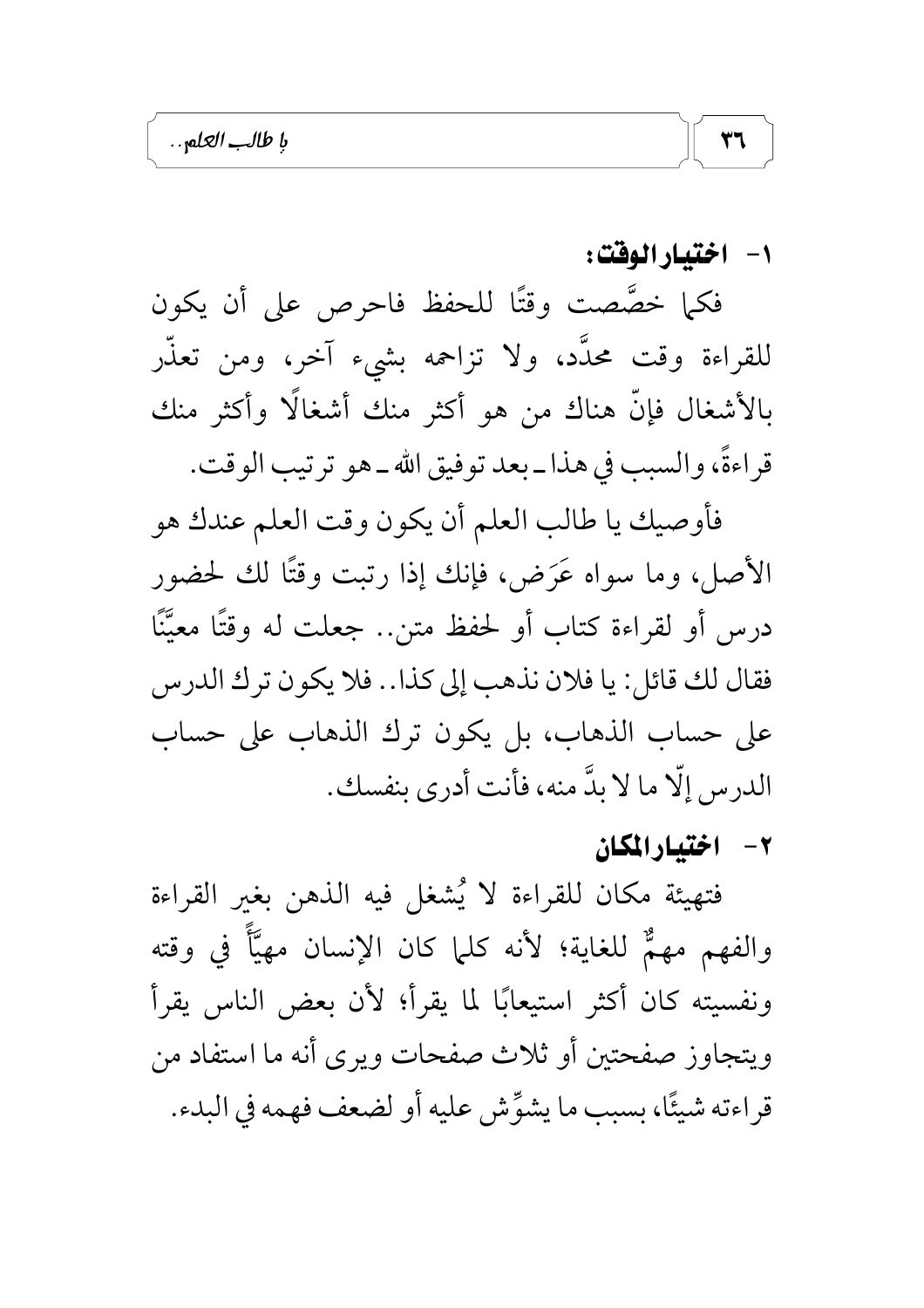كبف نخفظ؟ كبف نفرأ؟ كبف نفاعاته؟

فأنصحك يا طالب العلم بعد أن يُهيِّع لنفسك مكانًا مناسبًا، ثم تبدأ في القراءة صفحة أو صفحتين أو ثلاثًا، ولم تستوعب.. فتوقف عن القراءة ثمَّ حاول أن تسترجع معلومات الصفحات السابقة وتقول لنفسك: استفدت كذا وكذا.. ثمَّ ترحل.. وهكذا هذا يكون كالإبرة تخيط الشقوق فتجمع ما تفرق من الذهن.

## ٣- الاستشارة في فراءة الكتاب

قد تقرأ كتابًا في فن معيَّن ويوجد كتاب أخصر منه وأسهل من حيث الأسلوب وأجمع من حيث الفائدة، لكن لعدم استشارتك من هو أعلم منك تُنفق وقتًا كثيرًا ولا تحصِّل إلَّا قليلًا .

مثلًا: أردت أن تقرأ شرحًا لـ«الأربعين النووية» أو لـ«بلوغ المرام» أو «منهاج السالكين».. فإذا لم يكن عندك معرفة عن طبيعة مناهج الشُّرّاح فلا بدّ أن تسأل مشايخك الكبار ثمَّ طلبة العلم الكبار حتى يرشدوك إلى شرح يكون منطلقًا لك.. إلى أن تتزود وتقرأ أكثر وأكثر.

## ٤– اختيارأجود الطبعات

قبل أن تقرأ كتابًا استشر مشايخك ثمَّ طلبة العلم في اختيار

 $\mathbf{Y}^{\prime}$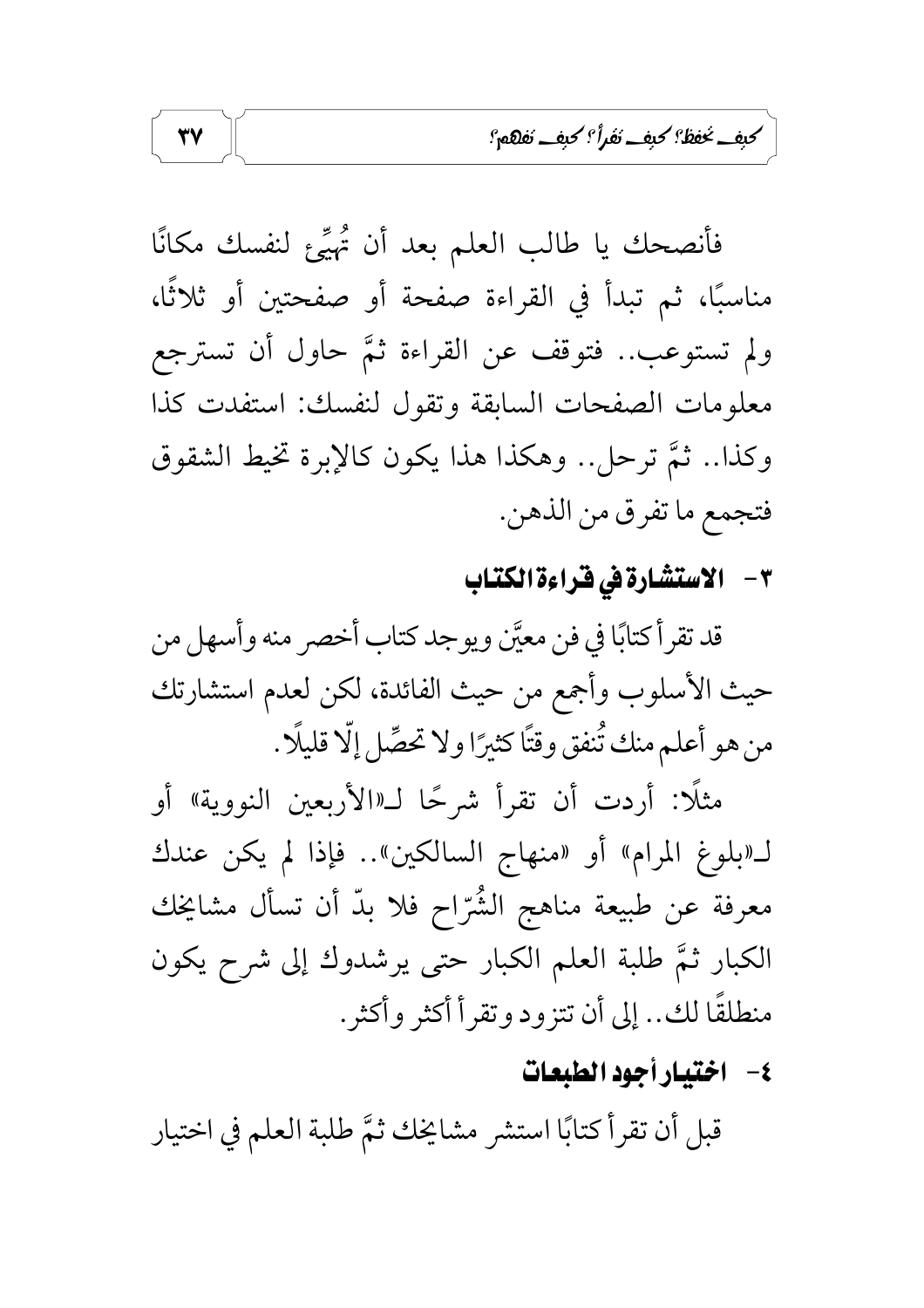الطبعة المناسبة، فقد يكون للكتاب طبعاتٌ كثيرة لكنها مختلفة، فبعضها مليءٌ بالأغلاط والتداخلات، لكن طالب العلم إذا استشار وسأل فإنه يستفيد كثيرًا ويختصر ما قد يضيع من وقته عند عدم استشارته.

**٣٨** 

وهناك كتب وبحوث تبيِّن أمثلة كثيرة من الأخطاء الفاحشة في بعض الطبعات، وتجد مع ذلك أنَّ بعض طلبة العلم يقرأ في هذه الطبعات دون استشارة فينقل معلومات خاطئة!

ومن لطيف القول في هذا المقام أنى كنت أقرأ في كتاب «ميزان الاعتدال» للإمام الذهبي، وفي أثناء قراءتي في ترجمة الإمام الدولابي يَتَخَلِّلَتْهُ جاءت عبارة في هذا نصها: «تكلموا فيه لما تبين من أمره الأخير»، وهذه العبارة هي جواب من الإمام الدارقطني لسؤال السهمي عن الدولابي، ومعنى ذلك: أنَّ أمرًا حصل أخيرًا للدولابي، فأخذت أبحث عن هذا الأمر الأخير هل هو في الاختلاط؟ أو الاعتقاد؟ فرجعت إلى كتاب «سؤالات السهمي» للدارقطني فإذا العبارة: «تكلموا فيه، ما تبيَّن من أمره إلَّا خير».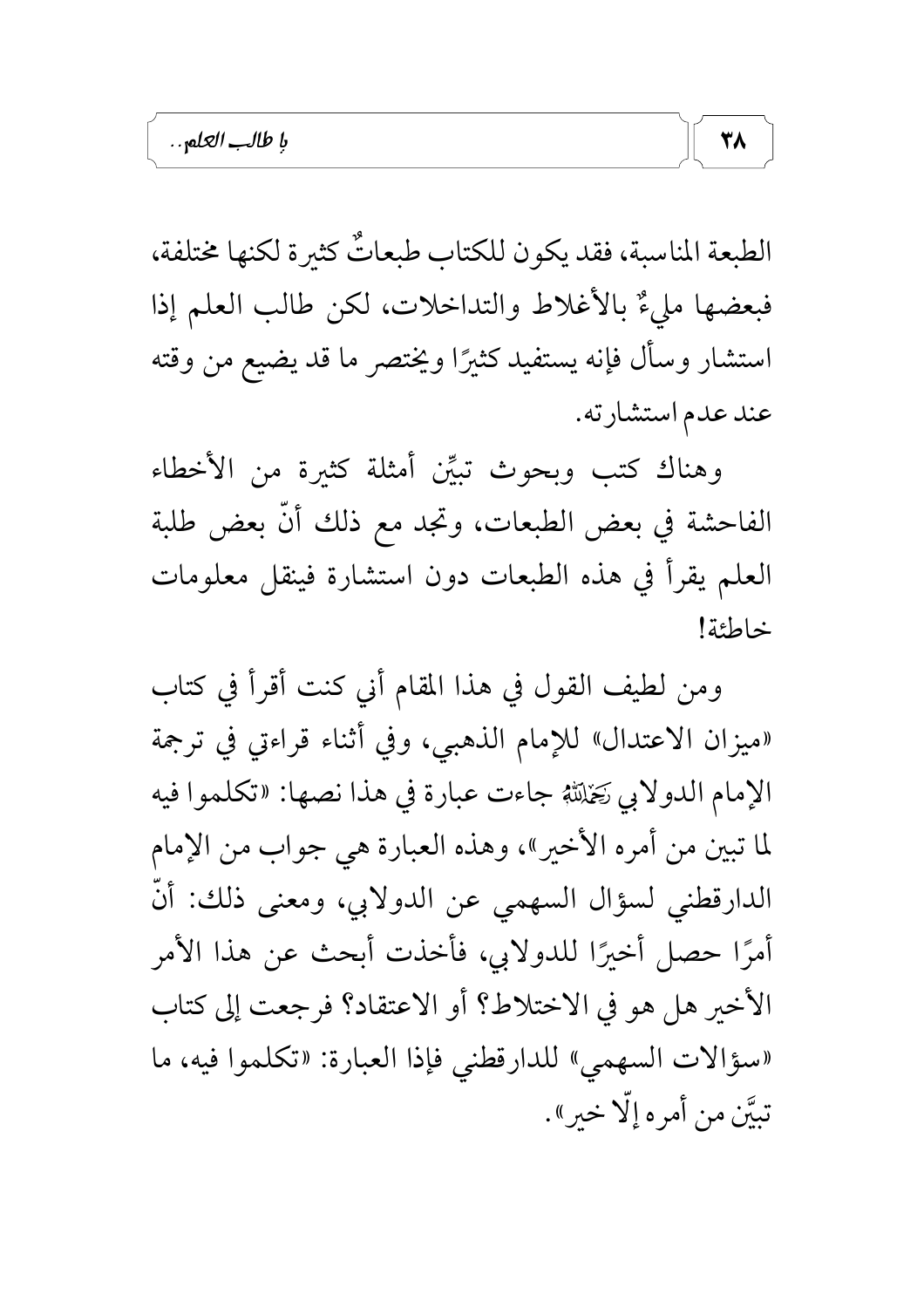كبف يُخفظ؟ كبف نفراً؟ كبف نفاتكم؟

فلاحظ الاستثناء في طبعة «ميزان الاعتدال» جمعوها فصارت «الأخير»! فاختل المعنى رأسًا على عقب، فالعبارة في طبعة «سؤالات السهمي» تزكية له، بينها ما في طبعة «ميزان الاعتدال» فيه تو هين له.

فاستشر يا طالب العلم قبل أن تقرأ.

٥- عليك بالبدء بالكتب القصيرة

بعض الشباب الصغار يكونون متحمِّسين في أوَّل أمرهم، وهذا أمرٌ محمود، لكنهم يبدؤون بمطالعة الكتب والقراءة دون استشارة للعلماء أو طلبة العلم، ومع تقادُم الأيام يبدأ الملل والضعف ينتائهم، حتى يُصابوا بنوع من الفتور، وما يزال ذلك بهم حتى يرغبوا عن سبيل الطلب!

ولذا على طالب العلم أن يعرف أنَّ طريق العلم طويل، من أراده عجلًا تركه عجلًا.

٦ – العناية بما كُتب حول الكتاب الذي تريد قراءته

مثلًا لو أردت أن تقرأ شرح ابن رجب رَخَلَلله على كتاب النووي «الأربعين النووية»، أو تريد أن تقرأ شرح الصنعاني رَخِمْلِتُهُ «سُبُلِ السَّلام» على كتاب «بلوغ المرام».. فاحرص على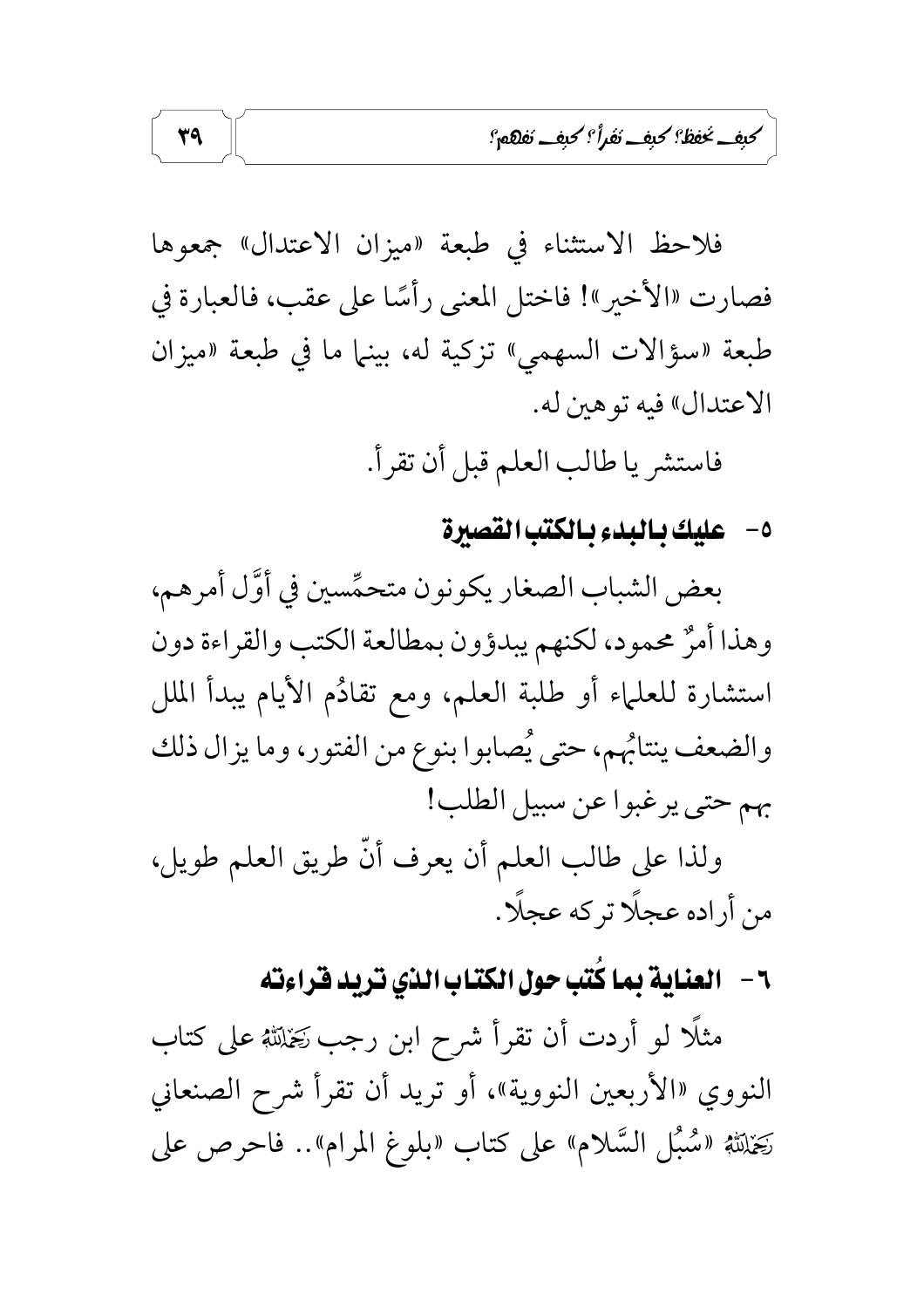أن تقرأ عن كتاب «سبل السلام» وعن منهج المؤلف ومصطلحاته وطريقته، وكذا ترجمة المؤلف... هذه الأمور وأمثالها تعطيك إحاطة ومحبة وفهمًا لمنهج المؤلف، وتنير لك الدرب أثناء القراءة، بخلاف ما لو قرأته وأنت لا تعرف عنه شيئًا، فقد تأتيك مصطلحات في الكتاب فتخطئ في تفسيرها أو تقيسها على غيرها فيكون القياس غير مطابق.

فمثلاً رمز «ق» في «تقريب التهذيب» لابن حجّر يختلف عن رمز «ق» في «الجامع الصغير» للسيوطي؛ ففي «تقريب التهذيب» يَشير إلى ابن ماجه القزويني، بينما في «الجامع الصغير» يشير إلى قولهم: «متفق عليه».

وكلمة «متفق عليه» في «منتقى الأخبار» لمجد الدّين ابن تيمية تعني: الإمام أحمد والبخاري ومسلمًا، بينها عند غيره تعني: البخاري ومسلمًا فقط.

وهذا مثال على تغاير معاني الرموز، فكيف بتغاير مناهج الشرَّاح ومصطلحاتهم في أحكامهم؟

٧- اختيارأخصر الشروح

فإذا كان المقروء مشروحًا، وكان له عدة شروح فعليك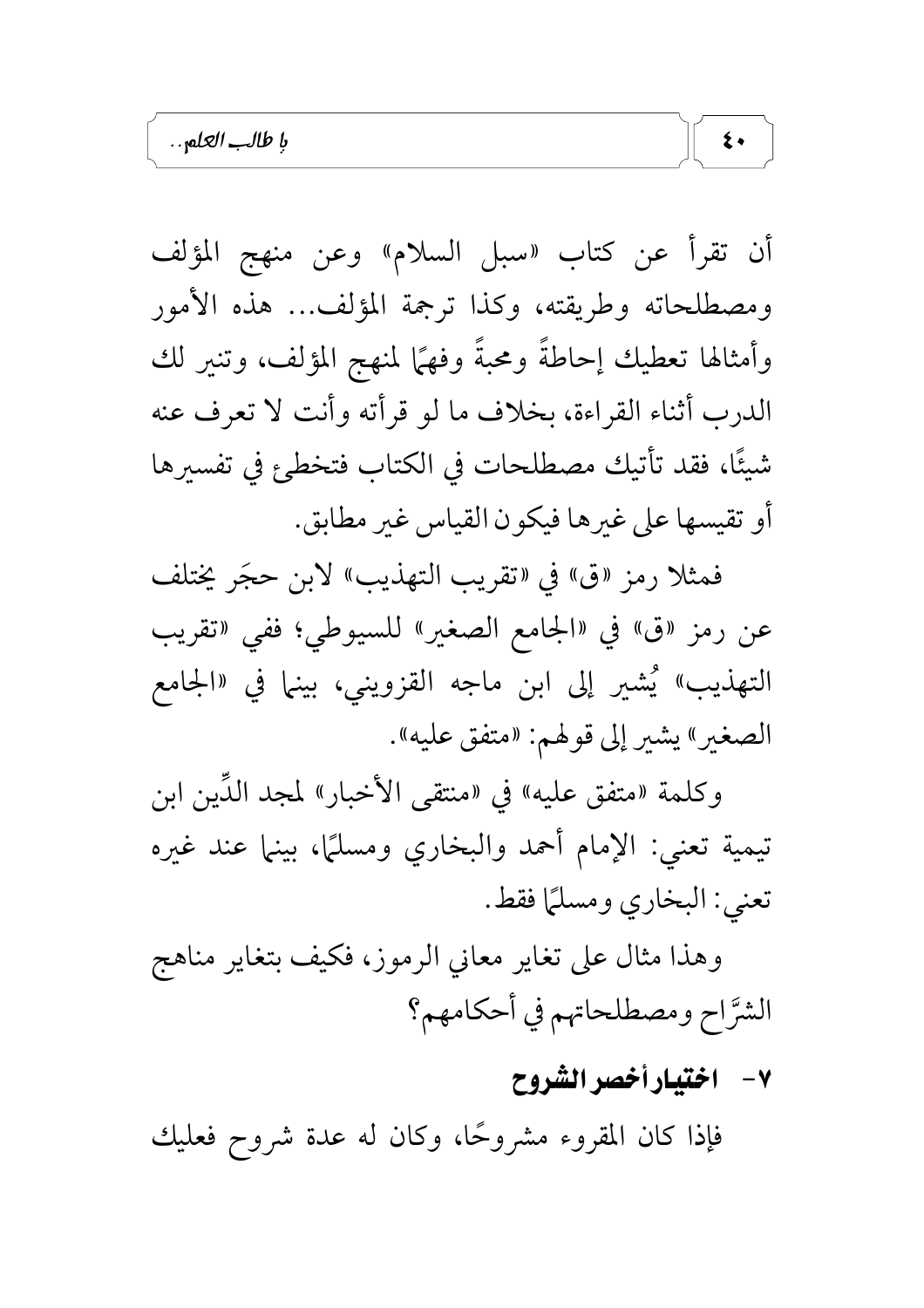كبف نخفظ؟ كبف نفرأ؟ كبف نفاهم؟

باختيار أخصرها، وعليك بمشاورة علمائك أو كبار طلبة العلم. وأوصى نفسى وطالب العلم أن يبدأ بالمختصرات، سواء في المتون أو في الشروح، وسيرى أنه يزداد تحصيلًا وإحاطةً بالمتن والشرح المختصر.

فمثلًا: إذا كنت تريد أن تقرأ «كتاب التوحيد» فهناك شروح وحواش كثيرة، كـ«فتح المجيد» و«تيسير العزيز الحميد»، وكذا شروح الشيخ ابن عثيمين والفوزان، وكذا حواش أخصر مما قبلها.. فلو بدأت مثلًا بحاشية الشيخ ابن القاسم ثمَّ انطلقت وتوسعت في الشروح: الأصغر ثم الأكبر، لكان ذلك أجمع للفائدة في ذهنك.

#### ٨- تقسيم القراءة

إذا كان الكتاب المقروء في مبحث معيَّن فحاول أن تقسم ذلك على الأسطر، أو على المواضيع...

فمثلًا: لو كان موضوع الكتاب عن الصلاة، فاجعل قسمًا من تكبيرة الإحرام إلى السجود مبحثًا مستقلًّا، ثمَّ من السجود إلى التشهد الأخير مبحثًا مستقلًّا.. وهلمَّ جرًّا. أو قسِّم الكتاب بحسب عدد الأسطر، أو بحسب تكامل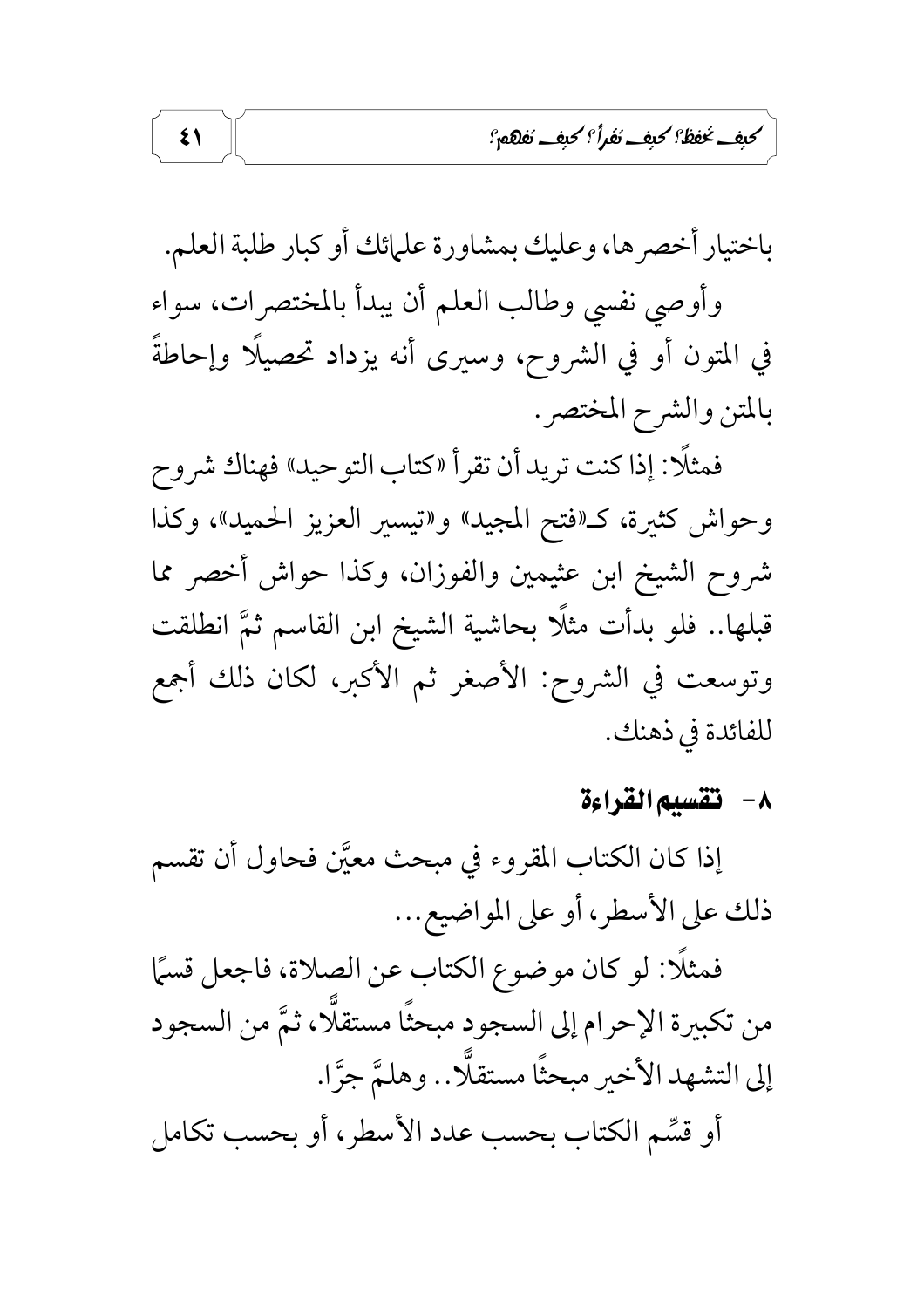الوحدة الموضوعية، أو بحسب الصفحات.. والمهمّ أنك لا تقرأ جزافًا؛ لأنك ستفقد كثيرًا من قراءتك، لكن مع التقسيم والترتيب يسهل التحصيل.

## ٩- توثيق تاريخ البدء والختم

تكتب في بداية الكتاب: بدأت بقراءة الكتاب في يوم كذا، وإذا أنهيت قراءته كتبت في آخره: أنهيت القراءة في يوم كذا، فهذا أولًا صنيع بعض أهل العلم، ثمَّ هذا أدعى للهمَّة وأقوى للعزيمة.

فإذا مرَّت حقبة زمنية على البدء ثم رأيت تاريخ البدء وتاريخ الختم زادك ذلك همة ونشاطًا، وأيضًا لو كان الوقت بين البدء والختم أكثر ممَّا يحتاجه الكتاب وعلمت أنَّ ذلك طال بسبب عدم ترتيب وقتك، فإنَّ ذلك يعينك على شدة المحافظة على الوقت وعدم التفريط فيه.

١٠- - احذرمن التعجّل في القراءة بقصد الختم

قد تقرأ كتابًا ويبقى منه ورقة أو ورقتان، فلا تعجل حذرًا من بقائها إلى الغد، وبخاصة إذا كان موضوع البحث فيها يحتاج إلى تأمُّل، فعليك بالترفُّق حتى تقرأ وتتمعَّن لتفهم

 $\mathbf{r}$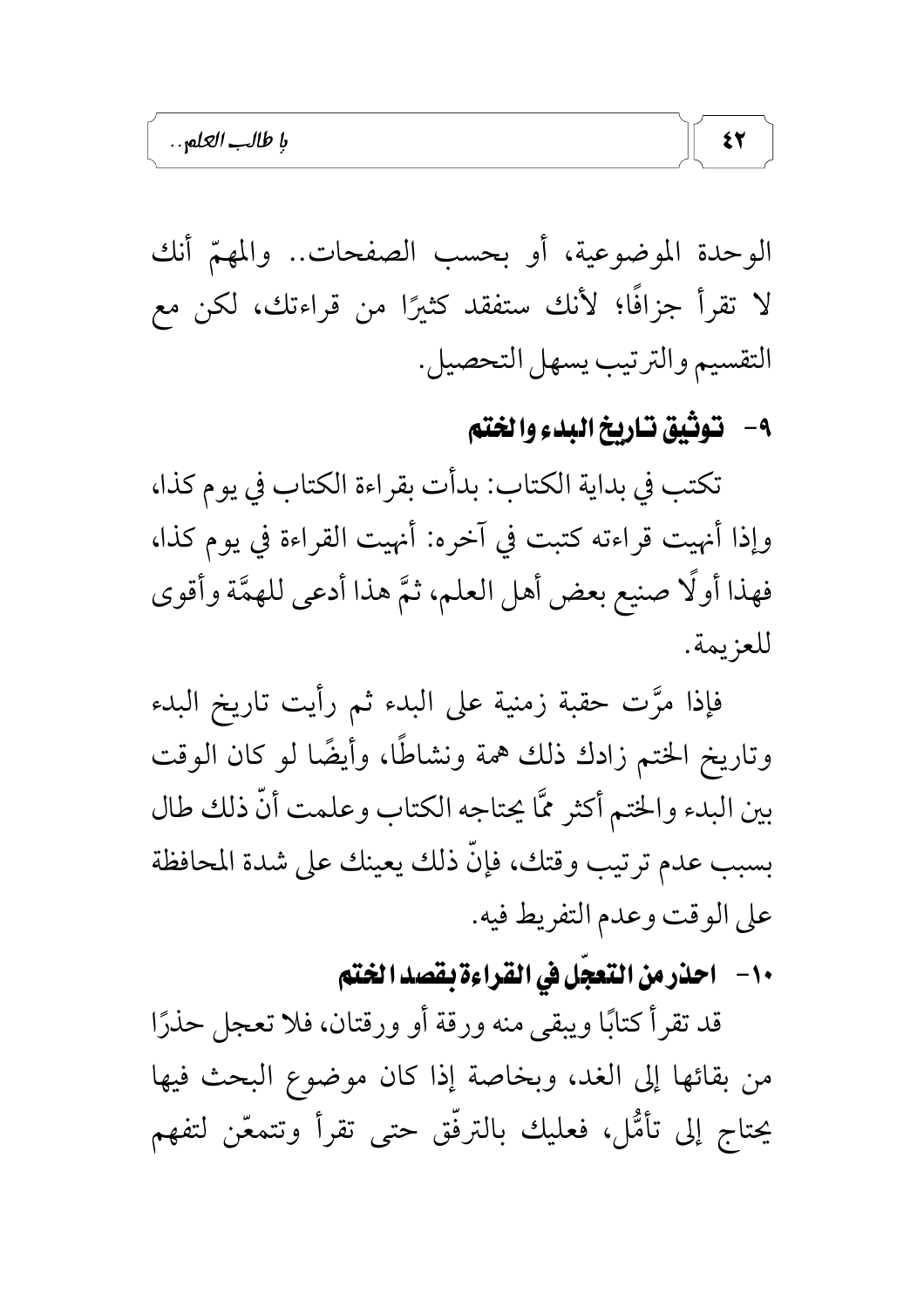كبف نخفظ؟ كبف نفرأ؟ كبف نفاهم؟

وتستفيد، فلا تحرم نفسك بسبب التعجّل، فربما يكون في الورقتين فوائد كثيرة قد تعدل ما سواها.

11- إيّاك والتشعب في أثّناء القراءة

في أثناء القراءة قد ترد كلمة غير مفهومة، وهذه الكلمة على قسمين:إن كان فهم الجملة يتوقف على فهمها فابحث عن معناها، وأمَّا إذا كانت الكلمة التي مرَّت عليك لا تؤثر في الفهم فتجاوَزْها وَضَعْ تحتها خطًّا لترجع إليها بعدما تفرغ من القراءة.

والمراد بالتشعب هنا: أنَّ بعض طلبة العلم إذا أراد الرجوع إلى تلك الكلمة ـ التي يقف فهم الجملة على معناها ـ فإنه أثناء رجوعه إلى كتب اللغة قد يمرّ في أثناء بحثه بفوائد كثيرة، فيقوم بالاشتغال بقراءة تلك الفوائد والتنقل من ورقة إلى ورقة حتى ينصرف عن البحث الذي هو الأصل في قراءته، ولعل التصرُّف الأفضل في مثل هذا أن يبحث عن معنى الكلمة التى يريد، فإذا وجد مراده وأكمل قراءته الأصلية رجع بعد ذلك إلى تلك الفوائد التي صادفها في أثناء بحثه عن مراده، ويكون ذلك بتقييد أرقام تلك الفوائد عند مروره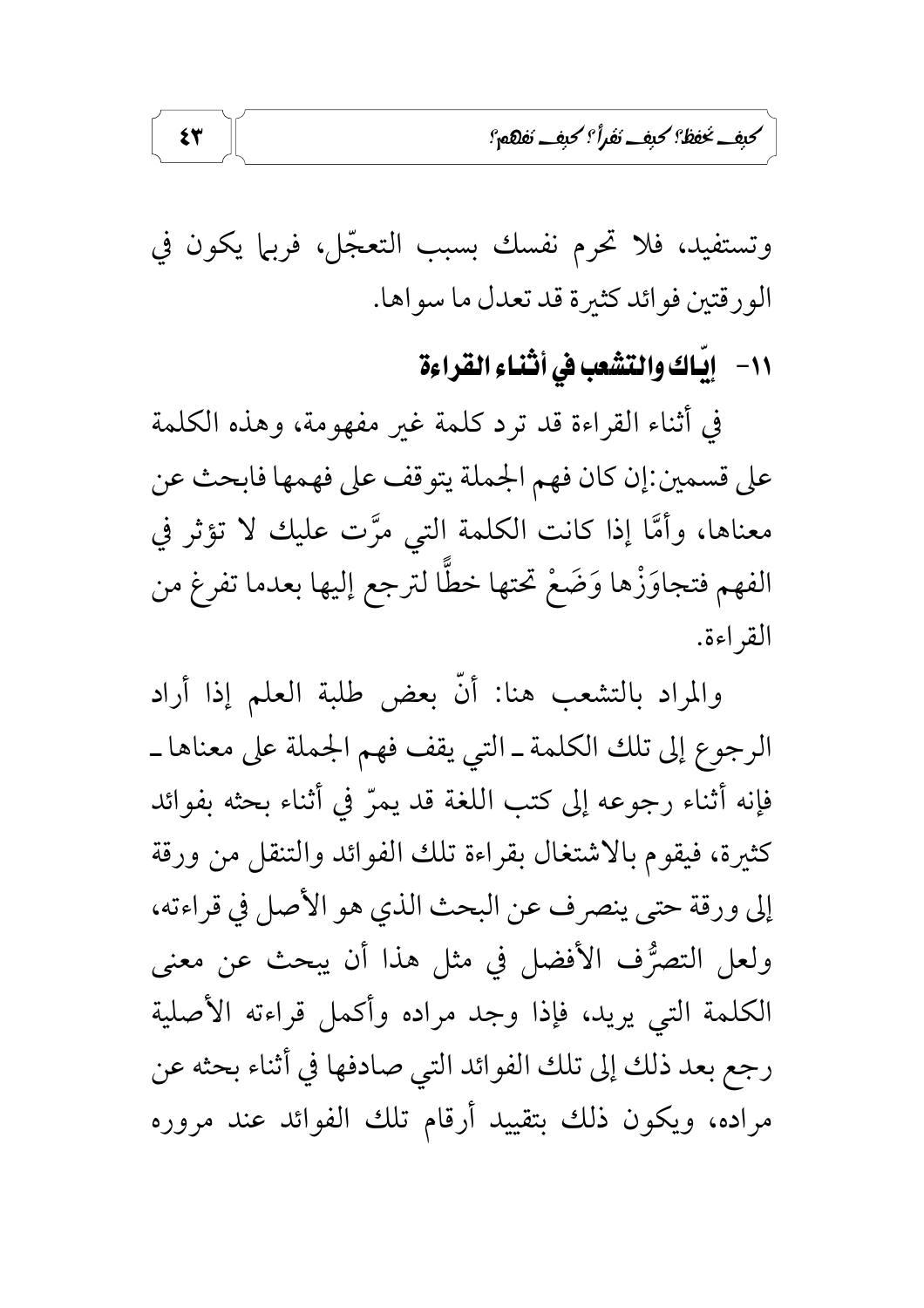عليها، ثمَّ بعد فراغه من بحثه الأصلي يعود إلى أرقام تلك الصفحات فيقرأ تلك الفوائد بتمعّن.

وهذا مثال واحد يقاس عليه غيره مما شامهه، فلو أراد الرجوع مثلًا إلى التأكُّد من صحَّة حديث مرَّ عليه في أثناء قراءته فعليه ـ عند الرجوع إلى مصادر البحث عن الحديث ـ أَلَّا يشتغل بيا يمرُّ عليه من المسائل العلمية المتنوِّعة.

#### ١٢- لتقييد الفوائد النفيسة

 $\mathbf{z}$ 

فإذا كنت تقرأ في كتاب فليكن قلمك مصاحبًا لك لا ينفكُّ عن أصابعك، فإذا مررت بفائدة نفيسة ــ وكلَّ الفوائد نفيسة لكن الفوائد تتفاوت ــ فقيِّد تلك الفائدة في غلاف الكتاب، أو في دفتر مستقلَّ حتى تعود إليها عند الحاجة.

### ١٣ - إذا فَرأتَ الكتّابِ لخصِ الفَوائدِ المُدونةِ

إِمَّا في غلاف الكتابِ، أو في الهوامش، أو في دفتر خارجي.. المهمّ كُن حريصًا على عدم فقدان أيِّ فائدة، وإذا فقدت فائدة ولم تقيِّدها فابحث عنها كما تبحث عن الضالة حتى تجدها، ثمَّ إذا جمعت الفوائد فقسمها إلى أبواب: عقدية، أصولية، فقهية...إلخ، وثق تمام الثقة ـ بعد فضل الله ـ أنك إذا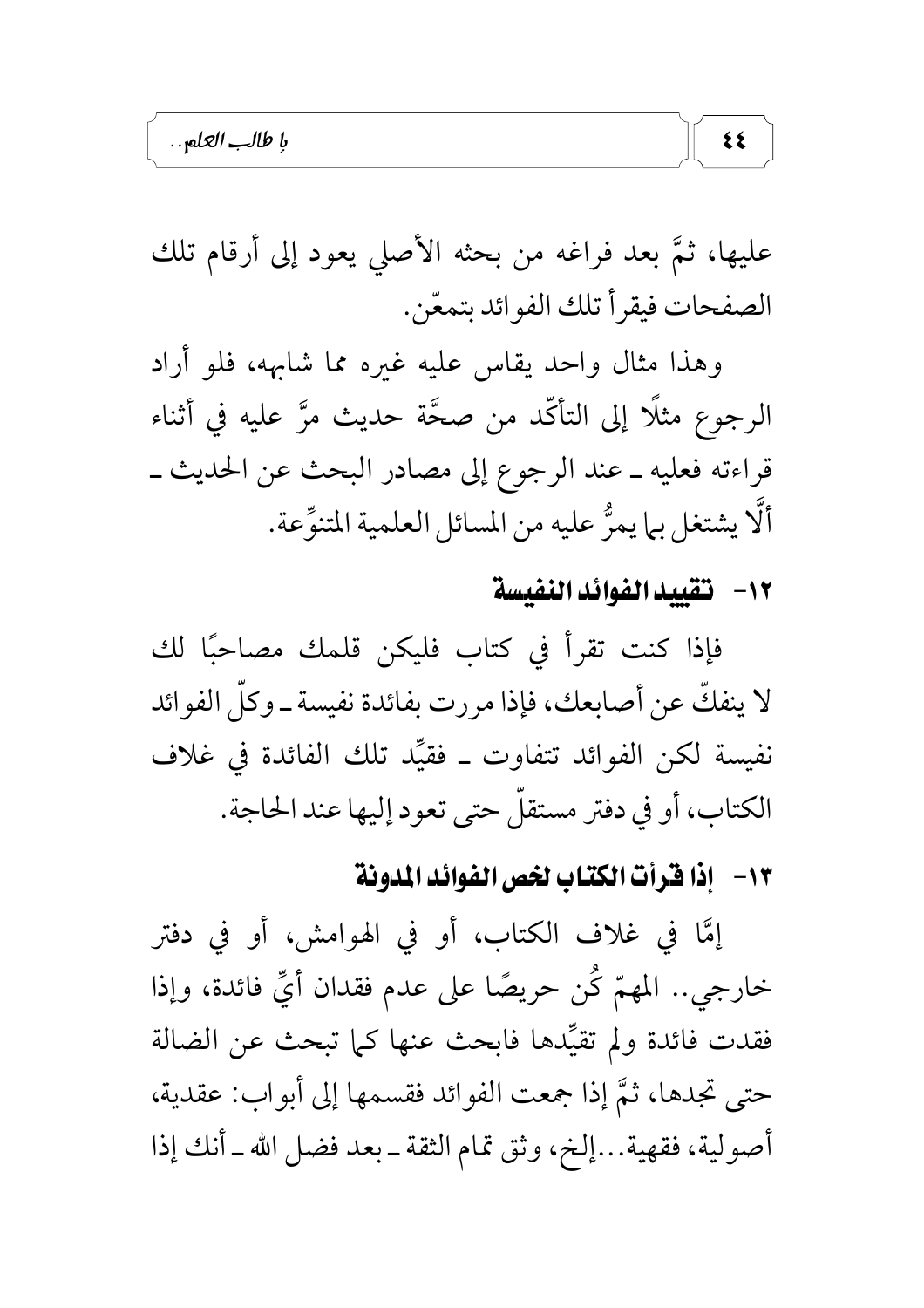كبف نخفظ؟ كبف نفرأ؟ كبف نفاته؟

قرأت كتابين أو ثلاثة أو عشرة ثمَّ قيَّدت ما مرَّ بك من الفوائد أُولًا ثمَّ رتبت تلك الفوائد حسب موضوعها وجعلت لكلِّ ً نوع من الفوائد دفترًا مستقلًا تذكر فيه الفائدة النفيسة ومرجعها.. تلك الساعة إذا أعدت النظر فيها أو أردت إلقاء محاضرة أو كتابة بحث أو مناقشة ستجد أنّ عندك خيرًا كثيرًا.

# ١٤ - إذا قرأت كتابًا في فن معين فاجعل ذلك الكتاب أصلاً

مثلًا: قرأت كتابًا في الزُّؤى والأحلام، ثمَّ عثرتَ على فائدة تتعلق بالرُّؤي والأحلام فاكتبها أو أشِر إليها في غلاف ذلك الكتاب، أو في أوراق تجعلها داخله.. وسترى إذا أردت إلقاء محاضرة أو كتابة بحث أو مشاركة في ندوة عن الموضوع أنه قد اجتمع لديك مع الكتاب المقروء فوائد كثيرة، وتلك الفوائد تكون روافد لإكمال ما نقص، أو لإضافة، أو تكميل الكامل إلى الكمال.. وهلمّ جرًّا.

## ١٥- طريقة المقارنة والمفارقة

فإذا كان للكتاب مجموعة من الشروح فابدأ بالشرح الذي قد يكون أكثرها جمعًا، واجعله أصلًا، ثمَّ إذا قرأت شرحًا ثانيًا ومرَّ بك فوائد نفيسة لم تُذكر في الشرح الأصل فقم بتدوين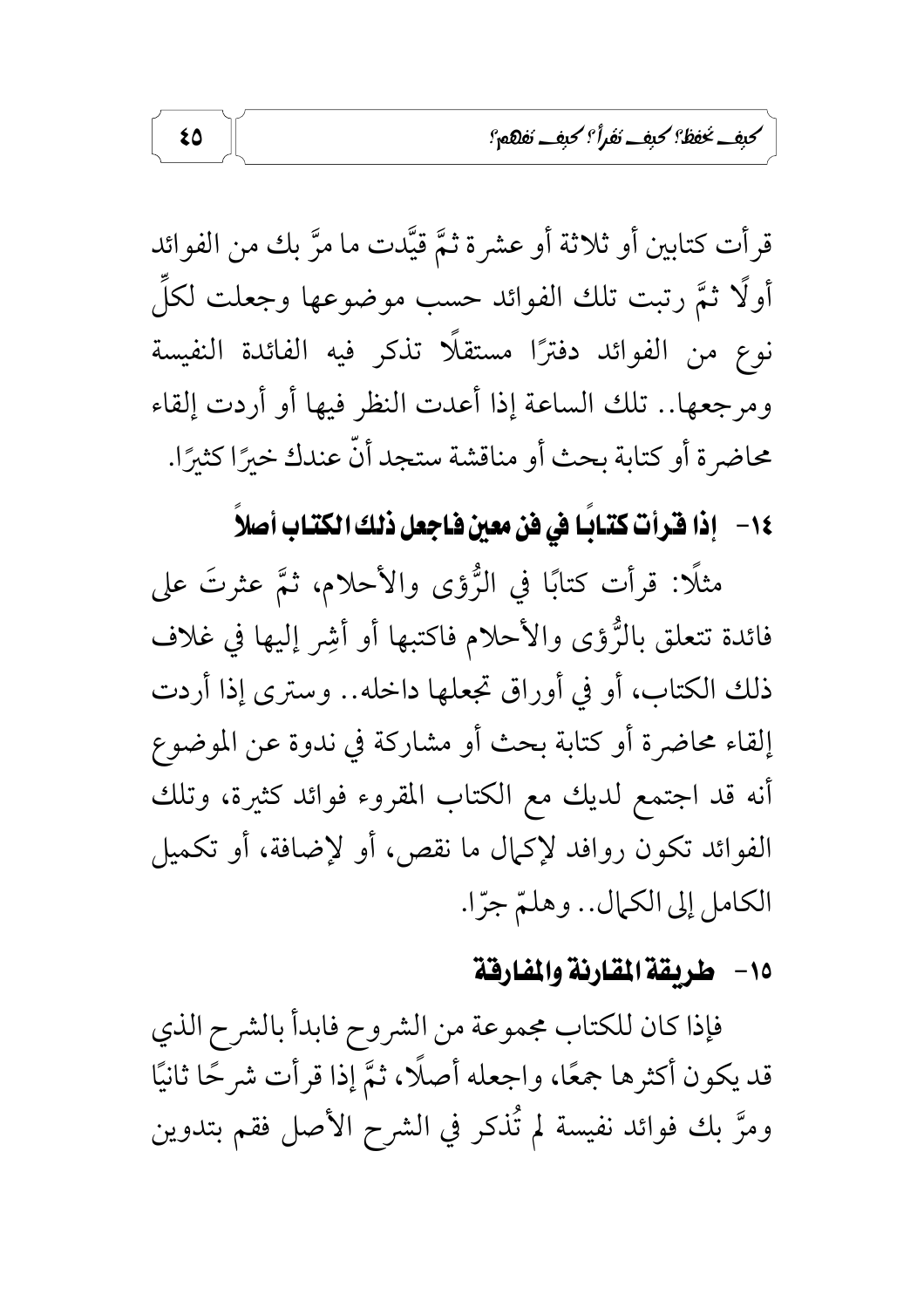تلك الفوائد في موضعها المناسب في كتاب الشرح الأصل.. وهكذا في كلِّ شرح تقرؤه.

 $\zeta$ 

ويحصل تمام النفع بهذه الطريقة بأعمال المقارنة والمفاضلة على الترتيب.

وبالمثال يتضح المقال: «الأربعون النووية» لها شروح كثيرة من المتقدِّمين والمتأخرين، فقد شرحها ابن رجب، وابن دقيق العيد، ومن المعاصرين ابن عثيمين، والفوزان.. وغيرهم.

ففي مثل هذا اجعل شرح ابن رجب هو الأصل، فابدأ بقراءة كلامه على الحديث الأول، ثمَّ اقرأ الشروح بعده على نفس الحديث، ثمَّ انتقل إلى الحديث الثاني، فسترى من خلال ذلك أنك تمكّنت من اقتناص الفوائد التي ينفرد بها كلّ شرح عن الشرح الأصل.

## ١٦ - قراءة كتب العبادات الموسمية في موسمها

وهذا من أنفع الأمور لطالب العلم؛ فحاول أن تقرأ قبل الحجّ كتب الحجّ بدءًا بالمختصرات ثمَّ المتوسط ثمَّ المطوَّل، فستشعر \_ إن شاء الله \_ أنك حصَّلت خيرًا كثيرًا، وهذا مجرَّب فإذا قرأت العبادة الموسمية في وقتها وأنت تتعبَّد الله تعالى في موسمها فستشعر بلذة العبادة؛ لأنك تعمل على علم وبصيرة.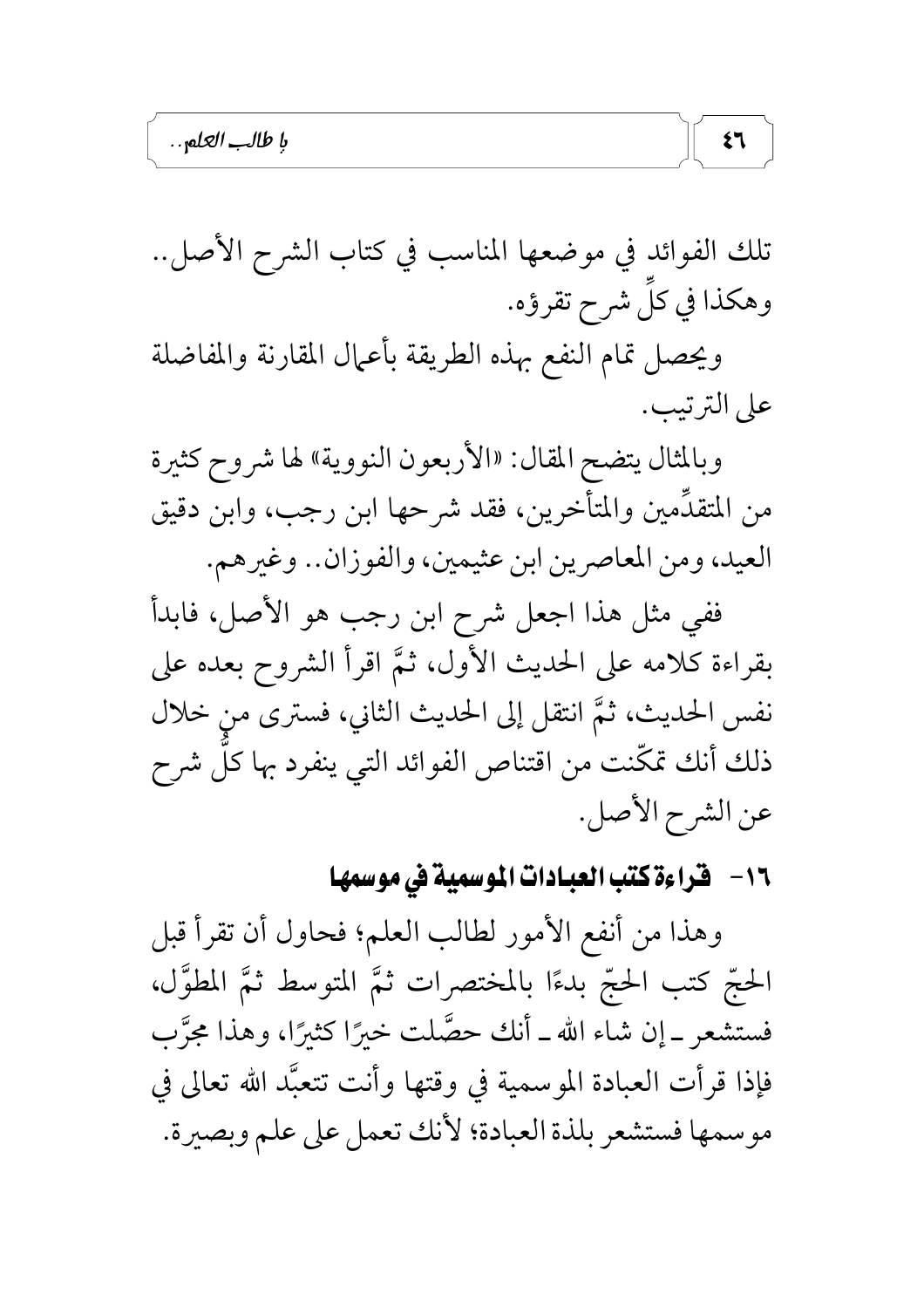كبف نخفظ؟ كبف نفرأ؟ كبف نفاهم؟

#### ١٧ - فخراءة كتب الفتاوى

في هذا المبحث أدلكم على طريقة وجدتها من أحسن الطرق، وقد طبقتها مع بعض الفضلاء فنفع الله القائل ومن معه، وهذا المبحث ينطبق مع قول البخاري: «باب طرح الإمام المسألة على أصحابه ليختبر ما عندهم من العلم».

وأنا أقول هنا: طرح الأخ المسألة على أصحابه ليختبر ما عندهم من العلم.

خذ كتابًا من كتب الفتاوى، ويحسن ذلك على وجه الخصوص في أوقات العبادات الموسمية بأن تأخذ كتابًا في العبادة نفسها، وبعد اختيار الكتاب اتفق مع أخ أو إخوة لك على أن يكون بينكم مدارسة في هذا الكتاب، فيقوم أحدكم بقراءة السؤال من الكتاب، ثمَّ يبدأ الحاضرون في الجواب بحسب ما يظهر لهم، وإذا اختلف جواب أحدهم عن الآخر يقوم كلِّ واحد منهما بالتعليل لجوابه والرَّدُّ على جواب أخيه، وليس هذا من القول على الله بلا علم، بل هو من باب المدارسة، وعند فراغكم من المدارسة يقوم القارئ بقراءة الجواب، وعندها سيكون الجميع متشوِّقين إلى سماع الإجابة بتلهُّف لمعرفة خطئهم من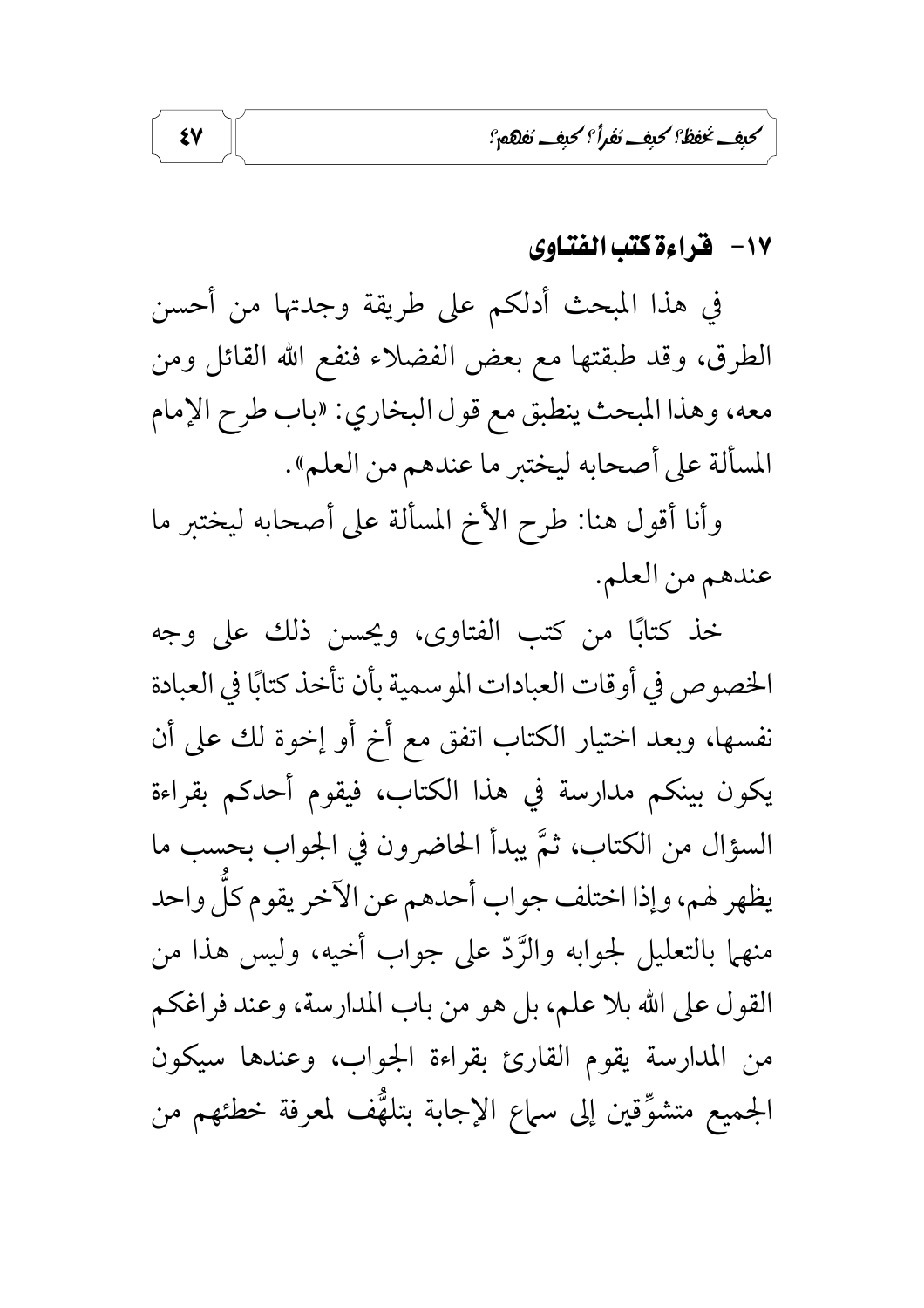صوابهم، وهذا التلهف والتشوُّق يزيد من رسوخ الفائدة في الذهن، ثمَّ يطرح القارئ سؤالًا آخرَ.. وهكذا.

وإذا جاء الاجتهاع طرحت الأسئلة السابقة عليهم، وبعد استذكار الإجابة يبدأ في طرح أسئلة جديدة.

١٨ - إذا حصلت على كتّاب جديد اشْتُرِي لك أو أهدي إليك فحاول فَّبل أن تضعه في المكتبة أن تتصفح الفهرس والمقدمة

وهذه قراءة استطلاعية لتعرف الكتاب معرفة إجمالية، فتقول مثلًا: جاءني كتاب اليوم هو شرح لحديث «خيركم من تعلم القران وعلَّمه»، والشارح في القرن الرابع الهجري، والكتاب حققه فلان، فيكون عندك خلفية تكون ـ إن شاء الله ــ من الروافد المساندة لقراءته لاحقًا.

## ١٩- إياك والتنقل من كتاب إلى آخر

 $\lambda$ 

كثرة التنقل بين الكتب بلا ضوابط تُتعب الذهن وتُشتَّت الفائدة، نعم هناك كتب مطوَّلة تحتاج إلى أشهُر وسنوات فهذه يكون لها وقت معيَّن، لكن إذا رتَّبت وقتًا محدَّدًا لكتاب معيَّن فلا تزاحمه بكتاب آخر، رتَّب وقتك وحاول أن تقلُّل من الكتب المقروءة في يومك أو أسبوعك، وذلك لأنك إذا نظمت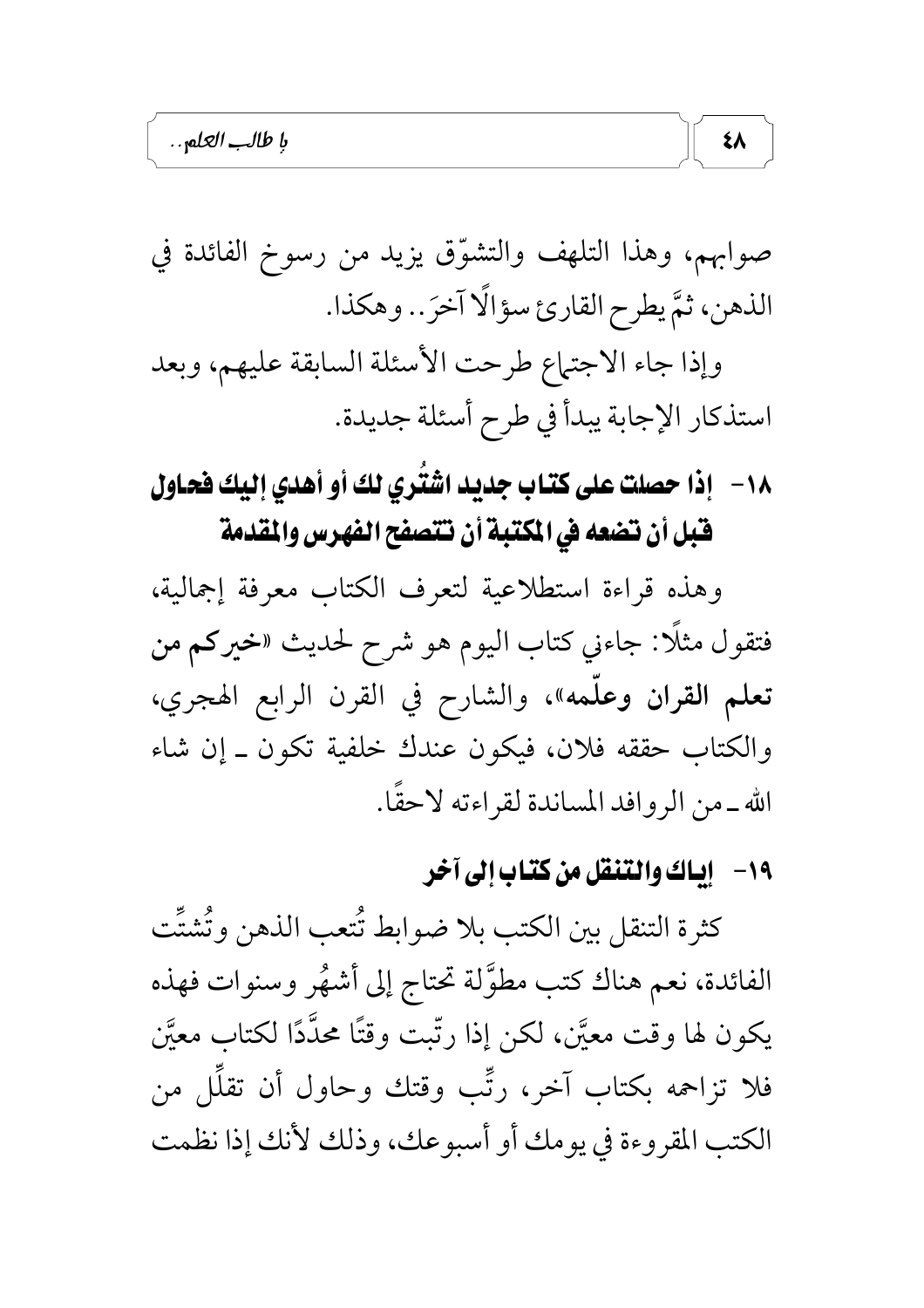كبف تخفظ؟ كبف نفرأ؟ كبف نفاته؟

وقتك ورتَّبت ثواني حياتك وجعلت الكتب في أول الأمر قليلة ـ ككتابين أو ثلاثة ـ ستجد أنَّ هناك شوقًا يدفعك إلى التزوُّد، وهذا يكون ــ بعد توفيق الله ــ منوطًا بترتيب وقتك، بخلاف ما لو أكثرت الكتب على نفسك وأكثرت التنقل بينها.

٢٠ - استعن بإخوانك إذا علمت من نفسك أنها تضعف عن القراءة

أحيانًا تضعف في القراءة وحدك ولا تستطيع، فلا بأس أن تستعين بأحد إخوانك، فبعض الإخوان إذا قرأ ينام ويقول: لا أستطيع أن أقرأ أنام أو أمل، لكن إذا كانت القراءة مداولة تقرأ صفحة ويقرأ صاحبُك صفحةً أو تقرأ أنت فصلًا ويقرأ هو فصلًا.. لا شكَّ أنَّ هذا يُعين على الرَّغبة في القراءة، بل قد يكون سببًا في أن ينشط الطالب للقراءة في حال وحدته بعد أن كان لا يستطيع ذلك.

٢١ - قراءة العرض

فمن أجلَّ وأنفع الأشياء قراءةً: عرض المطوَّلات، مثلًا تقرأ «صحيح البخاري» قراءةَ عرض، وحبَّذا أن يكون معك أَخْ أَو أَكثر، ثمَّ يقرأ كلُّ منكم مجموعةً من الأوراق حسب تقسيم معيَّن بينكم، أو حسب أبواب الكتاب ومباحثه، ومن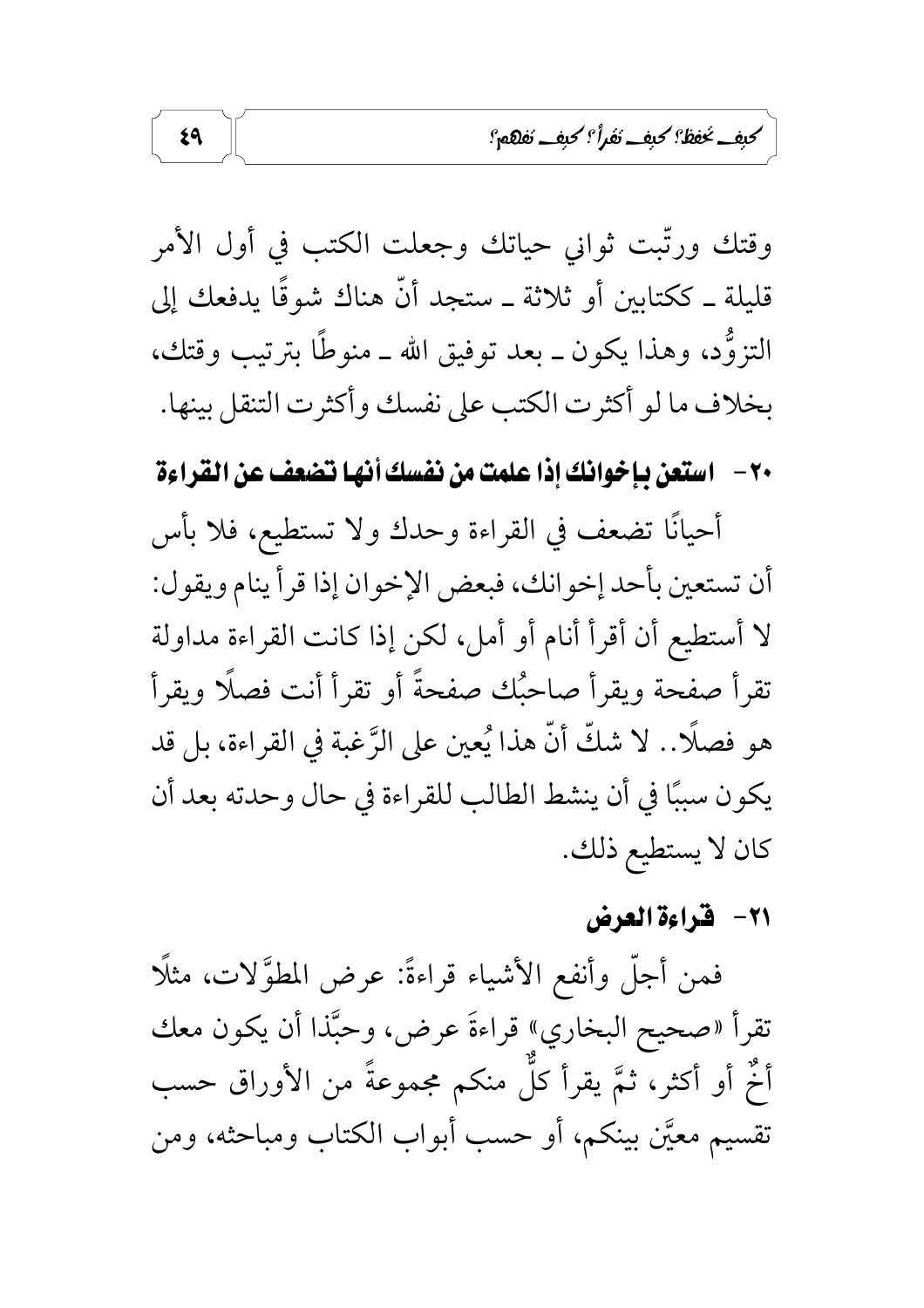فوائد هذه القراءة الجماعية الاستمرار والرَّغبة في الاجتهاع للفائدة وقراءة كثير من الكتب.

٢٢ - التزويح عن النفس بقراءة بعض كتب الأدب

وذلك بالقراءة في بعض الكتب التي تتنوَّع في مادَّتها العلمية، ما بين آدابٍ وأشعار وقصص فيها نوعٍ من الطرافة والدَّعابة.. ففي ذلك طردٌ لما قد يعتري النفس من السآمة والملل، كما أنَّ في ذلك زيادةً في التوسّع المعرفي.

٢٣ - بعض النـاس عنده طـافـة ولكنهـا مسخرة في غير موضعهـا

أعرف بعض الشبيبة عنده حافظة وقدرة على الحفظ، لكن لم يستغلَّها استغلالًا مفيدًا، بل سخَّرها ۖ في كثير ممَّا لا ينفعه، فتجده يحفظ مئات الأشعار والنوادر والفكاهات، بينها تراه كثير الأخطاء عند قراءة قصار السُّوَر! ناهيك عن أواسط السور، وكذلك لا يحفظ شيئًا من أذكار الصباح والمساء والمنام.. وهذا تفريطٌ منه، ومن أعظم أسباب ذلك التفريط اشتغاله بمفضولٍ عن فاضل.

ومن لطيف ما يذكر في هذا المقام ما أخرجه الخطيب البغدادي في كتابه «شرف أصحاب الحديث» بعد أن ساق

 $\circ$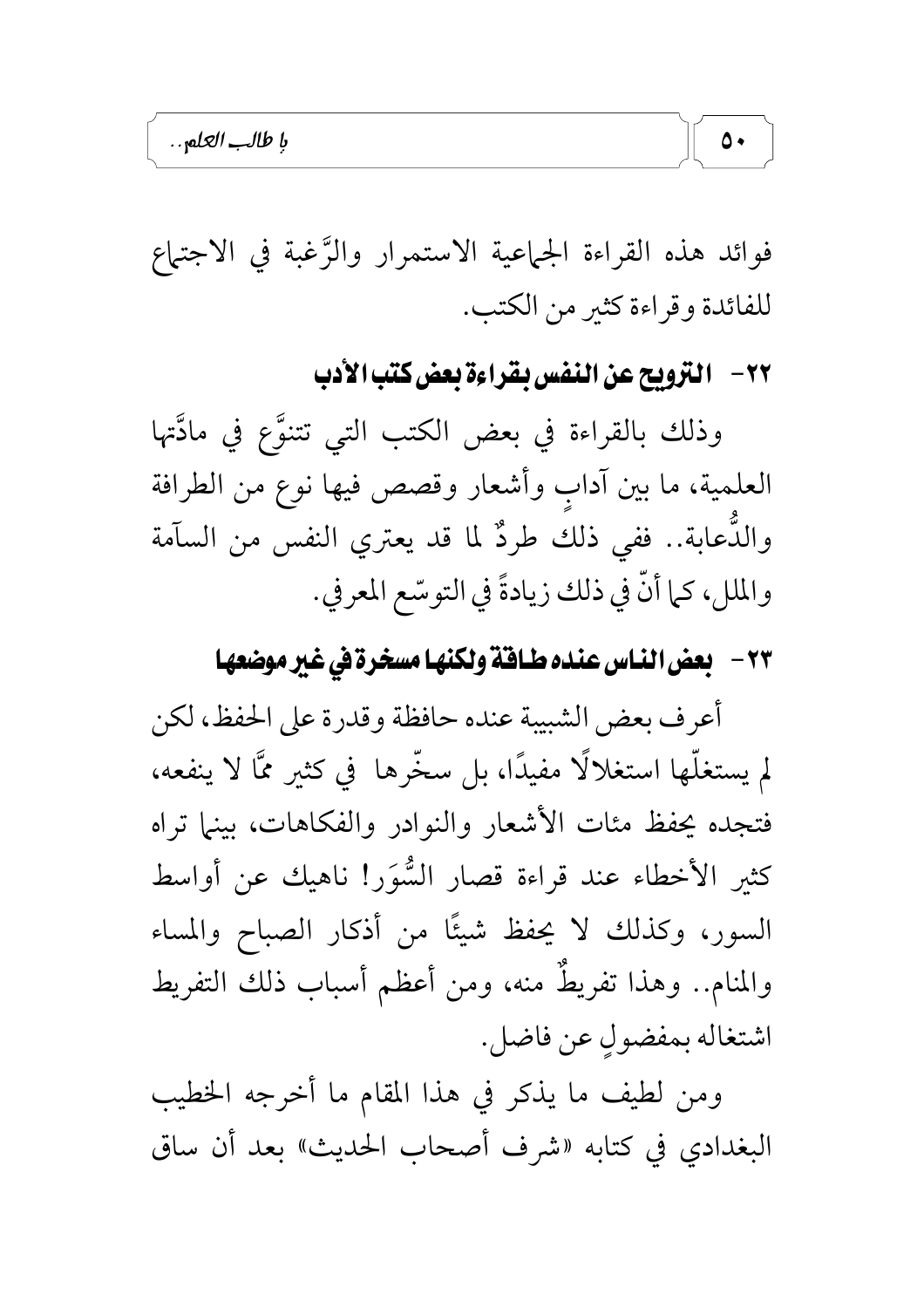كبف يُحفظ؟ كبف نفراً؟ كبف نفاكه؟

إسناده إلى عثام بن على قال: سمعت الأعمش يقول: «إذا رأيتم الشيخ لم يقرأ القرآن ولم يكتب الحديث فاصفع له فإنه من شيوخ القمر! قال أبو صالح: قلت لأبي جعفر: ما شيوخ القمر؟ قال: شيوخٌ دَهْرِيُّون يجتمعون في ليالي القمر يتذاكرون أيام الناس ولا يُحسن أحدُهم أن يتوضّأ للصلاة!»<sup>(١)</sup>.

ولهذا يقول شيخ الإسلام ابن تيمية: «ولهذا نجد مَن أكثرَ من سماع القصائد لطلب صلاح قلبه تنقص رغبته في سماع القرآن حتى ربيا يكرهه...»<sup>(٢)</sup>.

وهذا مشاهَد؛ ألا ترون بعض الناس يقرأ الجرائد مرَّةً ومرتين، ويقرأ مجلَّات ولا يملُّ ساعة وساعتين، ولو أخذ المصحف وقرأ فيه دقائق ضجر من ذلك! وهذه مصيبة ومأساة، فحاول أن تعوِّد نفسك على قراءة ما ينفعك.

- (١) «شرف أصحاب الحديث» (ص٧٦-٦٨).
- (٢) «اقتضاء الصراط المستقيم» بتعليق الشيخ ابن عثيمين (ص:٣٠٧) ط. دار الأنصار .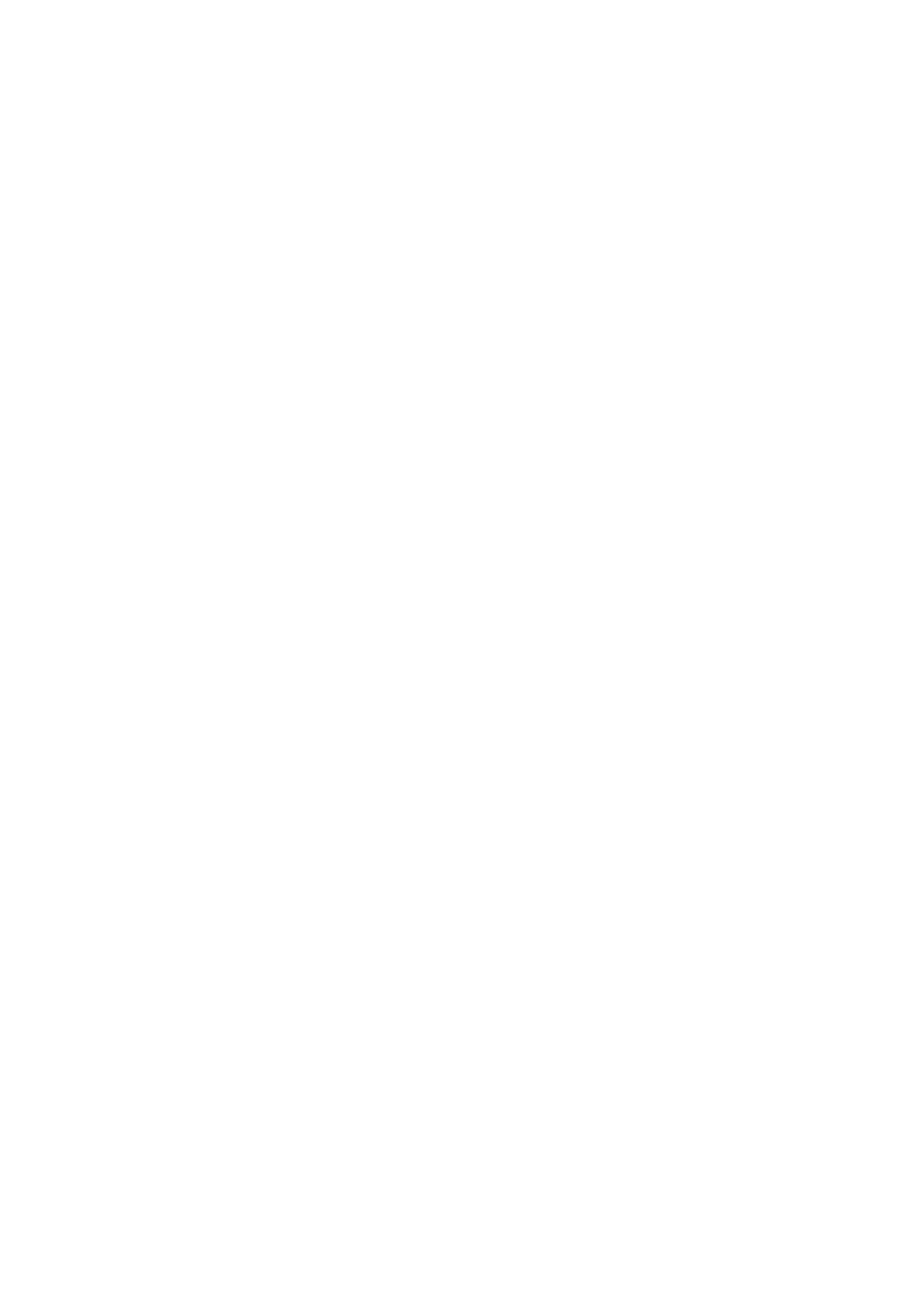كبف يَحفظ؟ كبف نَقْرأً؟ كبف نَفاها؟

كيف تفهم؟

 $\circ$ 

تقدم ذِكر القواسم المشتركة كالدعاء والإخلاص والصبر والاحتساب وعدم اليأس.. إلى غير ذلك، فيُضاف إلى هذا المبحث أيضًا أنَّ من أسباب الفهم بعد فضل الله تعالى:

١- كَثَرة الاستغفار

ذَكَرٍ بعض أهل العلم أنَّ الاستغفار يُعين على وضوح الغامض وعلى كشف المبهم.

واحتج بقوله تعالى: ﴿ إِنَّآ أَنزَلْنَآ إِلَيۡكَ ٱلۡكِنَٰبَ بِٱلۡحَقِّ لِتَحۡكُمَ بِينَ ٱلنَّاسِ بِمَآ أَرَبْكَ ٱللَّهُ وَلَا تَكُنْ لِّلَخَآيِنِينَ خَصِــيمًا ۞ ۞ وَٱسۡـتَغۡفِرِ اللَّهَ ﴾ [النساء: ١٠٥-١٠٦].

٢- هلب العون من الله تعالى ( الاستعانة بالله )

يقول شيخ الإسلام ابن تيمية رَخِمْلَتْهُ: «تأمَّلت أنفعَ الدعاء فإذا هو سؤال العون على مرضاته گَجْك، ثُمَّ رأيته في الفاتحة في: ﴿ إِيَّاكَ مَبْتُ وَإِيَّاكَ نَسْتَعِينُ ﴾ (١).

(١) نقله عنه ابن القيِّم في «مدارج السالكين» (١/ ٧٨).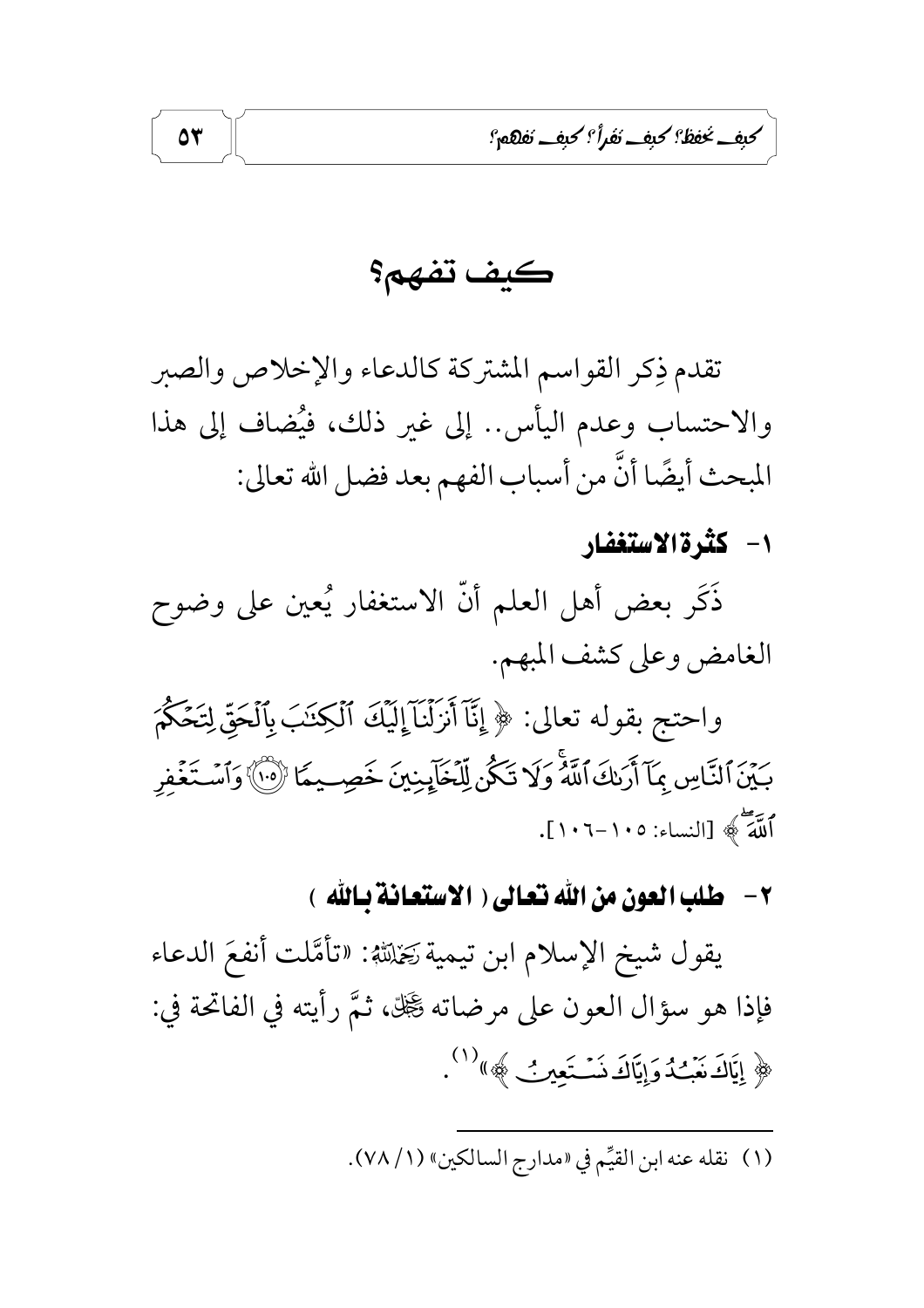#### ٣ – الترفق في الفهم وعدم العجلة

لا تتعجَّل فتجزم عند قراءتك للكتاب بأنَّ هذا هو المراد من قول المؤلف، أو هذا المراد من الفهم.. فإنَّ «الرِّفق ما صاحبَ شيئًا إلا زانه، وما نُزع من شيء إلا شانه»، كما صحَّ ذلك عن النبي ﷺ، ولذلك فالعجلة في تفهَّم الكلام والجزم القطعي قد يترتب عليه أن يُقوّل صاحب الكتاب ما لم يَقُل. وأسوق لك مثالًا يتعلق بهذا:

ذكر ابن حجر في «فتح الباري» أنَّ بعض أهل العلم إذا لم يظهر له وجه مناسبة بين الحديث وبين تبويب البخاري فإنه ينفي وجود المناسبة، أو قد يتكلَّف في إظهار مناسبة بعيدة عن مراد المؤلف رحمه الله تعالى، وإليك هذا المثال:

دخل النبيُّ ﷺ على ميمونة ﴿ ﷺ وعندها ابنُ عباس هِيْسْفَيْكَ نَائَمٌ فَقَالَ: «أَنَامَ الْغُلَيِّمِ؟».

بوَّبِ البخاري رَحَمْلِتُهُ هذا الحديث بقوله: «باب السَّمَر في طلب العلم».

وجاء بعض الشُّرّاح ــ كما نقل ابن حجر ــ فذكروا كلامًا فيه: ليس هناك وجه مطابقة.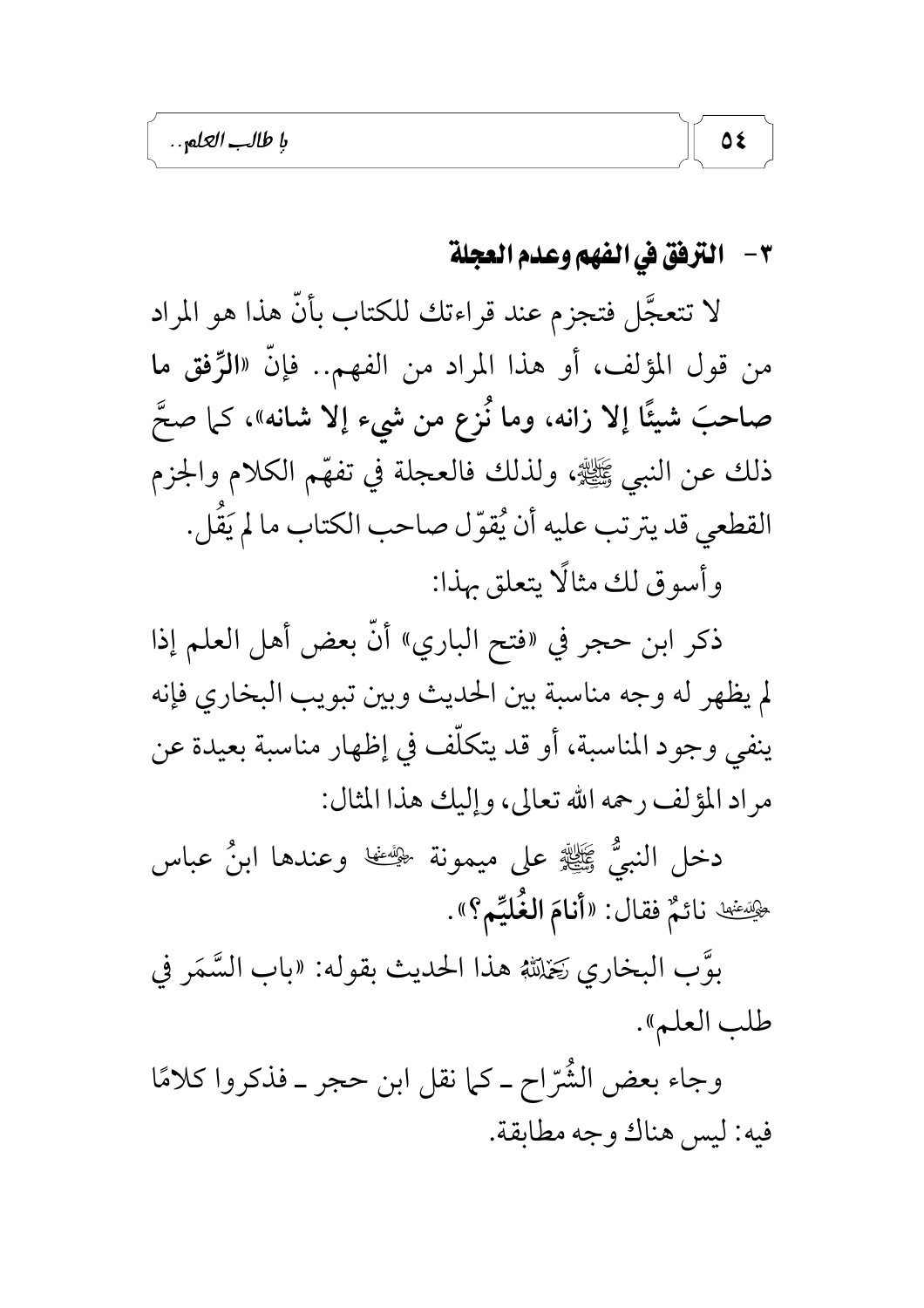كبف نخفظ؟ كبف نفرأ؟ كبف نفاته؟

قال ابن حجر<sup>(١)</sup>: «والصواب أنَّ منهج البخاري رَجَمْلِتُهُ أن يُبوِّب على الحديث وشاهد التبويب في الحديث في موضع آخر» أي: حتى يحث طالب العلم على تقصى أطراف الحديث. وجاء في هذا الحديث في موضع آخر رواه البخاري: «فجلس مع أهله ساعة».

فإذا كان بعض شرَّاح الحديث ــ رحمهم الله تعالى ــ لم يوافَقوا على أفهامهم مع سعة علمهم ورسوخهم، فكيف بطالب العلم المبتدئ؟

وبكلِّ حال؛ إذا قرأت كتابًا فلا تقل: قصد المؤلف كذا، قد يكون قصده غير ما تريد، لكن تأنَّ واستشر مشايخك وطلَّاب العلم حتى تستفيد ولا تنسب خطأ لأهل العلم.

٤– التّدرُّج في القراءة

التدرّج من أعظم أسباب الفهم؛ فلا تبدأ بالمطوَّلات في أول الطريق فإنَّ هذا قد يصيبك بنوع من الضجر والملل، ولكن تمهَّل وعليك بالترفق، وكلَّما كان الكتاب مختصرًا كان ذلك أنفع لك في نفسك وأنفع لك فيمن تؤدِّي العلم لهم.

<sup>(</sup>١) «فتح الباري» (١/ ٢٥٧، ٤١٣، ٤٧٠، ٤٧١، ٤٩٤، ٤٩٧، ٤٩٧). ومواضع أخرى.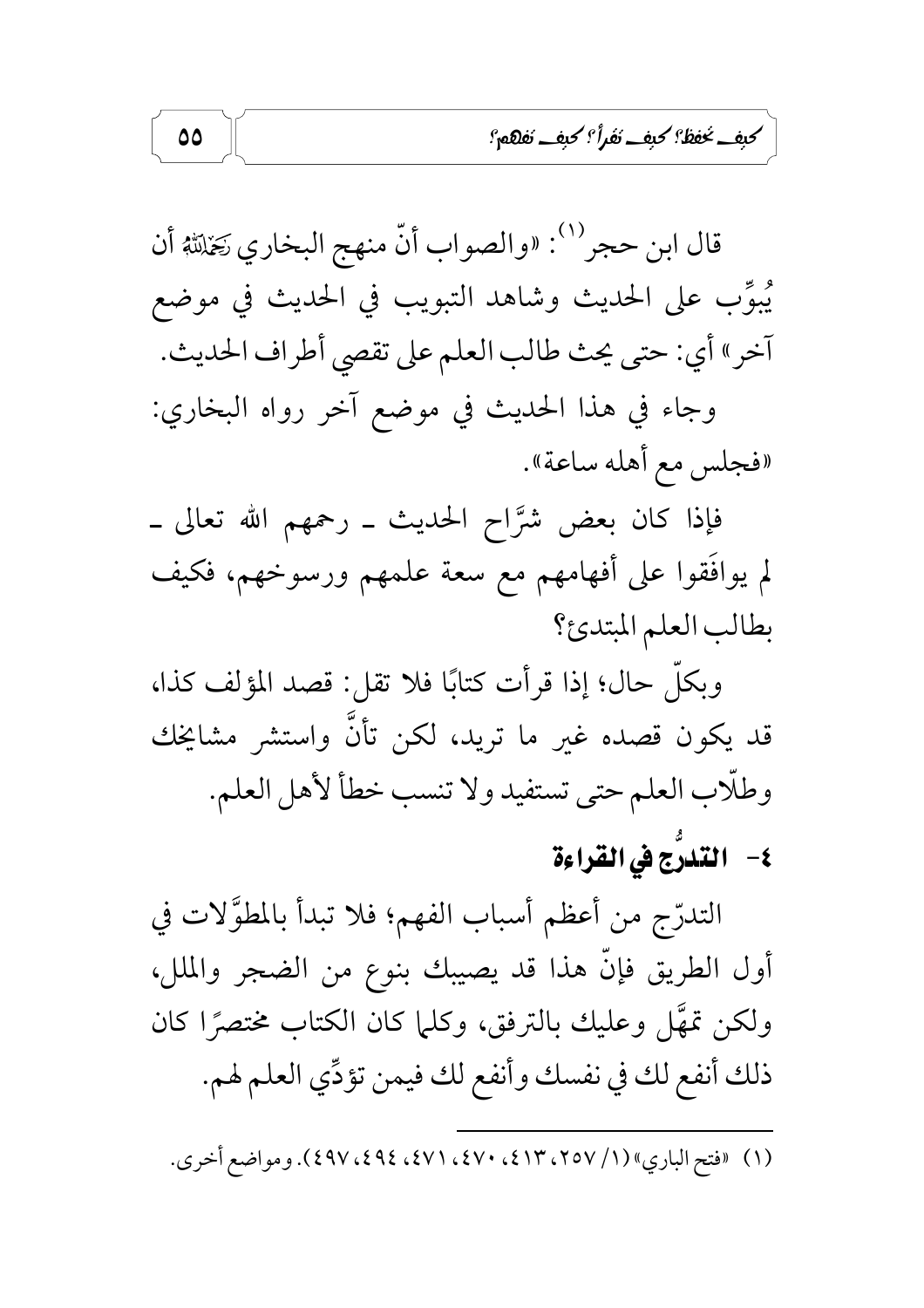وهذا مشاهَد؛ فمثلًا بعض الناس إذا أراد أن يحفظ في الحديث يبدأ بـ«الصحيحين» أو «اللؤلؤ والمرجان» فيتعب وينقطع وهو في أول الطريق، لكن بعضهم يبدأ مثلًا في بـ«الأربعين النووية»، فإذا شعر أنه أتقنها وقد حفظ متنًا كاملًا تشجع فازداد ترقيًا إلى متن آخر وهكذا..

وكذلك الأمر في العقيدة: لو بدأت مثلًا بـ«اللامية» لشيخ الإسلام ابن تيمية رَخَلَلله، وهي من ستة عشر بيتًا فإنك إذا حفظتها وأتقنتها شعرتَ أنك حفظت متنًا مستقلًّا فتتشجَّع لما ىعلىە.

# ٥- كما فسمت المقروء فسَم ما نتريد فهمه

إذا قرأت احرص ألَّا تتجاوز سطرًا ـ بل ولا كلمةً ـ حتى تفهمها، وإذا أعياك الفهم عن مسألة فلا تكن المسألة عائقًا لك عن الاستمرار، بل ضع تحتها خطّا وأرجئ بحثها حتى حين.

#### ٦- استجماع الذهن

فذلك من أسباب الفهم كما في الحفظ والقراءة، وتلك من القواسم المشتركة؛ فكلَّما كان الإنسان مهيّاً نفسيًّا ومرتاحًا بدنيًّا كان ذلك أفضل؛ لهذا لاحظ من حكمة التشريع في قوله ﷺ: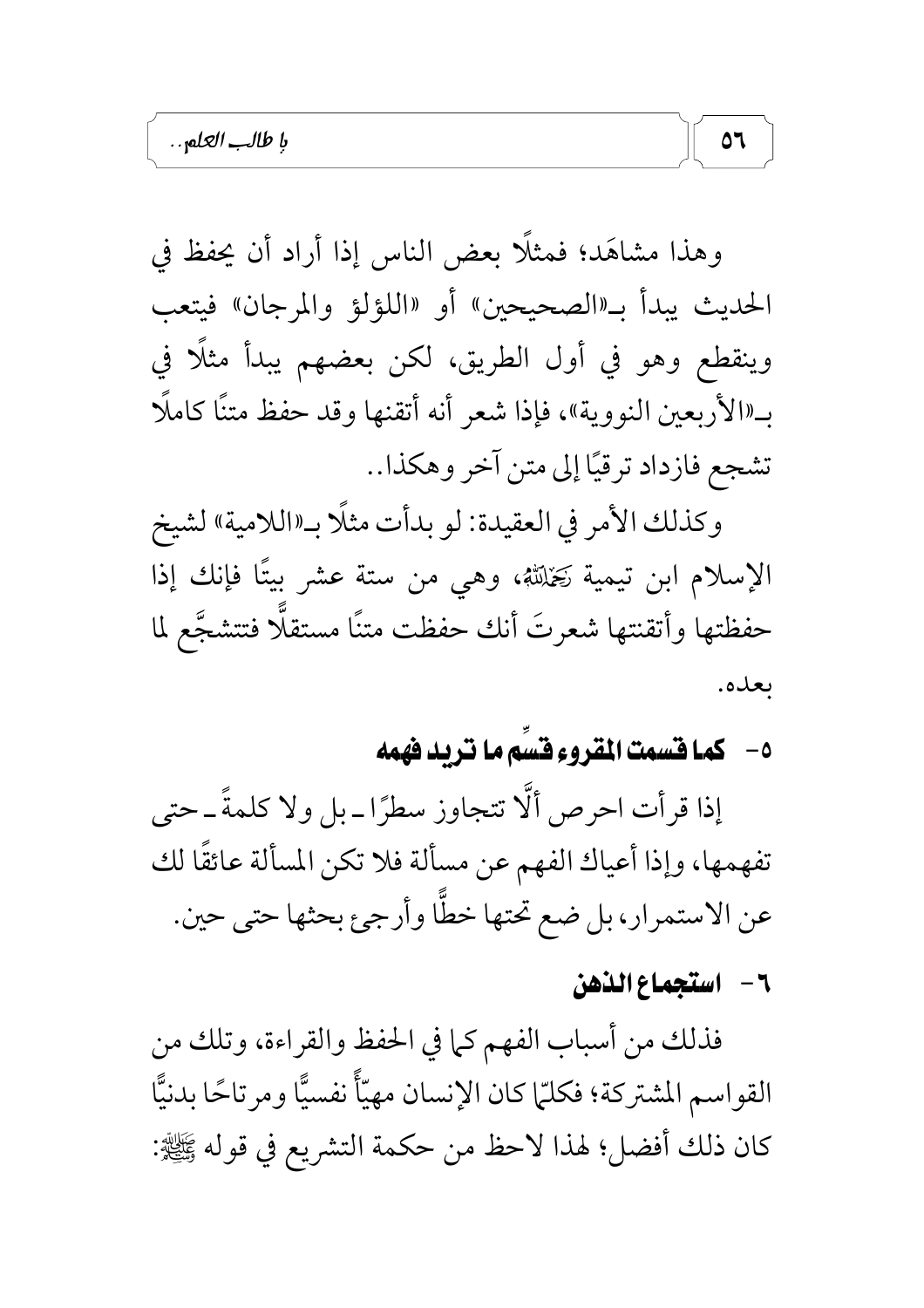كبف نخفظ؟ كبف نفرأ؟ كبف نفاهم؟

«لا صلاة بحضرة طعام...» الحديث<sup>(١)</sup>. فهذا الحديث قاعدة، وقد تقدم نقل كلام ابن القيم.

وبكل حال؛ إذا كان المصلِّي جائعًا أو عطشانَ فلا يمكن أن يحصل الحشوع ولا فقه ووعي لما يقرأ الإمام، بل ولا تلذَّذ بأذكار الزُّكوع والسُّجود.

 $\mathsf{O}\mathsf{V}$ 

أمَّا إذا كان مهيّاً نفسيًّا فلا شك أنَّ الأثر الإيجابي ينعكس عليه أكثر، كذلك في الفهم لا تقنط، فإذا قرأت ولم تفهم مسألة أو مسألتين فجاهد نفسك على عدم التخاذل، فلو تقرأ مائة مسألة وتفهم مسألة فأنت المستفيد أولًا، فلِمَ تقنط وتيأس وتستسلم؟ وثانيًا: إنك فهمت مسألةً وفهمٌ مسألةٍ نعمةٌ من نعم الله تعالى والفائدة تجرُّ أختها كما أنَّ الطاعة تجرُّ أختها.

٧ - لا نحاول دائمًا الانكال على الآخرين بل عوّد نفسك على الفهم

مثلًا: أنا أقرأ في كتاب فقه، سأحاول بجهدي أن أفهم مراد المؤلف؛ لأنَّ مجرَّد بذل الجهد واستفراغ الملكة يجعل عندك نوعًا من محاولة الفهم، أمَّا عدم تعويد النفس على محاولة الفهم فذلك مضرٌّ لطالب العلم معيقٌ له عن الاستمرار في الطلب.

(۱) رواه مسلم.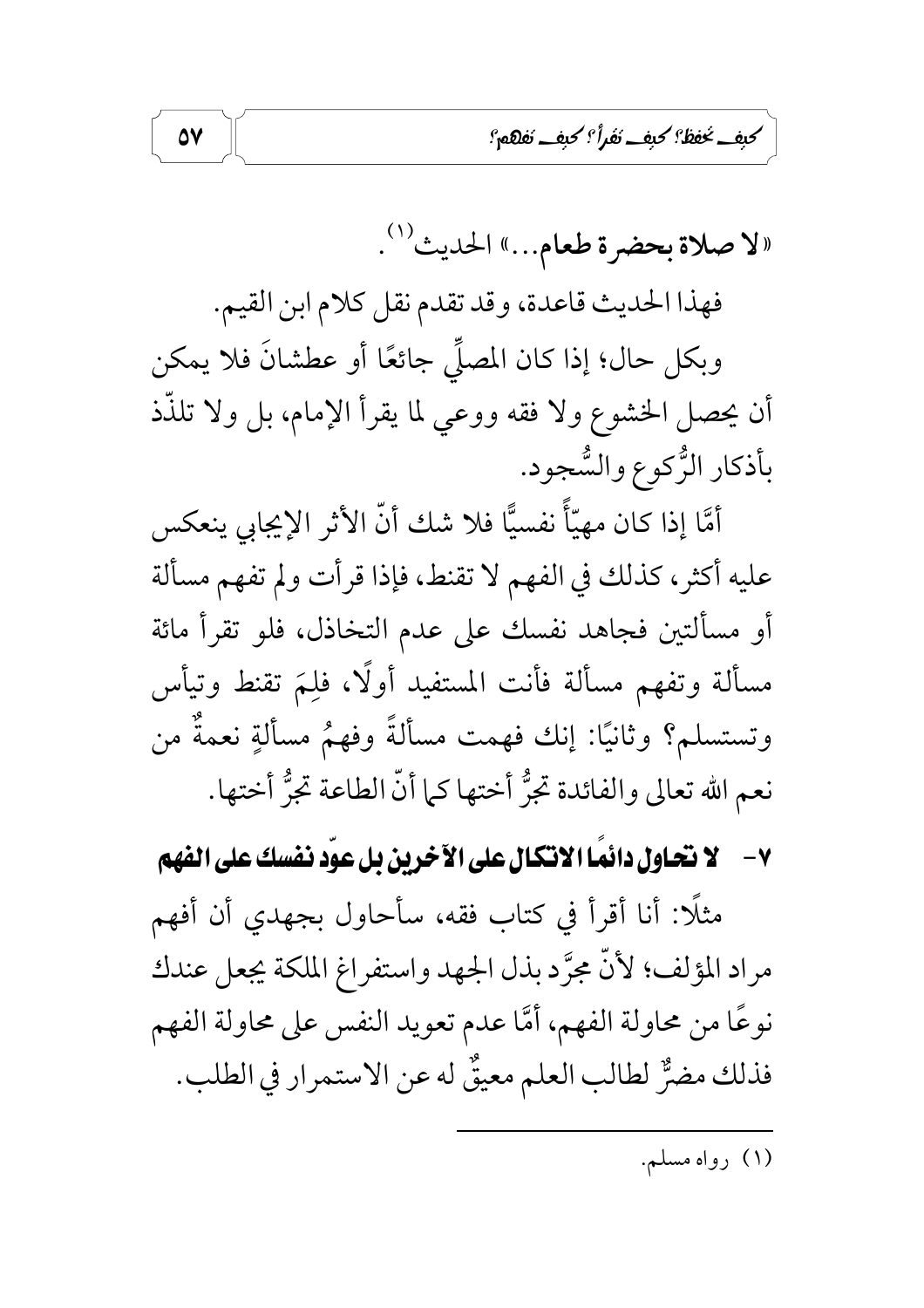والشاهد: أن تبذل جهدك.

فمثلًا: في التلاوة أنت الآن تقرأ القرآن الكريم ـ وليس المقام مقام فتيا ــ كأن تقرأ في قوله تعالى: ﴿ فَلَآ أُقۡيِمُ بِٱلۡخُنۡسِ ﴾ [التكوير: ١٥]. ما المراد بـ«الْحُنَّسى»؟ تحاول من خلال ما قرأت من كلمات مرادفة وكلمات مشابهة أن تسأل نفسك، وليس المقام مقام القول على الله بغير علم، بل المقام مقام تعوَّد.

فإذا بذلت الجهد ثمَّ رجعت إلى الكتب أو إلى سؤال أهل العلم فوجدت الفهم صحيحًا مطابقًا فاحمد الله، وإن وجدت ما فهمته مخالفًا فاحمد الله أنك دللت على الصواب.

## ٨- تلخيص رؤوس المسائل التي فهمتها

إذا أتممت قراءة كتاب أو مبحث في كتاب فاحرص على تلخيص الفوائد والمسائل على شكل رؤوس أقلام لها، إما في غلاف الكتاب كما سبق ذِكرُه، أو حاشية الصفحة، وذلك أنك كلَّما لخصت وبخط مغاير لخط الكتاب فهو بإذن الله من أسباب رسوخ الفائدة وفهمها عند تفصيلها.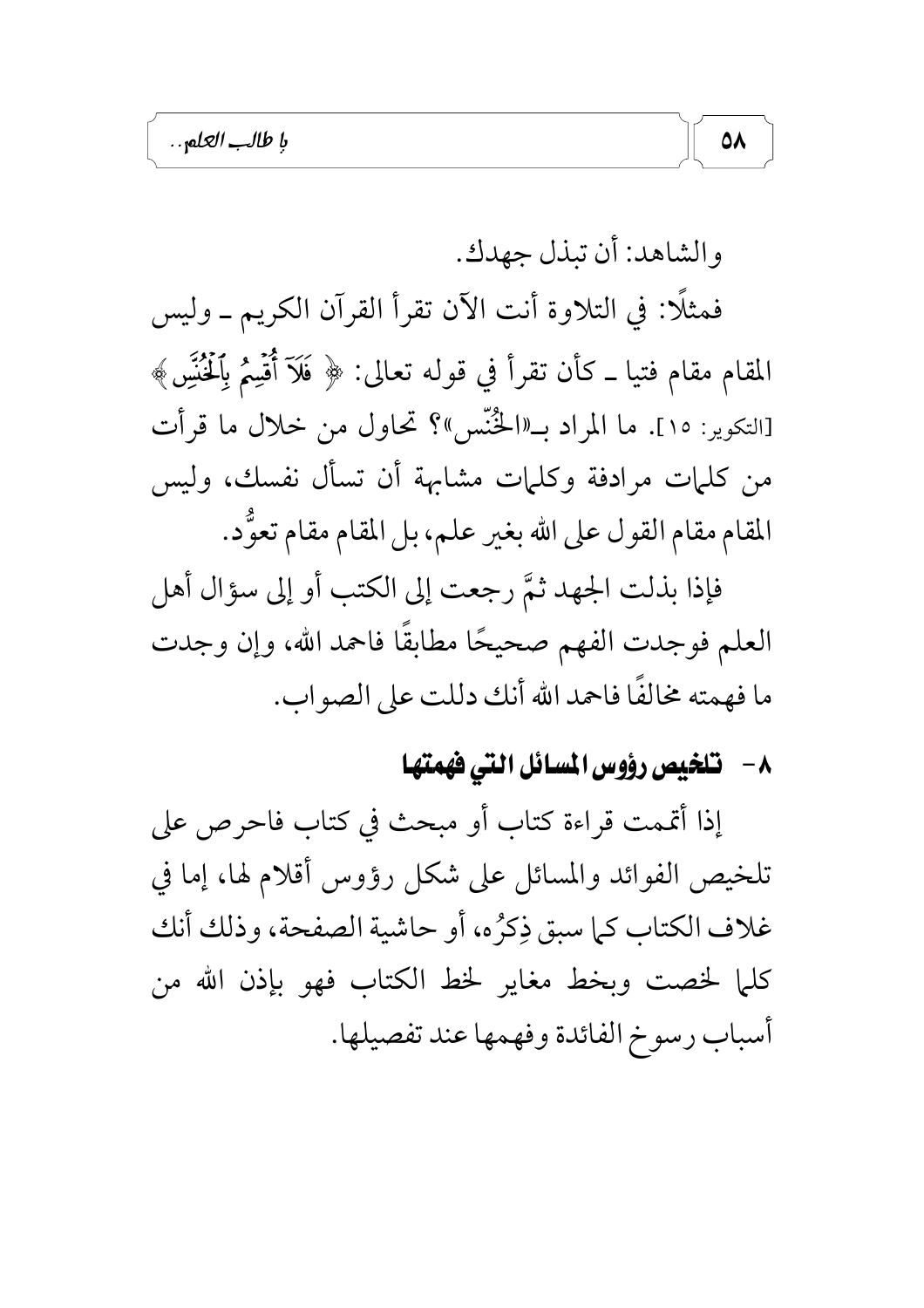كبف نحفظ؟ كبف نفرأ؟ كبف نفاها؟

وصايا جامعت

09

وبعد هذا أَوصيك يا طالب العلم وأوصى نفسى بكثرة المجالسة لمشايخ العلم الكبار، فهؤلاء ينمون عندك الفهم، فتعرف كيف يتعاملون مع النصوص؟ وكيف طريقتهم في دروسهم؟ كيف المنهج في فهم كلام أهل العلم؟ وسترى أنك مع تكرار المجالسة تجد لذةً في قراءة الكتب، ولذةً في محاولة فهم مراد المؤلف، ولذة في محاولة شرح كلامه.

أوصيك بالعلوم المساعدة: فهناك علوم آلة كالنحو واللغة وأصول الفقه.. تلك العلوم تُعين على فهم الكلام وإيضاح معنى المتكلم، والعلم إذا طلبته تزداد رغبةً فيه، كما أنَّ صاحب المال لا يملُّ منه، كذلك صاحب العلم لا يمل منه.. «مَنْهُومَانِ لا يشبعان: طالب علم وطالب دنيا»<sup>(١)</sup> .

اللهَ ربِّي وربَّكم أسأل أن يجعلني وإيّاكم ممَّن رزقهم التقوى في السِّرِّ والعلنِ، وفي القول والعملِ.

(١) رواه الحاكم في «المستدرك» كتاب العلم باب «منهومان لا يشبعان» (٣١٨).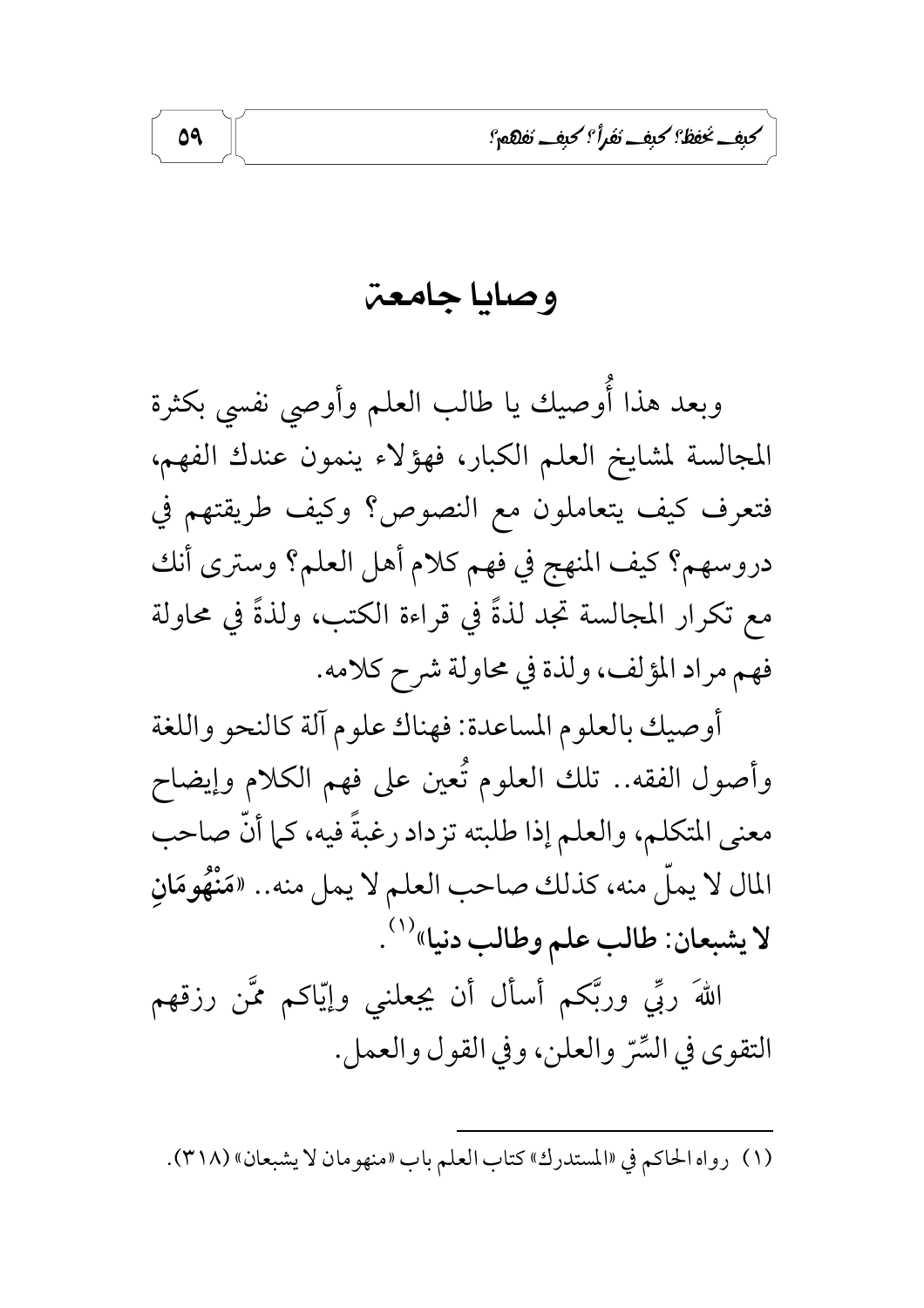وأسأل اللهَ أن يُحبِّب إلينا الإيهان ويزينه في قلوبنا، وأن يُكرِّه إلينا الكفر والفسوق والعصيان، وأن يجعلنا من الراشدين. كما أسأله تعالى أن يجعلنا مباركين أينها كنّا.. اللهمَّ انفعنا بها علمتنا، واجعل علمنا خالصًا لوجهك الكريم.. إنك ربنا سميعٌ مجيب الدعاء.

 $7.$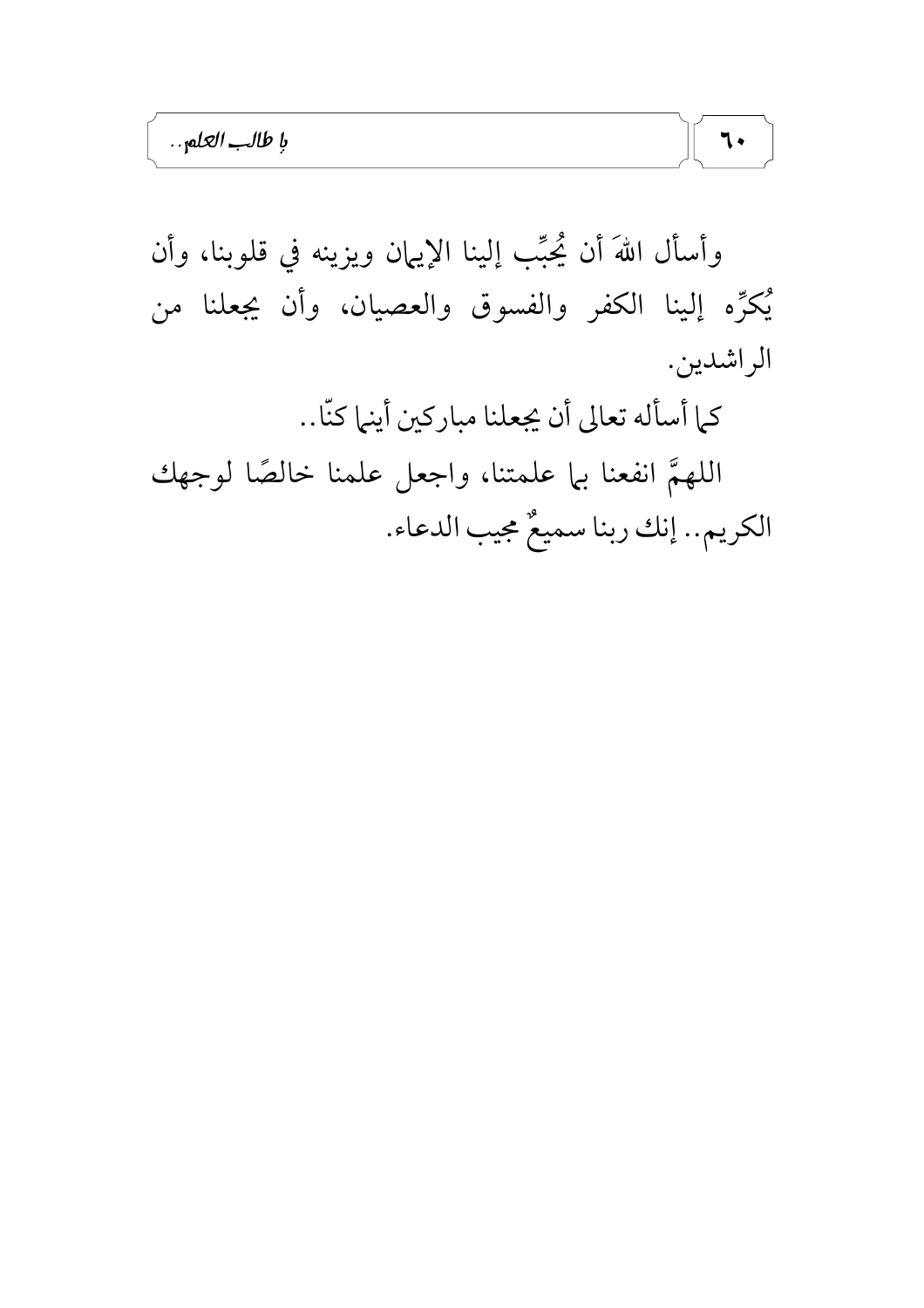كبف نخفظ؟ كبف نفرأ؟ كبف نفاعاته؟

فائرس

 $\mathcal{N}$ 

| الصفحة |  |
|--------|--|
|        |  |

| ٥              | المقدمة                                    |
|----------------|--------------------------------------------|
| ٧              | أمور مشتركة لابدّ لطالب العلم منها         |
| ٧              | الأمر الأول: الدعاء                        |
| ٧              | الأمر الثاني: الإخلاص في المقصد            |
| ٨              | الأمر الثالث: اجتناب المعاصي               |
| ٩              | الأمر الرابع: قراءة سيَر العلماء           |
| $\sqrt{ }$     | الأمر الخامس: قراءة بعض كتب أدب الطلب      |
| $\sqrt{ }$     | الأمر السادس: مجالسة المتميِّز             |
| $\binom{1}{2}$ | الأمر السابع: مجاهدة النفس وعدم اليأس      |
| ۱۳             | الأمر الثامن: تذكر وانظر في معارفك وأقرانك |
| ۱۳             | الأمر التاسع: ترتيب الأوقات                |
| $\setminus$ 0  | الأمر العاشر: تكرار ما حصّلت من علم        |
| ۲ (            | الأمر الحادي عشر: نشر العلم                |
|                |                                            |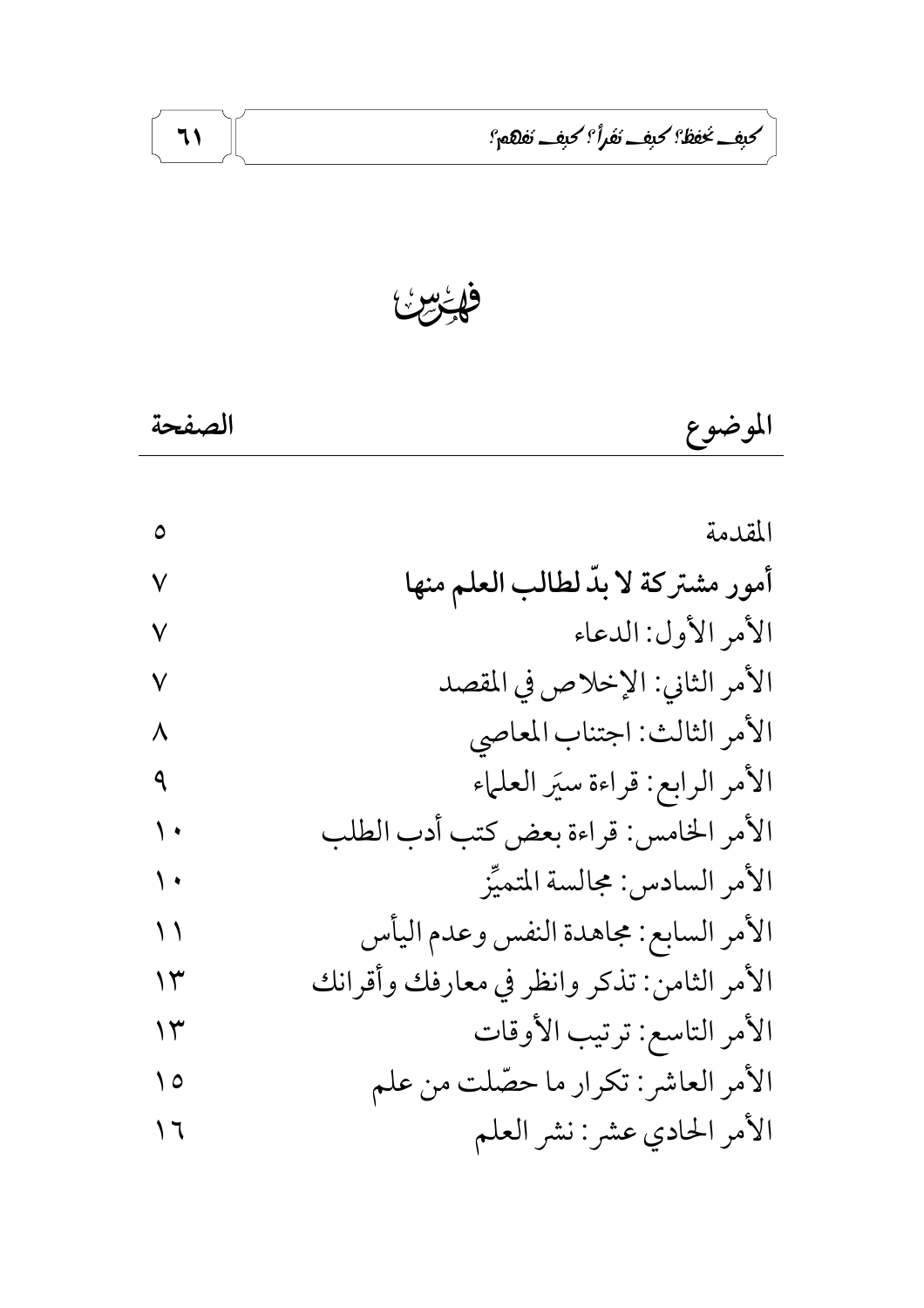| 7 (                    | الأمر الثاني عشر: كثرة شكر الله تعالى وكثرة حمده |
|------------------------|--------------------------------------------------|
| ١٧                     | الأمر الثالث عشر : الحذر من التطلع إلى التصدّر   |
| $\sqrt{}$              | الأمر الرابع عشر: ردّ الفضل إلى أهله             |
| $\setminus \wedge$     | الأمر الخامس عشر: الاستفادة من مشايخ العلم       |
| ۱۸                     | الأمر الأخير: كثرة تلاوة القرآن الكريم           |
| $\gamma$ )             | كيف تحفظ؟                                        |
| $\overline{Y}$         | ١ – اختيار الوقت المناسب                         |
| ۲۳                     | ٢ – اختيار المكان المناسب                        |
| ۲۳                     | ٣- اختيار القدْر المناسب                         |
| $\overline{\zeta}$     | ٤ – اختيار الهيئة المناسبة                       |
| $\overline{\Upsilon}$  | ٥- تجزئة المحفوظ                                 |
| ۲٦                     | ٦ – وحَّد النسخة التي تحفظ منها                  |
| $\mathsf{Y}\mathsf{V}$ | ٧- شكّل المتن الذي تحفظه تشكيلًا لغويًّا         |
| ۲۸                     | ٨- ضع ضابطا أو مصطلحًا لما يُشكل أو يصعب         |
| <b>79</b>              | ٩- تعويد النفس على الحفظ وعدم الانقطاع عنه       |
| ۳.                     | ١٠ - تعاهد الحفظ وتكراره مع نفسك أو غيرك         |
| ۳۱                     | ١١- العمل بالمحفوظ                               |
| ۳۲                     | ١٢– ما ذكر من المآكل والمشارب المعينة على الحفظ  |
| ٣٣                     | ١٣ – ما يتعلق بقراءة نهاذج من سير الحفاظ         |

 $77$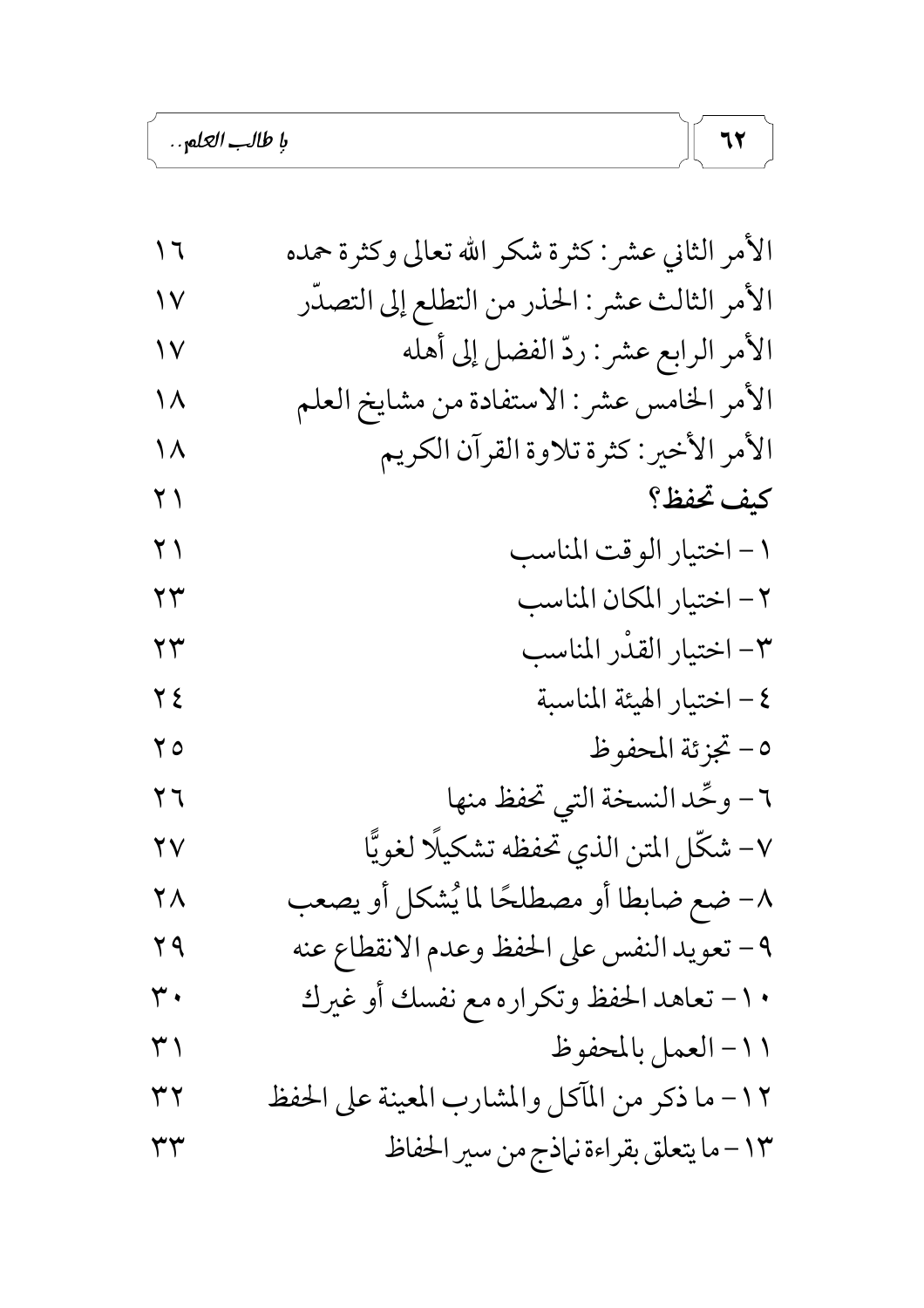كبف نخفظ؟ كبف نفرأ؟ كبف نفاعه؟

 $77$